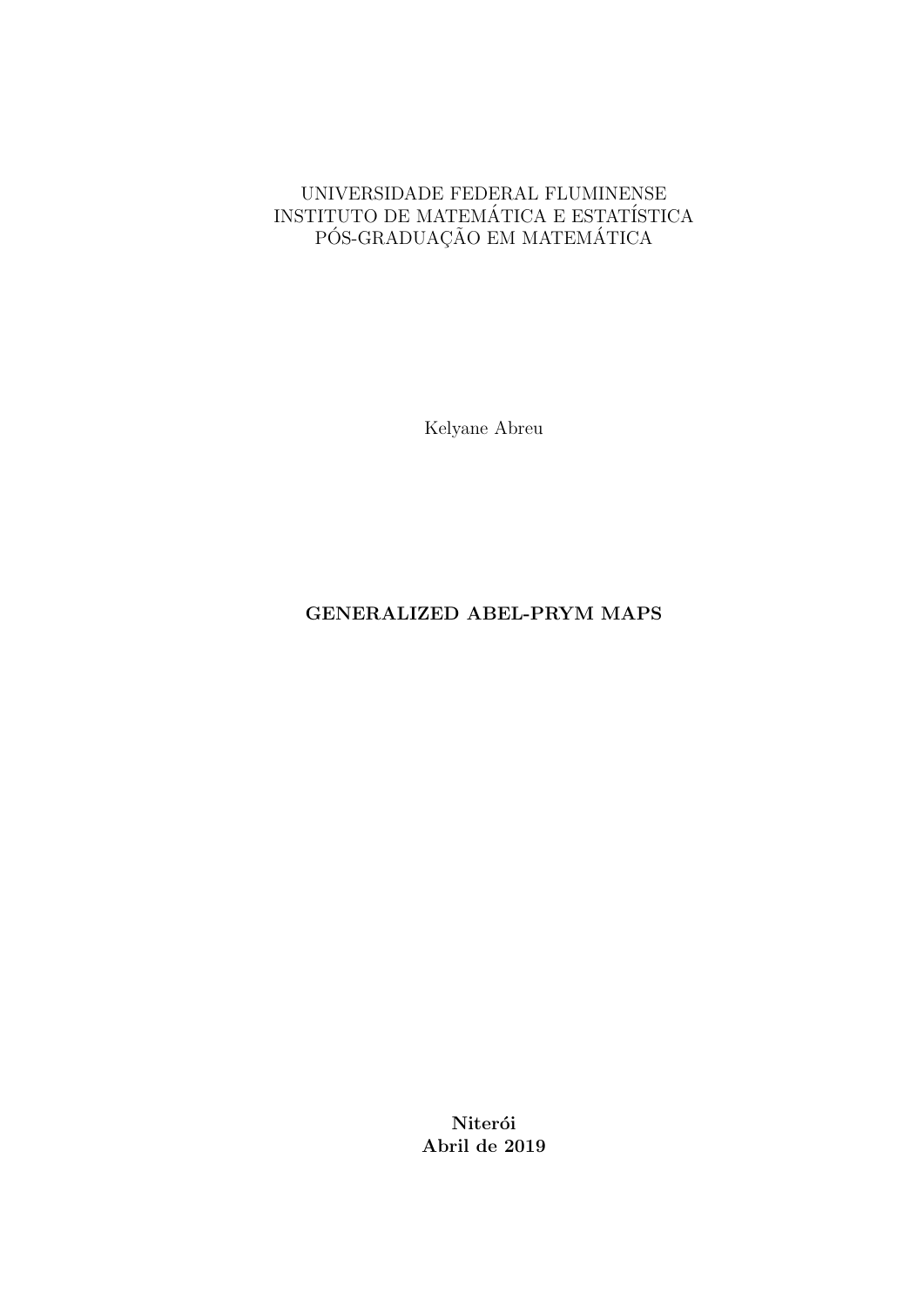Kelyane Abreu

#### GENERALIZED ABEL-PRYM MAPS

Tese apresentada ao Programa de Pós-Graduação em Matemática do Instituto de Matemática e Estatística da Universidade Federal Fluminense, como requisito parcial à obtenção do título de Doutor em Matemática.

Orientadora: Juliana Coelho

Niterói Abril de 2019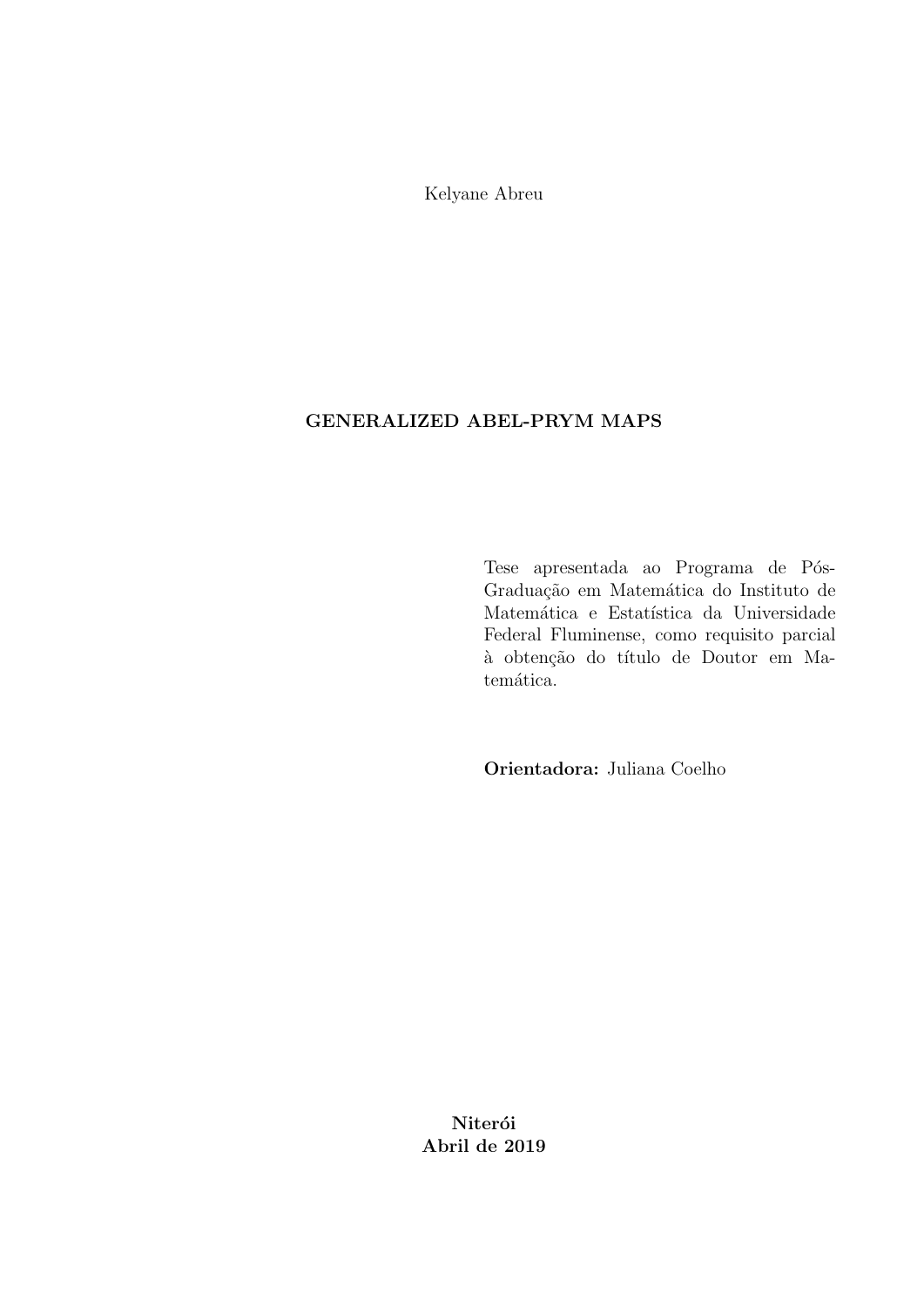Ficha catalográfica automática - SDC/BIME Gerada com informações fornecidas pelo autor

A162g Abreu, Kelyane Barboza de Generalized Abel-Prym maps / Kelyane Barboza de Abreu ; Juliana Coelho, orientador. Niterói, 2019. 47 p. : il. Tese (doutorado)-Universidade Federal Fluminense, Niterói, 2019. DOI: http://dx.doi.org/10.22409/PPGMAT.2019.d.07541062413 1. Variedades Abelianas. 2. Variedades Jacobianas. 3. Variedades Prym-Tyurin. 4. Produção intelectual. I. Coelho, Juliana, orientador. II. Universidade Federal Fluminense. Instituto de Matemática e Estatística. III. Título. CDD -

Bibliotecário responsável: Ana Nogueira Braga - CRB7/4776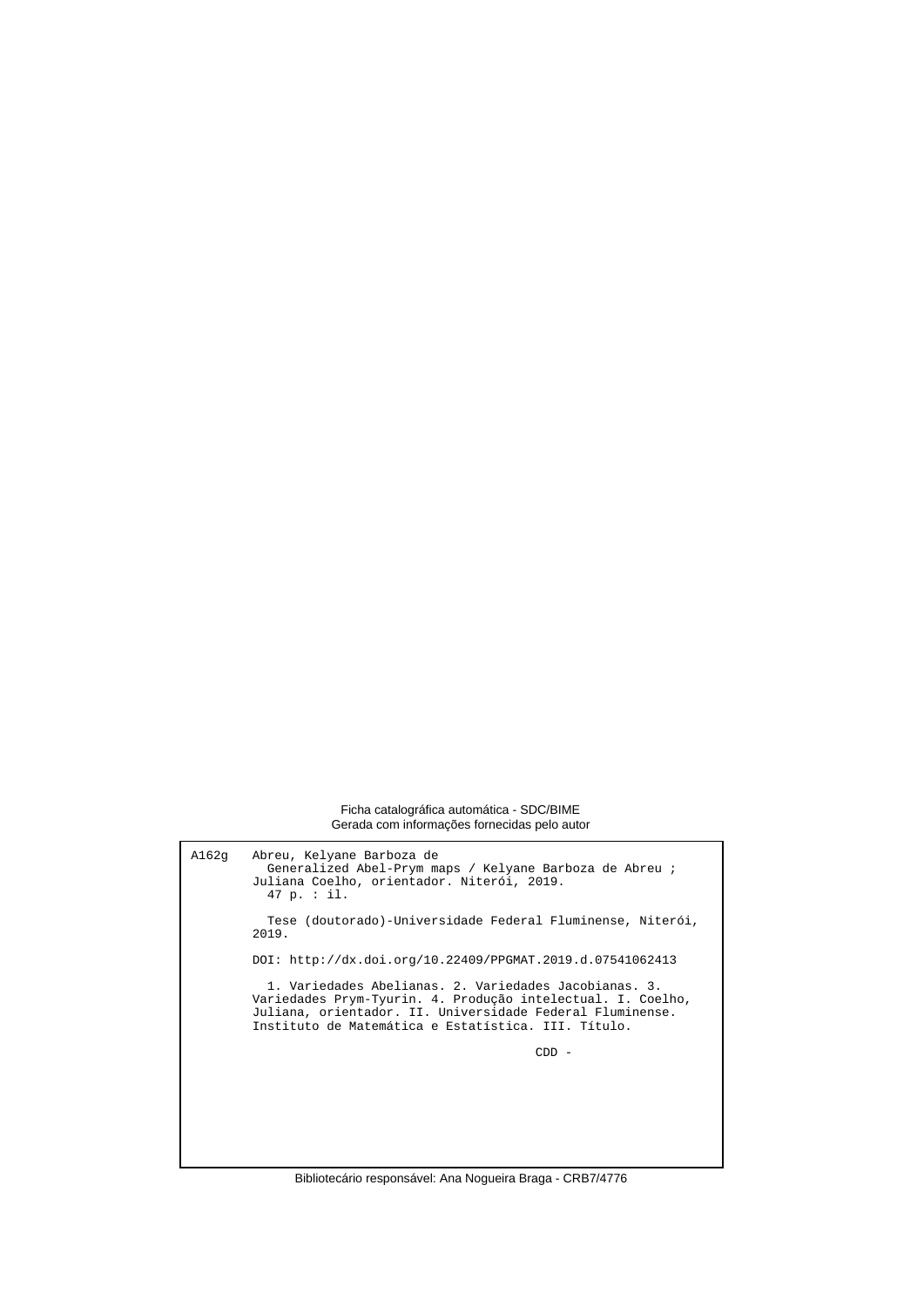Ata dos trabalhos da Comissão finais Examinadora da Tese de Doutorado em Matemática por apresentada Kelvane Barboza Abreu

Aos cinco dias do mês de abril de dois mil e dezenove, reuniram-se no auditório da Pós-Graduação em Matemática da Universidade Federal Fluminense, os membros da Comissão Examinadora constituída pelos Professores Juliana Coelho Chaves, da Universidade Federal Fluminense; Marco Pacini, da Universidade Federal Fluminense; Giuseppe Borrelli, da Universidade Federal Fluminense; Thiago Fassarella do Amaral, da Universidade Federal Fluminense; Eduardo de Sequeira Esteves, do Instituto Nacional de Matemática Pura e Aplicada e Anita María Rojas Rodriguez, da Universidad de Chile, para prova pública de defesa da tese intitulada "GENERALIZED ABEL-PRYM MAPS", apresentada pela Doutoranda Kelyane Barboza de Abreu. A defesa da tese atende às exigências contidas no Regulamento Específico do Curso de Doutorado em Matemática da Universidade Federal Fluminense. A tese foi elaborada sob a orientação da Professora Juliana Coelho Chaves. A Doutoranda Kelyane Barboza Abreu iez a exposição de seu trabalho durante 50 minutos, iniciando às 11h e concluindo às 11h50min. A seguir, respondeu as questões formuladas pelos integrantes da Comissão Examinadora. Terminada a arguição, realizou-se a reunião da Comissão Examinadora, que apresentou parecer no sentido da aprovação da Doutoranda Kelyane Barboza de Abreu, considerando-se o trabalho apresentado e a forma com que se houve na apresentação da defesa do mesmo. Para constar, foi lavrada a presente ata, que vai assinada pela Secretária Administrativa da Coordenação de Pós-Graduação em Matemática, pelos membros da Banca Examinadora e pela Doutoranda.

新鲜的小说 。

Niterói, 05 de abril de 2019.

Juliana Coelho Chaves (Orientadora)

Maria Rojas Rodriguez

 $\sigma$   $\leq$ 

Prof. Eduardo de Sequeira Esteves

Kelyane Barboza de Abren

Kelyane Barboza Abreu (Doutoranda)

Prof/Thiago Fassarella do Amaral

**Borrelli** 

Marco Pacini

Jacc

(Secretária)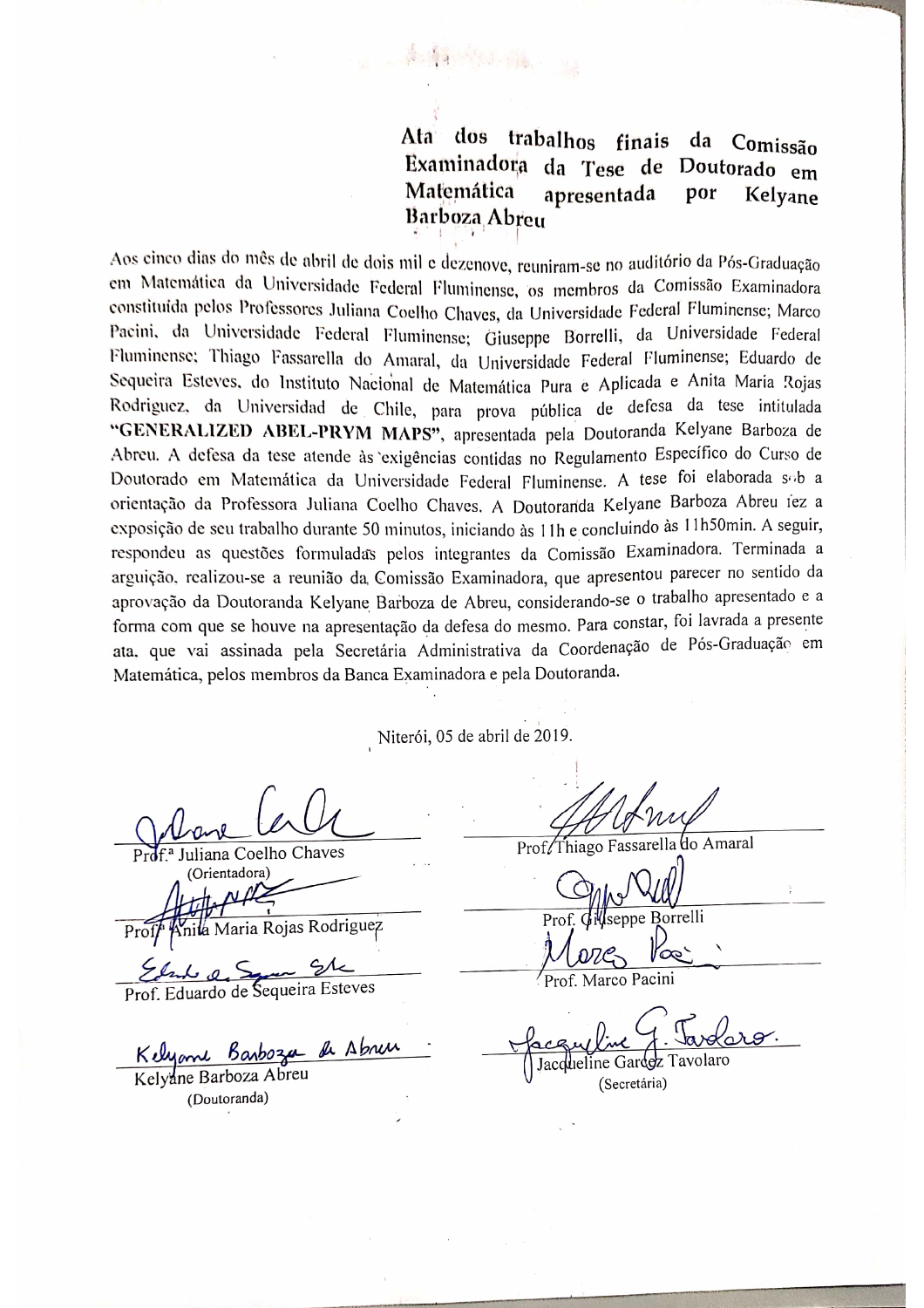$\grave{\text{A}}$ memória de minha avó, Maria do Carmo, por sempre ter acreditado em mim e me motivado a ser melhor. À memória de Pedro Coelho, que sempre foi reflexo de luz e pureza.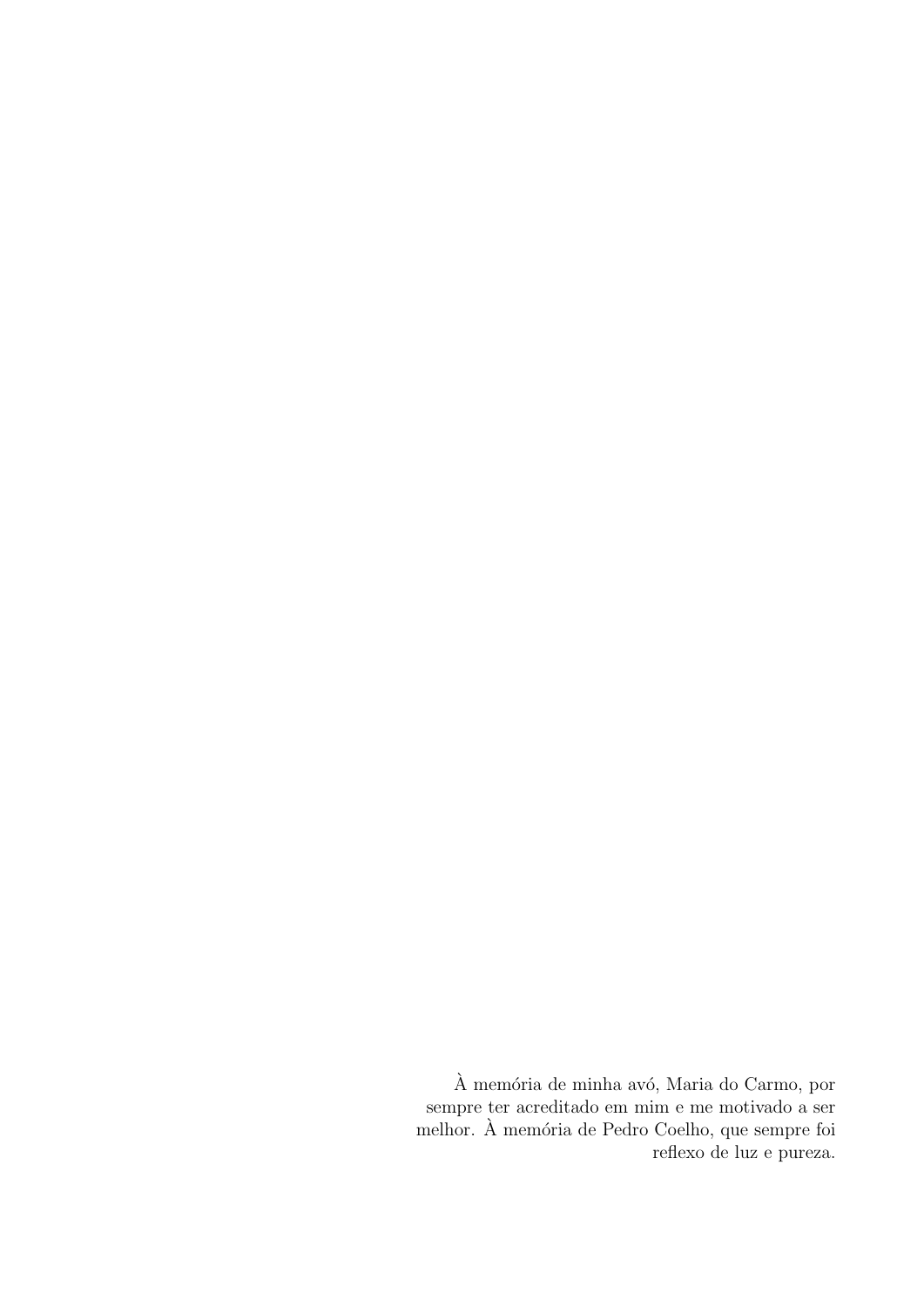## Agradecimentos

Agradeço a Deus, que através de tantas pessoas, sempre me encorajou a lutar por meus sonhos e a resistir aos dias ruins, inspirando em meu coração a fé e a esperança.

Agradeço ao meu pai Crisante, a minha mãe Cilene e a minha irmã Mikaelly, que nunca mediram esforços para me incentivar, que me abraçaram na distância e sofreram junto comigo todas as minhas lutas. Agrade¸co a Gleice, por ter sido amparo e zelo durante esses quatro anos de Doutorado, sempre despertando o melhor em mim. Agradeço a família amiga, que vibrou junto, torceu e me apoiou e aos amigos família, unidos pelo laço do coração, que entenderam as ausências, foram companhia na distância e força na presença. Não existe conquista solitária e todos vocês são parte dessa.

Agradeço a minha orientadora, Juliana Coelho, por toda paciência, troca de experiências e partilha de vida. Agradeço por me acrescentar tanto, por todo esforço, compreens˜ao e carinho que teve durante toda caminhada.

Agrade¸co aos membros da banca, em especial a professora Anita Rojas por sua enorme contribuição em minha tese.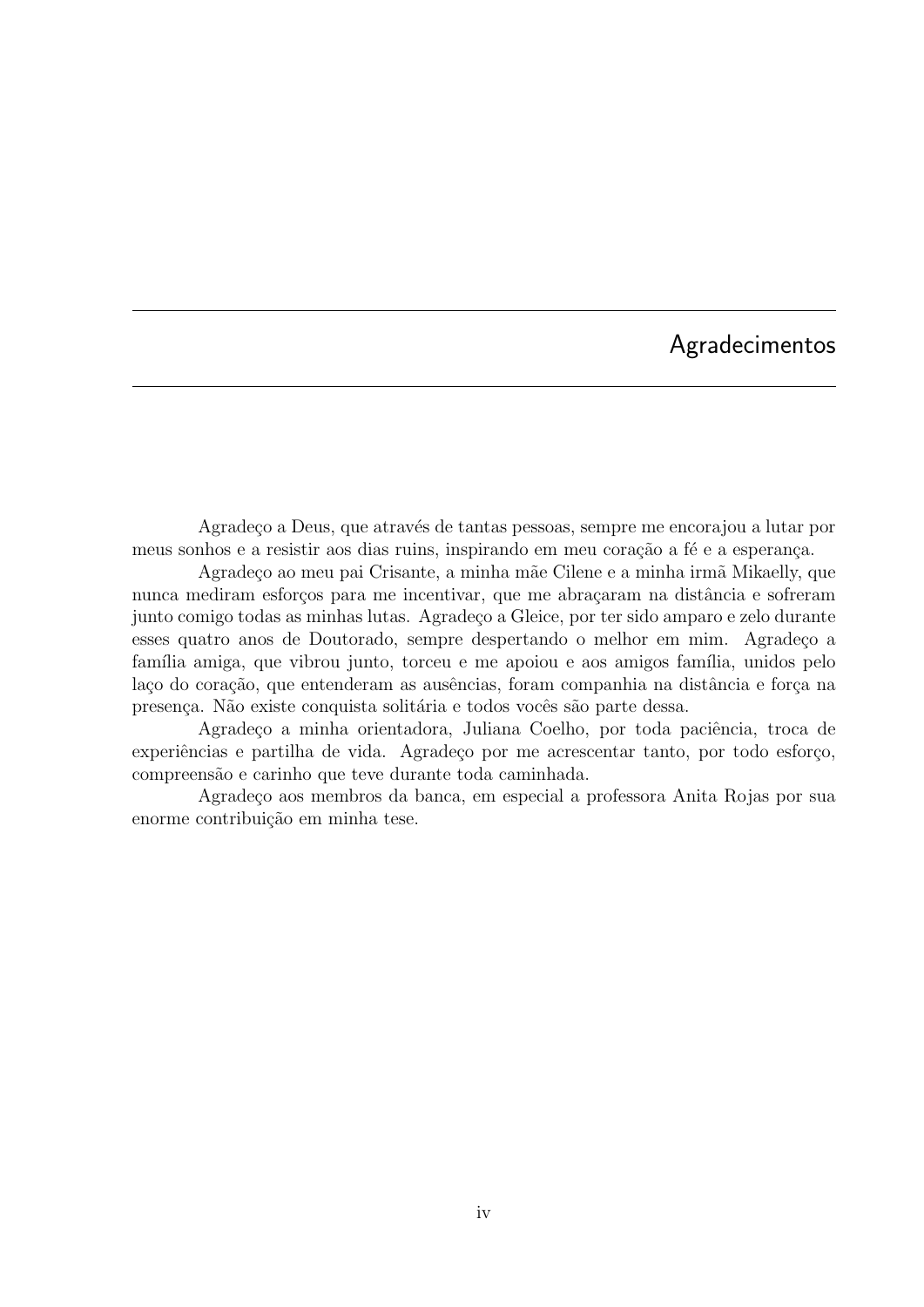"A gente nasce para se reinventar"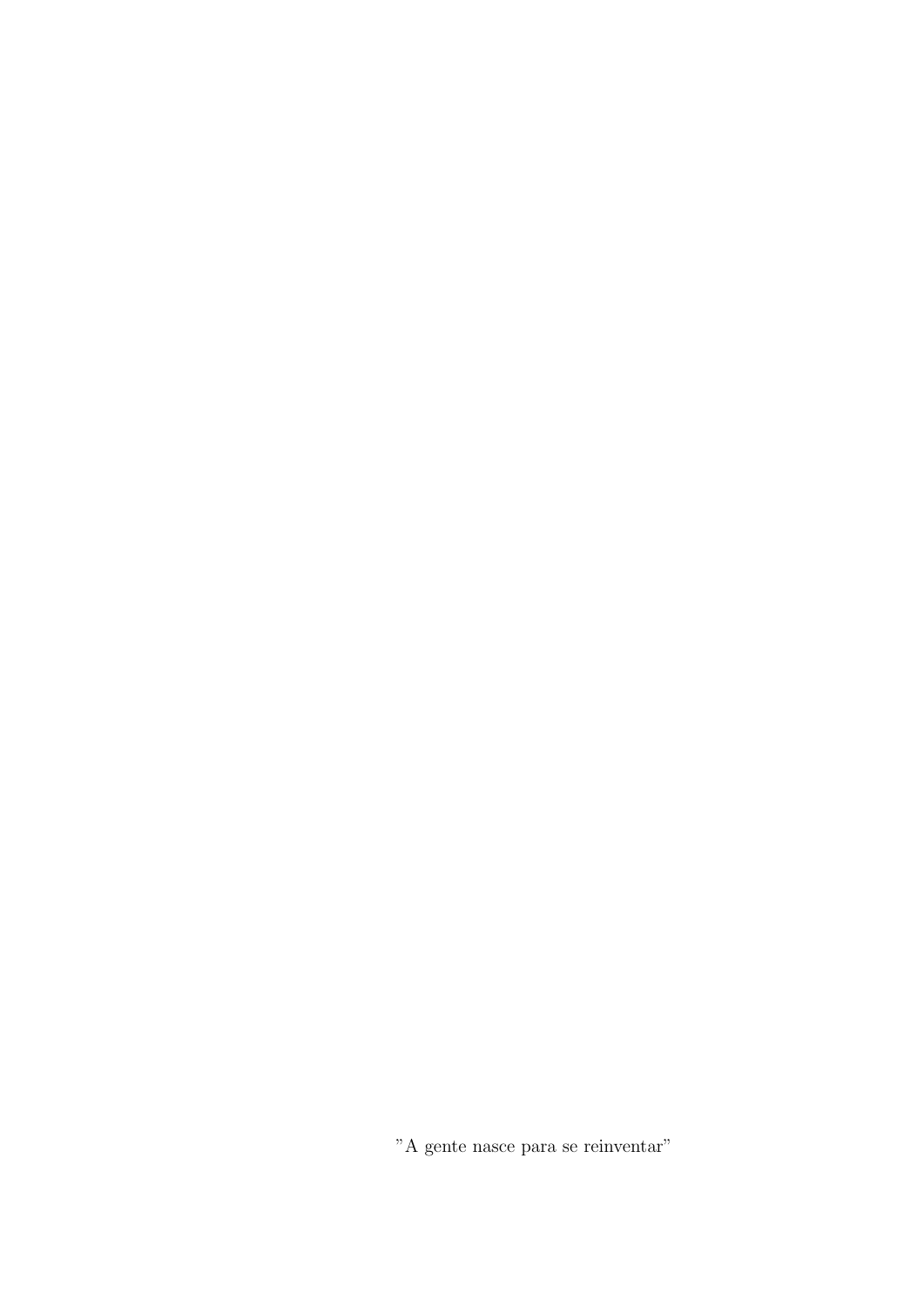Seja  $C$  uma curva suave projetiva não racional sobre o corpo complexo  $\mathbb C$  e seja  $J(C)$  sua Jacobiana principalmente polarizada. Se A é uma subvariedade abeliana de  $J(C)$ , definimos o mapa de Abel-Prym generalizado  $\varphi_A : C \to A$  como a composição do mapa de Abel com o mapa norma de  $A$ . O objetivo deste trabalho é entender o grau destes mapas em alguns casos particulares da variedade abeliana A. Primeiro, n´os mostramos alguns resultados a respeito do mapa transposto e do mapa de Abel-Prym generalizado. Em seguida, nós discutimos rapidamente sobre a decomposição isotípica de uma variedade abeliana e consideramos esta decomposição no caso particular de  $J(C)$ . Finalmente, mostramos alguns resultados sobre o grau do mapa  $\varphi_A$  no caso em que A é uma das componentes da decomposição isotípica de  $J(C)$  e aplicamos estes resultados em quatro exemplos.

Palavras-chave: Variedades abelianas; Mapa de Abel-Prym generalizado; Variedade Prym-Tyurin.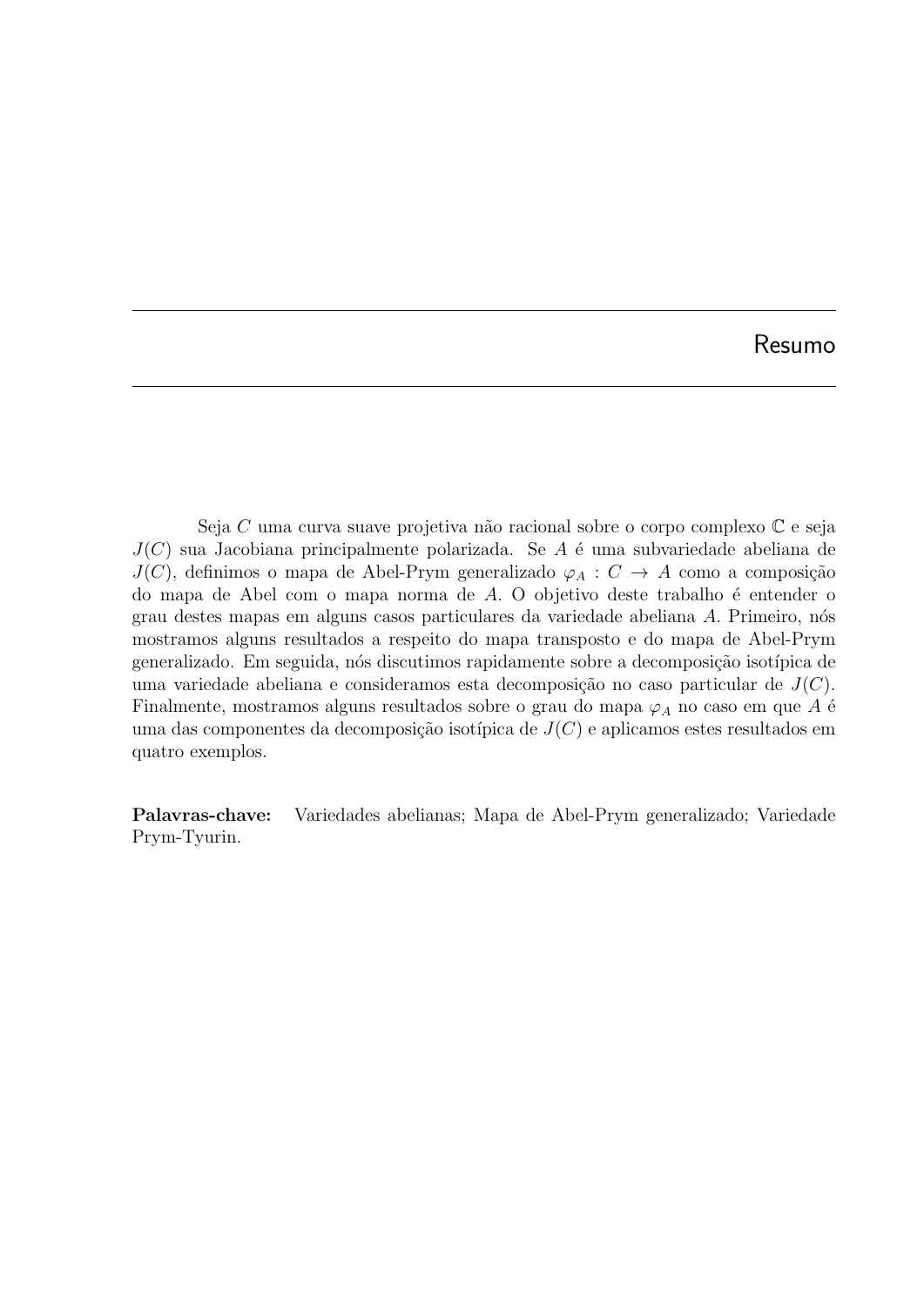Let C be a smooth non rational projective curve over the complex field  $\mathbb C$  and let  $J(C)$  be its principally polarized Jacobian. If A is an abelian subvariety of  $J(C)$ , we define the generalized Abel-Prym map  $\varphi_A : C \to A$  to be the composition of the Abel map with the norm map of A. The goal of this work is to understand the degree of these maps in some particular cases of the abelian variety  $A$ . At first, we show some results about the transpose map and the generalized Abel-Prym map. Then, we quickly discuss the isotypical decomposition of an abelian variety and consider this decomposition on particular case of  $J(C)$ . Finally, we show some results about the degree of the map  $\varphi_A$  in the case where A is one of the components of the isotypical decomposition of  $J(C)$  and apply these results in four examples.

Keywords: Abelian varieties; Generalized Abel-Prym map; Prym-Tyurin variety.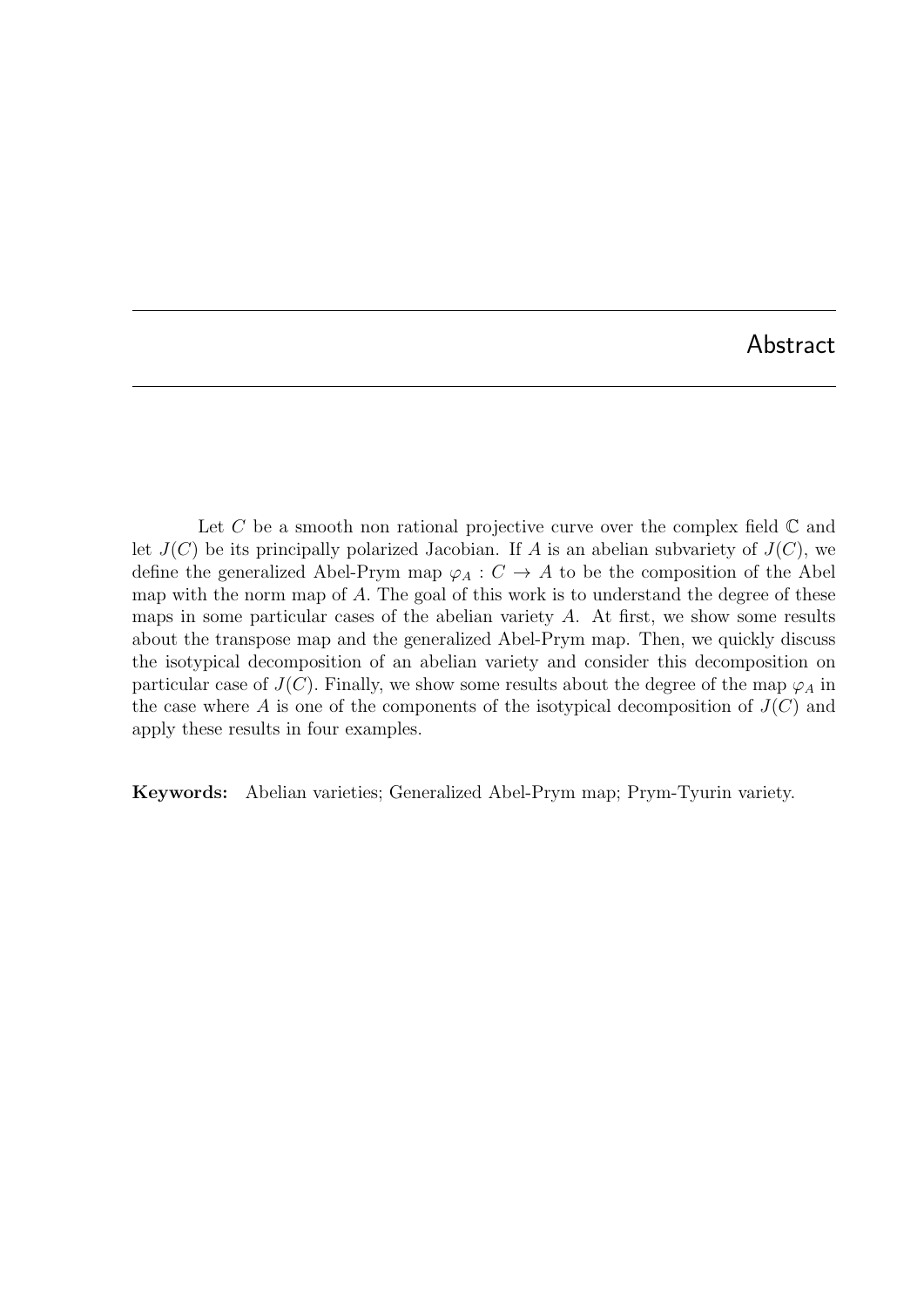# **Contents**

|                 | Resumo                                                                                                         | vi             |  |  |  |  |  |
|-----------------|----------------------------------------------------------------------------------------------------------------|----------------|--|--|--|--|--|
|                 | Abstract                                                                                                       | vii            |  |  |  |  |  |
| 1               | Introduction                                                                                                   | $\overline{2}$ |  |  |  |  |  |
| $\bf{2}$        | <b>Background</b>                                                                                              |                |  |  |  |  |  |
|                 | 2.1                                                                                                            | $\overline{5}$ |  |  |  |  |  |
|                 | 2.2                                                                                                            | $\overline{7}$ |  |  |  |  |  |
|                 | 2.3                                                                                                            | 9              |  |  |  |  |  |
|                 | 2.4                                                                                                            | 12             |  |  |  |  |  |
| 3               | <b>Generalized Abel-Prym maps</b>                                                                              |                |  |  |  |  |  |
|                 | The transpose map $\ldots \ldots \ldots \ldots \ldots \ldots \ldots \ldots \ldots \ldots \ldots \ldots$<br>3.1 | 15             |  |  |  |  |  |
|                 | 3.2                                                                                                            | 20             |  |  |  |  |  |
| 4               | The Group Algebra Decomposition of an Jacobian variety                                                         |                |  |  |  |  |  |
|                 | 4.1                                                                                                            | 25             |  |  |  |  |  |
|                 | 4.2                                                                                                            | 26             |  |  |  |  |  |
| $5\overline{ }$ | <b>Examples</b>                                                                                                |                |  |  |  |  |  |
|                 | 5.1                                                                                                            | 30             |  |  |  |  |  |
|                 | 5.2                                                                                                            | 32             |  |  |  |  |  |
|                 | 5.3                                                                                                            | 34             |  |  |  |  |  |
|                 | 5.4                                                                                                            | 36             |  |  |  |  |  |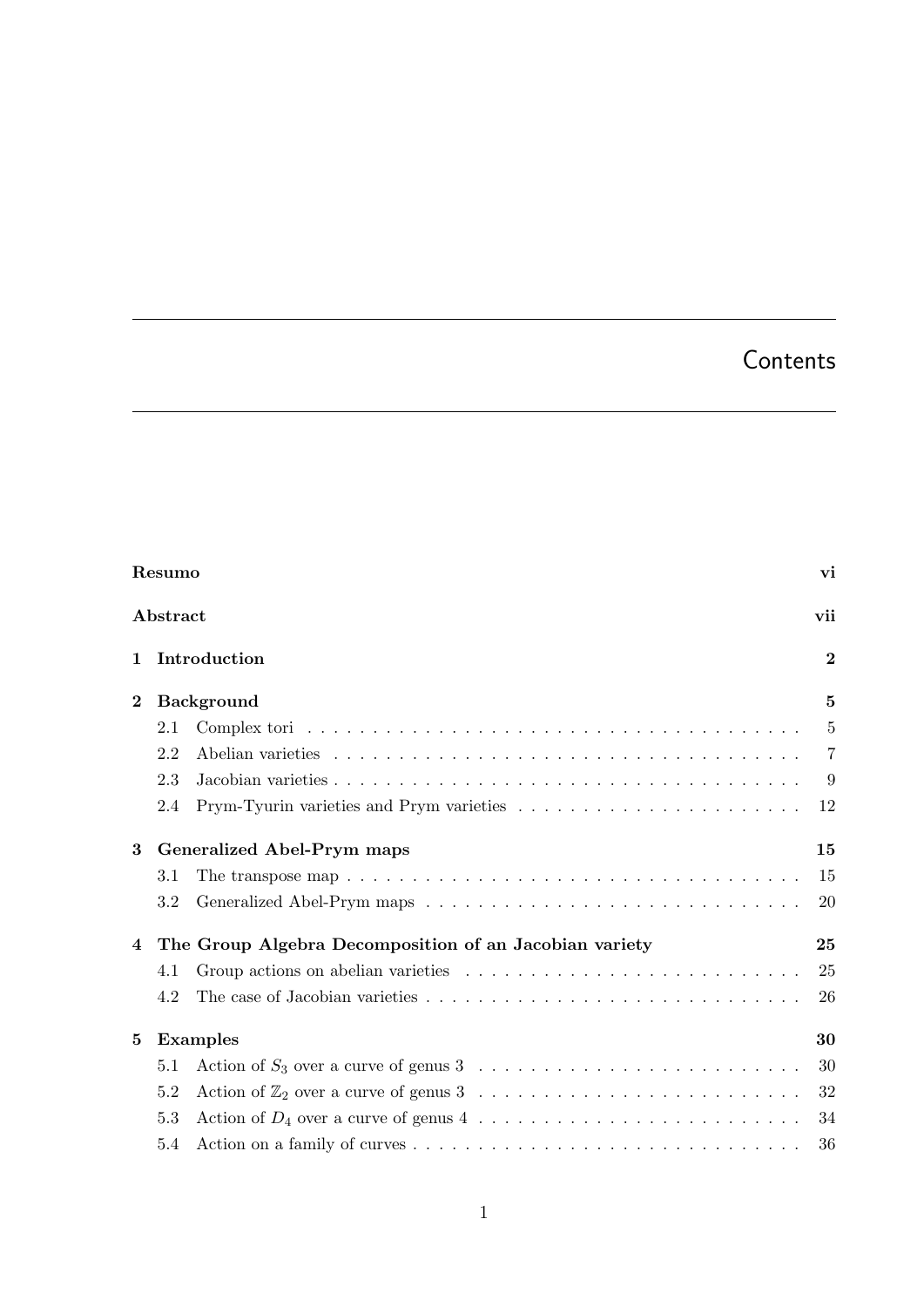# CHAPTER 1

### Introduction

Let C be a smooth projective curve of genus  $g(C)$  over the field of complex numbers. Its Jacobian variety  $J(C)$  is an abelian variety of dimension  $q(C)$ , that is, a complex torus along with a polarization  $\Theta$ , which is a codimension-1 subvariety of  $J(C)$ satisfying some properties (cf. Section 2.2 - 2.3). Given a point  $p$  in  $C$ , we have the morphism  $\alpha_p : C \to J(C)$  called Abel-Jacobi map or simply, Abel map. This map is an embedding, and thus, is a canonical way of puting the curve  $C$  inside a variety with a natural group structure (cf. Remark 12). The Jacobian varieties are the best-known examples of abelian varieties. A classic result of algebraic geometry on a curve and its Jacobian variety is the Torelli's Theorem. This theorem states that a smooth projective curve C is uniquely determined by its Jacobian variety  $J(C)$  (cf. [3, Torelli's Theorem 11.1.7]), giving an injective map between the moduli of smooth projective curves of genus  $g(C)$  and the moduli of principally polarized abelian varieties of dimension  $g(C)$ .

Let A be an abelian subvariety of  $J(C)$ . We define the map  $\varphi_A : C \to A$  to be the composition of the Abel map with the norm map of  $A$  (see Section 3.2). The goal of our work is to understand the degree these maps. First, let's consider a classical case of abelian varieties, the Prym varieties. They were introduced by German mathematician Friedrich Emil Fritz Prym. In their original form, they are abelian subvarieties of  $J(C)$ associated with a degree-2 cover of smooth curves. The study of these varieties appeared initially in the works of Riemann and they were well studied by Wirtinger in 1895. This theory became dormant for a long time, until they were again studied by David Mumford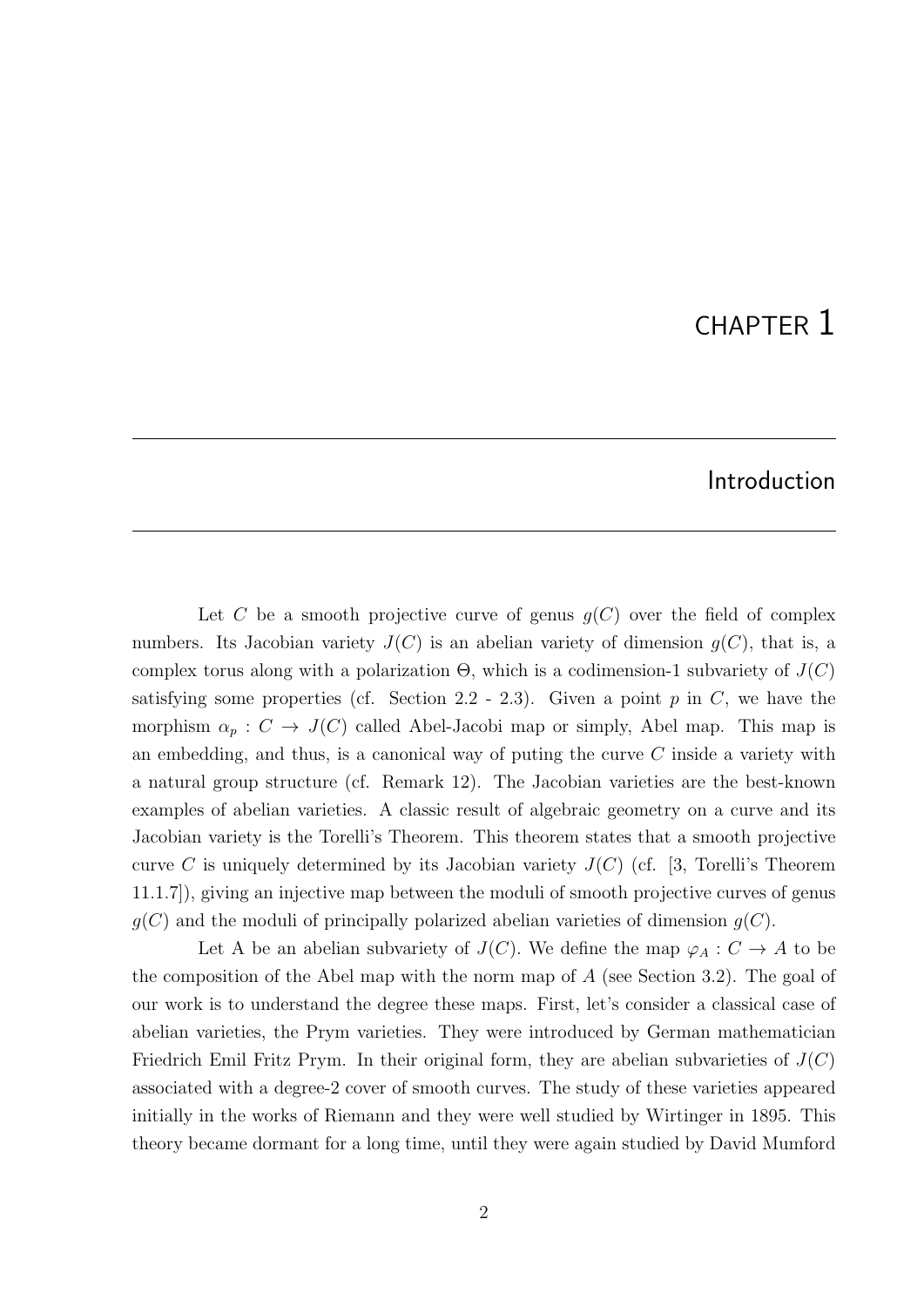in 1970. In the case of Prym varieties the degree of map  $\varphi_A$  is known (see Proposition 24).

On any abelian subvariety A of  $J(C)$  there exists a natural polarization given by the restriction of the theta divisor  $\Theta$  to A. In general this restriction is not a multiple of a principal polarization. When it is, we say  $A$  is a Prym-Tyurin variety for  $C$  or a generalized Prym variety. When A is a Prym-Tyurin variety for C, the map  $\varphi_A$  is called Abel-Prym map.

There are few cases in the literature where the degree of  $\varphi_A$  is calculated. In [4] and [11] we have two examples where this degree is found. In the first work, Brambila-Paz, Gómez-González and Pioli consider a morphism  $f : C \to C'$  of degree k, of smooth projective curves. By [4, Theorem 1.1] there exists a Prym-Tyurin variety A for C and, by [4, Theorem 1.2]  $\varphi_A$  is birational onto its image when  $g(C') > 2$  and  $k \neq 2$ . In [11], Lange, Recillas and Rojas constructed a Prym-Tyurin variety A of exponent 3 for a family of curves C and a given correspondence D and showed that the Abel-Prym map  $\varphi_A$  is an embedding. Note that in both cases, the degree of  $\varphi_A$  is one.

The degree of the so called generalized Abel-Prym maps  $\varphi_A$  seems to be rather difficult to understand in full generality. As we will see in Chapter 3 and 4 this problem becomes less difficult in the case where  $A$  is a Prym-Tyurin variety for  $C$  which is a component of the isotypical decomposition of  $J(C)$  (see Chapter 4 for more on this decomposition).

In this sense, we study four examples. In the two initial examples, we consider actions of  $S_3$  and  $\mathbb{Z}_2$  on a curve of genus 3. In both cases, the component of the decomposition of dimension 2 is not Prym-Tyurin and in this case we find it difficult to obtain information about the degree of generalized Abel-Prym map. However, in the second case we were able to show that the degree of this map is at least 2. In the third example we consider an action of  $D_4$  on a curve of genus 4. In this example all the components of the decomposition are Prym-Tyurin, and we obtained the degrees of the generalized Abel-Prym maps. Finally, the last example is special because it provides us with a family of generalized Abel-Prym maps of degree 2.

Our work has been divided as follows. Chapter 2 is a summary of known definitions and results concerning abelian varieties, Jacobian varieties and Prym-Tyurin varieties. They were taken from chapters 1-5 and 11-12 of [3]. Let  $(A, \theta)$  be an abelian variety and let  $\varphi : C \to A$  be a morphism. Then, we have the morphism  $\tilde{\varphi} : J(C) \to A$ (cf Theorem 13), and we define the transpose map of this morphism,  $\tilde{\varphi}^t$  (cf. Definition 25). Chapter 3 is divided in two sections. In the first, we prove some results about the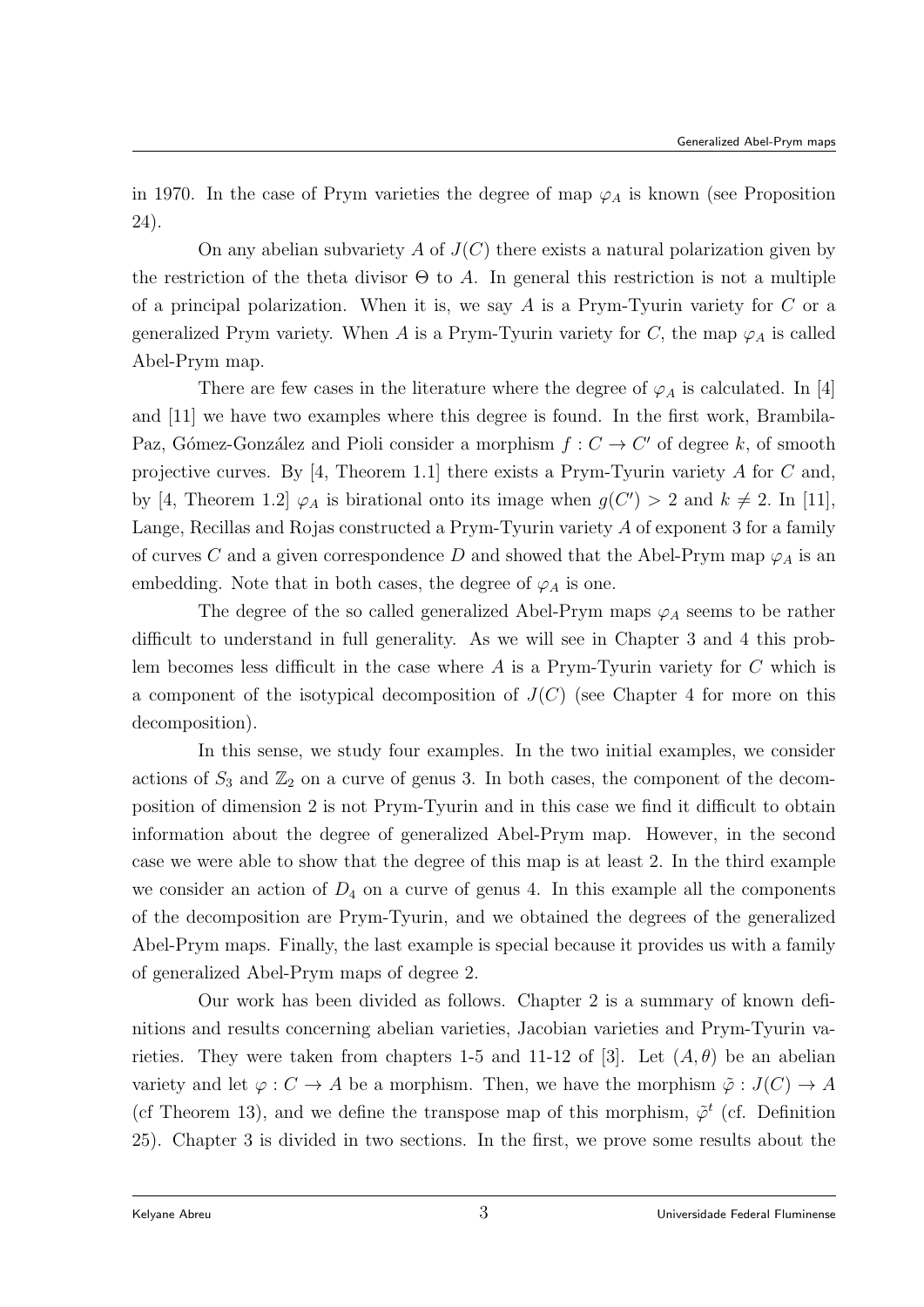composition  $\tilde{\varphi} \circ \tilde{\varphi}^t$  and the degree of the polarization  $\theta$ . In the second section we consider the generalized Abel-Prym maps and find an upper bound for the degree of this map. When A is a Prym-Tyurin variety this upper bound coincides with its exponent. In Chapter 4 we recall the definition of group actions and we briefly describe the isotypical decomposition of an abelian variety  $(A, \theta)$  given by these actions. We consider the decompositions for Jacobian variety and prove some interesting results about the components of these decompositions. Finally, in Chapter 5, we apply the results of the previous chapters in some examples to obtain the degree of generalized Abel-Prym maps.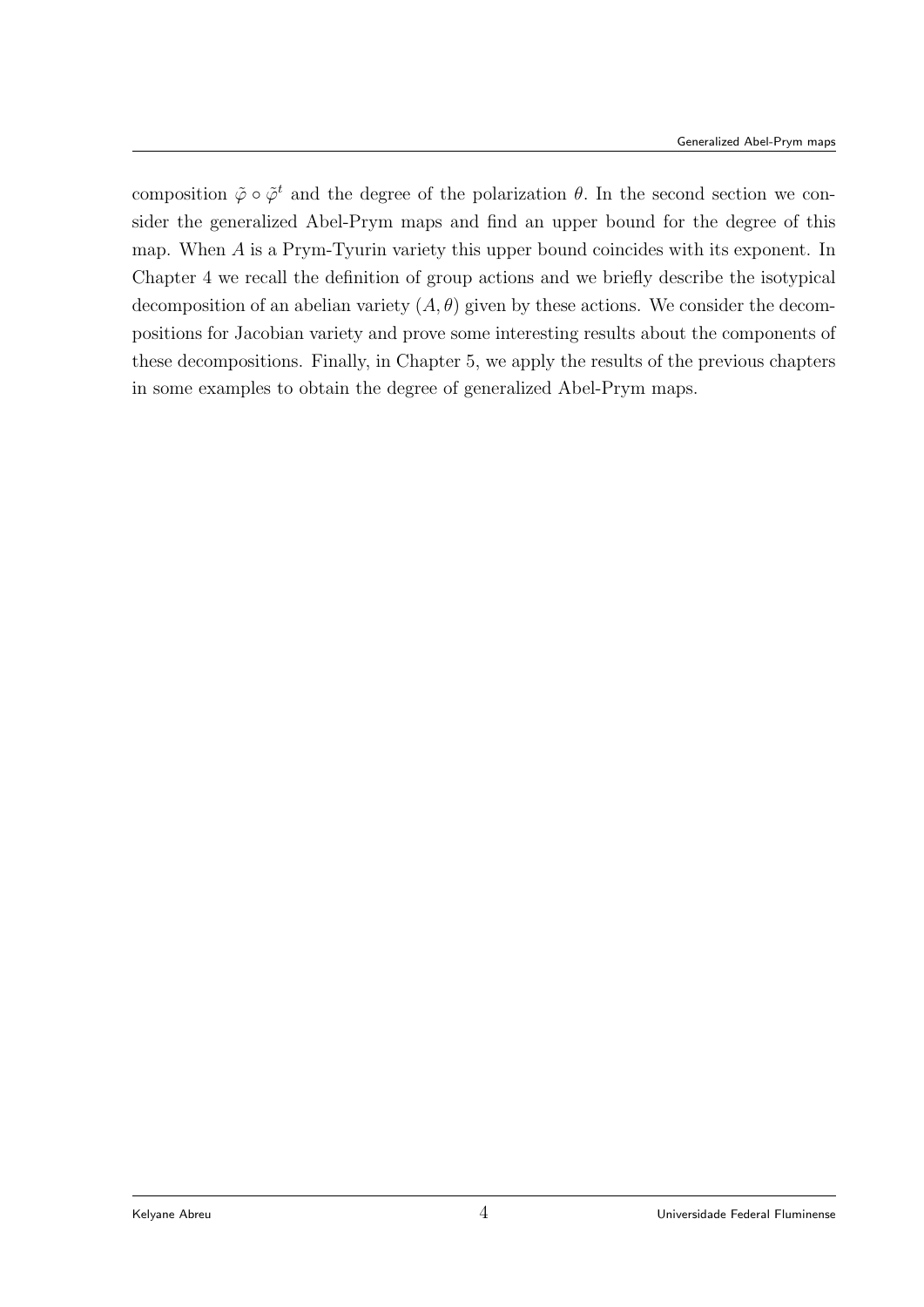# CHAPTER 2

#### Background

In this chapter we present some definitions and results that we use throughout our work. They were taken from Chapters 1-5 and 11-12 of [3].

### 2.1 Complex tori

Let V be a complex vector space of dimension g and fix  $\alpha_1, ..., \alpha_g, \beta_1, ...\beta_g \in V$ linearly independent over R. Let  $\Lambda = \{m_1\alpha_1 + ... + m_g\alpha_g + n_1\beta_1 + ... + n_g\beta_g; m_i, n_i \in \mathbb{Z}\}\$ be a lattice in  $V$ , that is, a discrete additive subgroup of  $V$  of rank  $2g$ .

The quotient  $T = V/\Lambda$  is called a *complex torus* of dimension q. Note that T is a compact, connected complex manifold, endowed with a group structure. In order to describe T we choose a basis  $e_1, ..., e_g$  for V and write the elements  $\{\alpha_1, ..., \alpha_g, \beta_1, ...\beta_g\}$ in terms of this basis. Thus, we have

$$
\alpha_i = \sum_{j=1}^g \lambda_{ji} e_j
$$
 and  $\beta_i = \sum_{j=1}^g \tilde{\lambda}_{ji} e_j$ 

with  $\lambda_{ji}$  and  $\tilde{\lambda}_{ji} \in \mathbb{C}$ , and the matrix

$$
\Pi = ((\lambda_{ji})(\tilde{\lambda}_{ji}))
$$

in  $M(g \times 2g, \mathbb{C})$  is called a period matrix for T.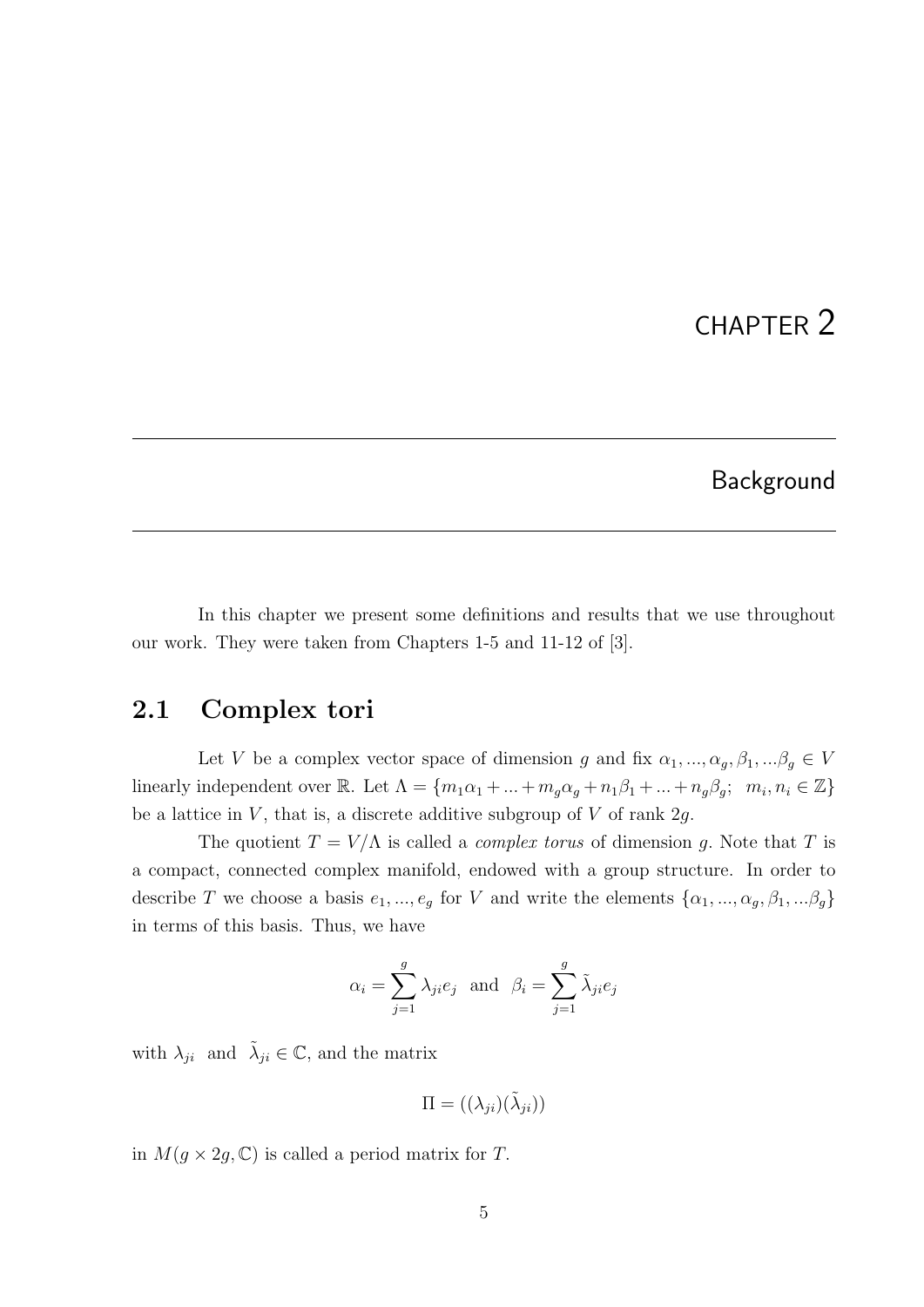There are two distinguished types of holomorphic maps between complex tori, namely homomorphisms and translations. A homomorphism between complex tori is a holomorphic function which preserves the group structure. The translation by an element  $x_0 \in T$  is defined to be the holomorphic map  $t_{x_0}: x \mapsto x + x_0$ . Under addition the set of homomorphisms of T into T' forms an abelian group denoted by  $Hom(T;T')$ , where T and  $T'$  are complex tori. A interesting class of homomorphism are isogenies. An *isogeny* between two complex tori T and T' is a surjective homomorphism  $f: T \to T'$  with finite kernel. By definition we have that  $T$  and  $T'$  have the same dimension as complex tori.

**Definition 1.** The degree deg of a homomorphism  $f: T \to T'$  is the order of the group  $ker(f)$ , if it is finite, and 0 otherwise. Moreover the definition of the degree of a homomorphism extends to  $Hom_{\mathbb{Q}}(T, T') := Hom(T, T') \otimes \mathbb{Q}$  by  $deg(rf) = r^2 deg(f)$  for any  $r \in \mathbb{Q}$  and  $f \in Hom(T; T')$ .

**Definition 2.** The exponent  $e(f)$  of an isogeny f is the exponent of the finite group  $ker(f)$ , that is, the smallest positive integer n with  $nx = 0$  for all  $x \in ker(f)$ .

**Proposition 3.** [3, Proposition 1.2.6] For any isogeny  $f: T \to T'$  of exponent  $e(f)$  there exists an isogeny  $g: T' \to T$ , unique up to isomorphisms, such that  $gf = e(f)id_T$  and  $fg = e(f)id_{T'}$ .

Let  $T = V/\Lambda$  be a complex torus of dimension q. Then

$$
V^* = \{ g : V \to \mathbb{C} | \ g(\alpha v) = \overline{\alpha}g(v), g(v + v') = g(v) + g(v') \}
$$

is a complex vector space of the same dimension as  $V$ . Define

$$
\Lambda^* = \{ g \in V^* | \ g(\Lambda) \subset \mathbb{Z} \}.
$$

Note that  $\Lambda^*$  is a lattice in  $V^*$ , and  $\hat{T} := V^*/\Lambda^*$  is a complex torus of dimension g, called the *dual torus*. In addition, we have the natural identification  $\hat{T} = T$ . Now, let  $f : T \to T'$ be a homomorphism between complex torus. We define the dual homomorphism  $\widehat{f}:\widehat{T}'\rightarrow$ T by setting  $g \mapsto g \circ f$  for  $g \in T'$ .

Let L be a line bundle on T. For any point  $x \in T$  the line bundle  $t_x^* L \otimes L^{-1}$  has first Chern class zero. So, identifying  $\hat{T}$  with  $Pic^0(T)$  (see [3, Proposition 2.4.1]) we get a homomorphism

$$
\Phi_L: T \to \widehat{T}, \ x \mapsto t_x^* L \otimes L^{-1}.
$$

**Proposition 4.** [3, Corollary 2.4.6] Let L be a line bundle on T. Then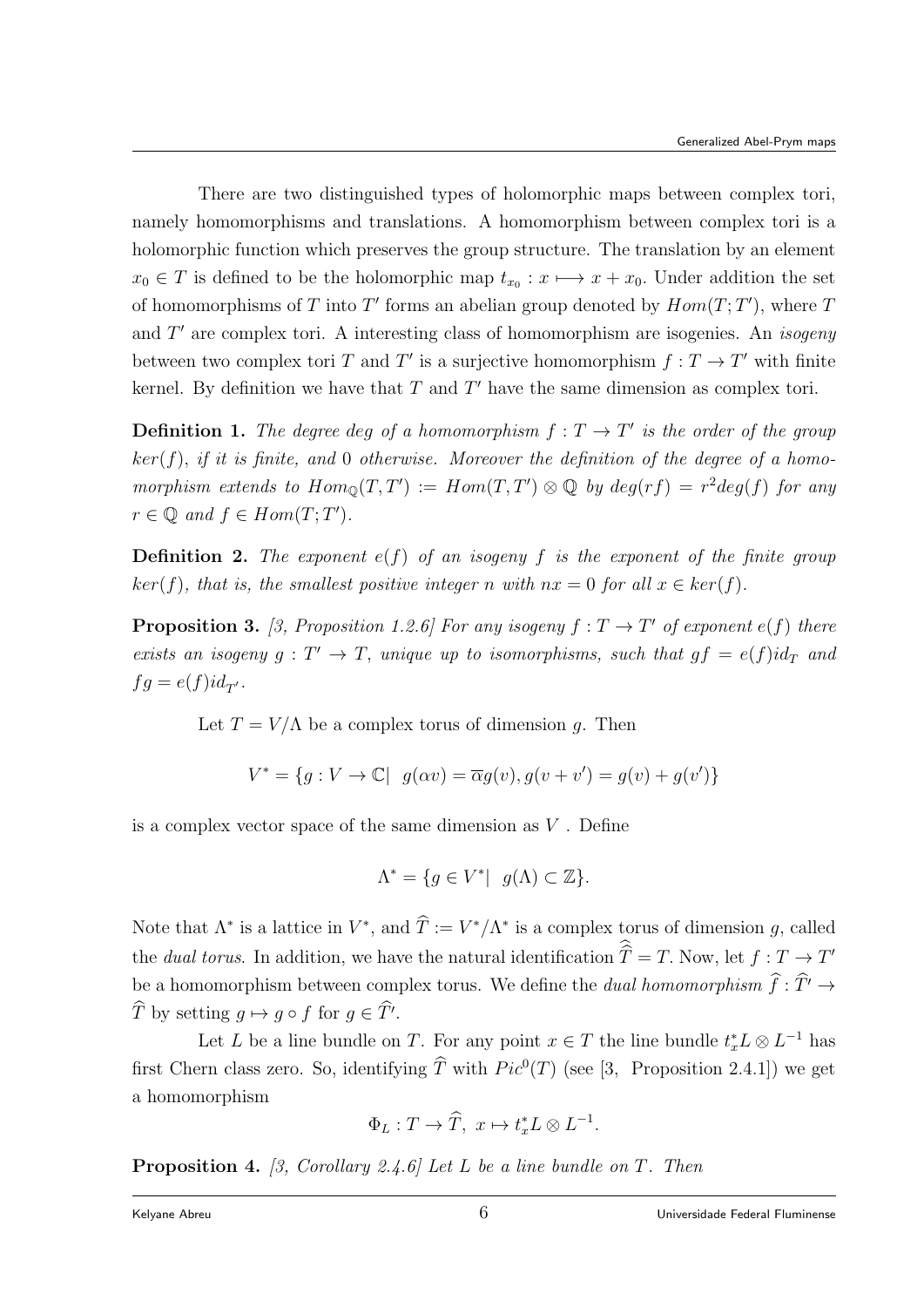- (i)  $\Phi_L$  depends only on the first Chern class of L;
- (ii)  $\Phi_{L\otimes M} = \Phi_L + \Phi_M$  for all  $L, M \in Pic(T)$ ;
- (iii)  $\Phi_L = \Phi_L$  under the natural identification  $T = T$ .
- (iv) For any homomorphism  $f: T \to T'$  of complex tori the following diagram commmutes

$$
T' \xrightarrow{\Phi_L} \widehat{T'}
$$
  

$$
f \uparrow \qquad \qquad \downarrow \widehat{f}
$$
  

$$
T \xrightarrow{\Phi_{f^*L}} \widehat{T}
$$

## 2.2 Abelian varieties

We are interested in complex tori admitting a polarization. But, what is a polarization on a complex torus  $T = V/\Lambda$ ? First, recall that a *hermitian form* on V is a map  $H: V \times V \to \mathbb{C}$ , which is C-linear in the first argument and satisfies  $H(v, w) = H(w, v)$ for all  $v, w \in V$ , and a *alternating form* on V is a map  $E: V \times V \to \mathbb{R}$ , which is C-linear in each argument separately, such that  $E(\Lambda, \Lambda) \subset \mathbb{Z}$  and  $E(iv, iw) = E(v, w)$  for all  $v, w \in V$ . We say that H is a non degenerate form if  $H(v, w) = 0$  for all w implies  $v = 0$ .

**Proposition 5.** [3, Lemma 2.1.7] Let V be a complex vector space. There is a 1-1 correspondence between the set of hermitian forms H on V and the set of real valued alternating forms E on V satisfying  $E(iv, iw) = E(v, w)$ , given by  $E(v, w) = Im(H(v, w))$ and  $H(v, w) = E(iv, w) + iE(v, w)$  for all  $v, w \in V$ .

Let  $A$  be a complex torus. A *polarization* on  $A$  is by definition the first Chern class  $H = c_1(L)$  of a positive definite line bundle L on A. Or, equivalently, a polarization of a complex torus  $A$  is a positive definite hermitian form  $H$  on  $V$  which is non degenerate and satisfies  $Im(H(\Lambda \times \Lambda)) \subseteq \mathbb{Z}$ . By abuse of notation, we call our polarization L.

**Definition 6.** An abelian variety is a complex torus A admitting a polarization. If L is a polarization on A, we call the pair  $(A, L)$  a polarized abelian variety.

Let  $E$  be a alternating form. According to the Elementary Divisor Theorem (cf [8, Theorem 7.8 ]) there is a basis  $\{\alpha_1, ..., \alpha_g, \beta_1, ...\beta_g\}$  of  $\Lambda$ , with respect to which E is given by the matrix

$$
\left[\begin{array}{cc} 0 & D \\ -D & 0 \end{array}\right],
$$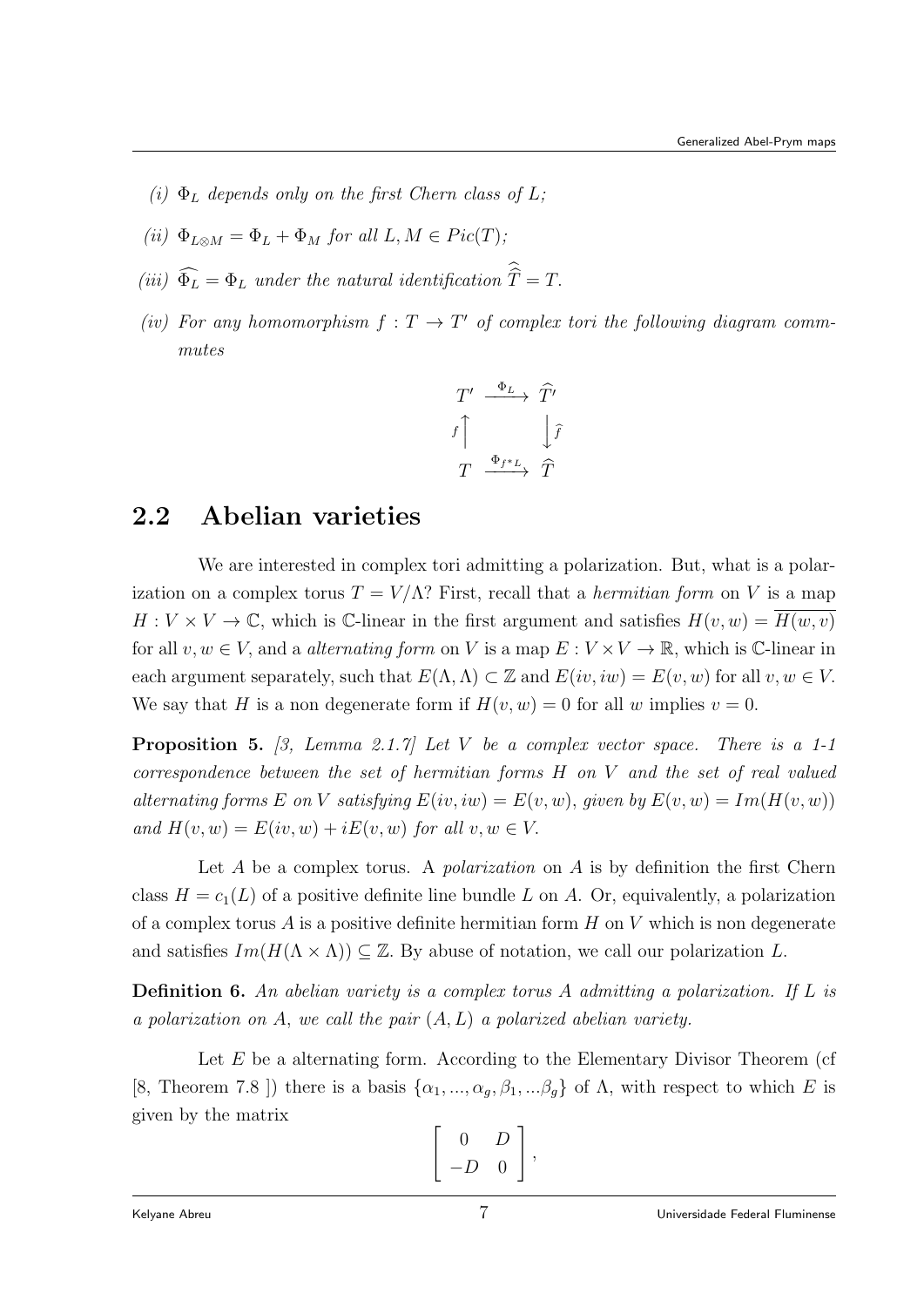where  $D = diag(d_1, ..., d_g)$ , such that  $d_j$  are positive integers satisfying  $d_j | d_{j+i}$ , for  $j =$  $1, ..., g-1$ . The elementary divisors  $d_1, ..., d_g$  given by the theorem are uniquely determined by E and  $\Lambda$  and thus by L. The vector  $(d_1, ..., d_q)$  as well as the matrix D are called the type of the line bundle L, and the basis  $\{\alpha_1, ..., \alpha_q, \beta_1, ...\beta_q\}$  is called a symplectic (or canonical) basis of  $\Lambda$  for  $L$  (or  $H$  or  $E$ ).

**Definition 7.** If  $(A, L)$  is a polarized abelian variety such that the type of L is  $(1, ..., 1)$ then we say that  $(A, L)$  is a principally polarized abelian variety  $(p.p.a.v.)$ . Moreover, if  $(A, L)$  is p.p.a.v., then  $\Phi_L$  is an isomorphism and we identify A with its dual  $\widehat{A}$ .

If L is of type  $(d_1, ..., d_q)$ , we define the degree of the polarization L to be the product  $d_1 \cdot ... \cdot d_g$ . Moreover, by Riemann-Roch's Theorem and [3, Proposition 5.2.3],

$$
deg(L) = \frac{(L^g)}{g!},\tag{2.1}
$$

where  $(L<sup>g</sup>)$  is the self-intersection number of a line bundle L on a g-dimensional complex torus. If we denote by  $\chi(L) = \sum_{i=0}^{g} (-1)h^{i}(L)$  the Euler-Poincaré characteristic of L, by [3, Theorem 3.6.1 and Corollary 3.6.2] we have

$$
\chi(L) = deg(L) \quad \text{and} \quad \chi(L)^2 = deg(\Phi_L). \tag{2.2}
$$

Fix a polarization L on A. Then L induces an isogeny  $\Phi_L : A \to \widehat{A}$  depending only on the class of L in the Néron Severi group  $NS(X)$ . The exponent  $e(L)$  of the finite group  $K(L) = ker(\Phi_L)$  is called the exponent of the polarization L. By Proposition 3 there exists an unique isogeny  $\Psi_L : \widehat{A} \to A$  such that  $\Psi_L \Phi_L = e(L)id_A$  and  $\Phi_L \Psi_L = e(L)id_{\widehat{A}}$ . Thus  $\Phi_L$  has an inverse in  $Hom_{\mathbb{Q}}(\widehat{A}, A)$ , namely

$$
\Phi_L^{-1} = \frac{1}{e(L)} \Psi_L.
$$

Let  $(A, L)$  be a polarized abelian variety of type  $(d_1, ..., d_q)$ . Then the dual abelian variety  $\ddot{A}$  admits a polarization compatible with  $L$ .

**Proposition 8.** [3, Proposition 14.4.1] Let  $(A, L)$  be a polarized abelian variety of type  $(d_1, ..., d_q)$ . There is a unique polarization  $L_{\delta}$  on  $\widehat{A}$  characterized by the following equivalent properties:

- (*i*)  $\Phi_L^* L_\delta \equiv L^{d_1 \mathbf{1} d_g};$
- (ii)  $\Phi_{L\delta}\Phi_L = d_1 d_q i d_A.$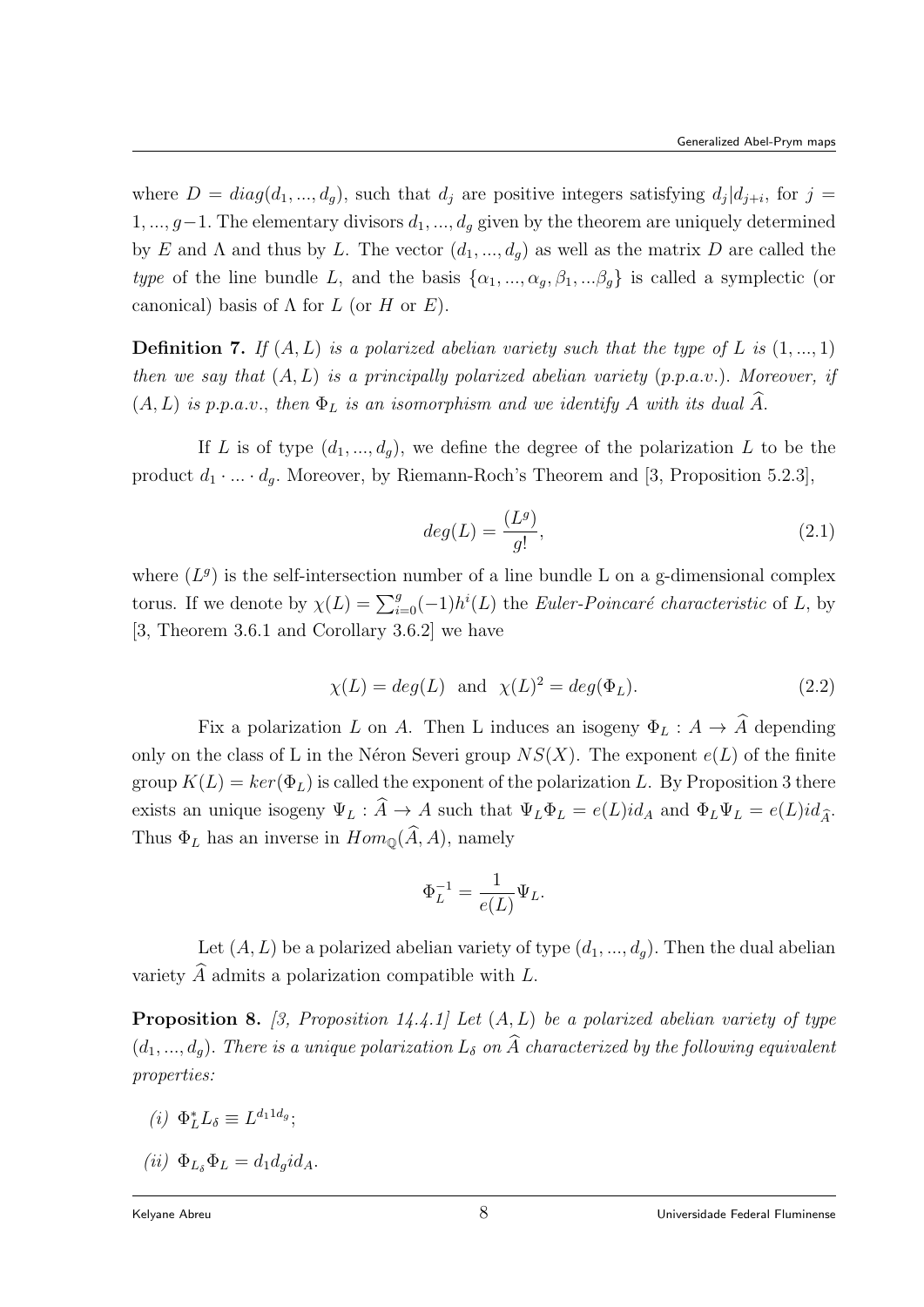The polarization  $L_{\delta}$  is of type  $(d_1,$  $d_1d_g$  $d_{g-1}$  $, ..., \frac{d_1 d_g}{d}$  $d_2$  $,d_g).$ 

The polarization defined by  $L_{\delta}$  is called the *dual polarization* and the pair  $(\widehat{A}, L_{\delta})$ is called the dual polarized abelian variety.

Now, let  $(A, L)$  be a polarized abelian variety and A' an abelian subvariety of A. Consider the canonical embedding  $i : A' \hookrightarrow A$  and define the exponent of A' to be the exponent  $e(A') := e(i^*L)$ . Moreover, the norm-endomorphism of A associated to A' (with respect to  $L$ ) is defined as

$$
N_{A'} = i \circ \Psi_{i^*L} \circ \widehat{i} \circ \Phi_L,
$$

that is, as the composition

$$
N_{A'}: A \xrightarrow{\Phi_L} \hat{A} \xrightarrow{\hat{i}} \hat{A'} \xrightarrow{\Psi_{i^*L}} A' \xrightarrow{i} A.
$$
 (2.3)

Given a polarization L on A, we associate to every abelian subvariety  $A'$  of A a symmetric idempotent

$$
\varepsilon_{A'} := \frac{1}{e(A')} N_{A'} \in End_{\mathbb{Q}}(A).
$$

On the other hand, if  $\varepsilon$  is a symmetric idempotent in  $End_{\mathbb{Q}}(A)$ , there is an integer  $n > 0$  such that  $n \in End(A)$  and  $A^{\varepsilon} = im(n \varepsilon)$  is independent of the choice of n. The assignments  $\varphi: A' \mapsto \varepsilon_{A'}$  and  $\psi: \varepsilon \mapsto A^{\varepsilon}$  are inverse to each other ([3, Theorem 5.3.2]).

Since the set of symmetric idempotents in  $End_{\mathbb{Q}}(A)$  admits a canonical involution  $\varepsilon \mapsto 1-\varepsilon$ , by the above equivalence the polarization L of A induces a canonical involution on the set of abelian subvarieties of A given by  $A' \mapsto B := A^{1-\varepsilon}$ . The variety B is is called complementary abelian subvariety of  $A'$  in  $A$  (with respect to the polarization  $L$ ).

**Proposition 9.** [3, Corollary 12.1.5] Let  $(A', B)$  be a pair of complementary abelian subvarieties of a principally polarized abelian variety  $(A, L)$  with  $\dim A' \geq \dim B = r$ . If the induced polarization  $i_B^*L$  is of type  $(d_1, ..., d_r)$ , then  $i_{A'}^*L$  is of type  $(1, ..., 1, d_1, ..., dr)$ . The integer  $d_r$  is the exponent of both A' and B as abelian subavarieties of A.

## 2.3 Jacobian varieties

Let C be a smooth projective curve of genus  $g = g(C)$  over the field of complex numbers. Recall that the genus of C is given by  $g(C) = dim H^0(C, \Omega_C)$ , where  $H^0(C, \Omega_C)$ is the vector space of global holomorphic differential 1-forms on C. Moreover, the homology group  $H_1(C, \mathbb{Z})$  is a free abelian group of rank 2g. It is seen as a lattice in the dual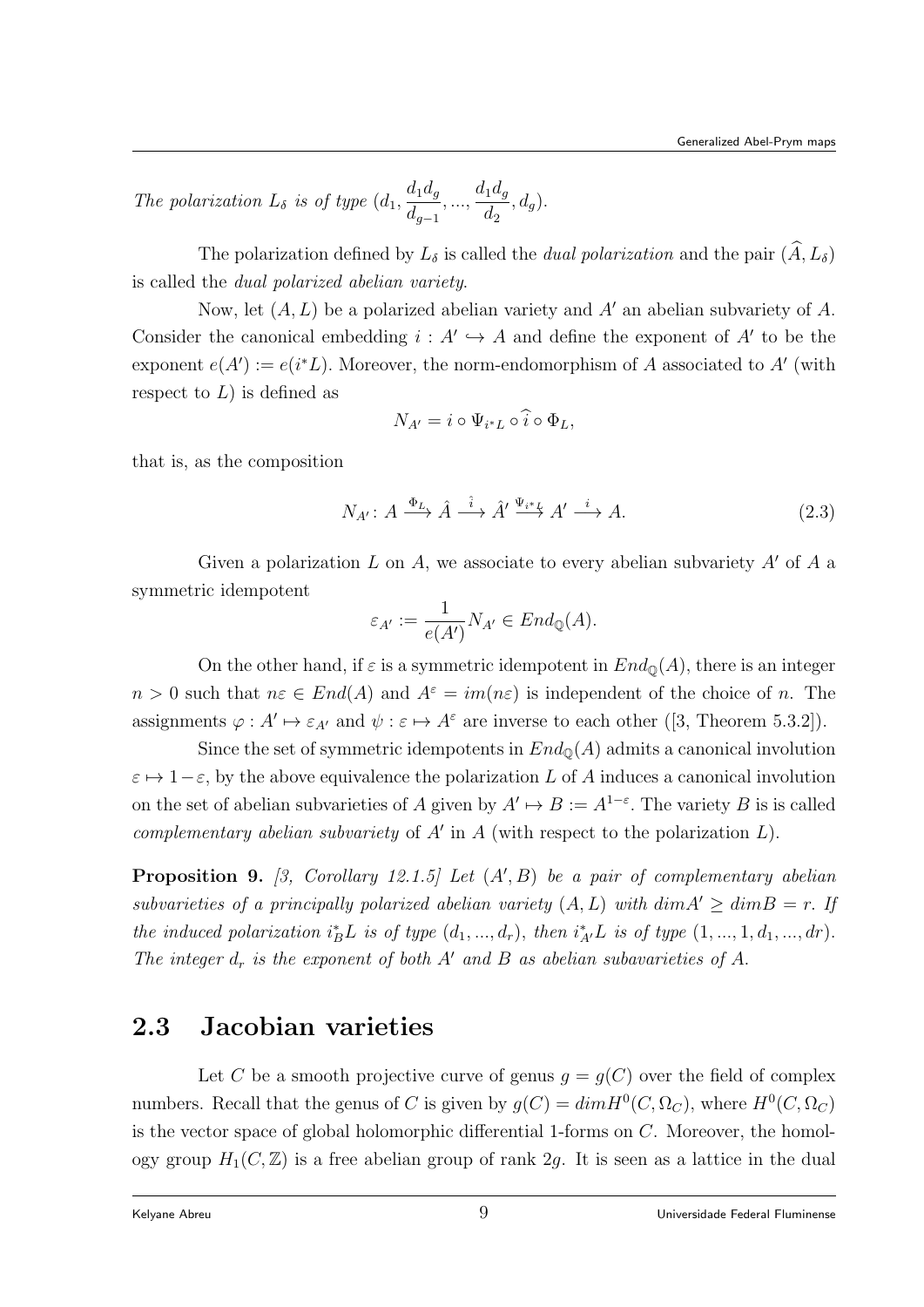space  $H^0(C, \Omega_C)^* := Hom(H^0(C, \Omega_C), \mathbb{C})$  by identifying the closed cycles  $\gamma \in H_1(C, \mathbb{Z})$ with the linear functions

$$
\eta \in H^0(C, \Omega_C) \mapsto \int_{\gamma} \eta \in \mathbb{C}.
$$

By [3, Lemma 11.1.1], the canonical map

$$
H_1(C, \mathbb{Z}) \to H^0(C, \Omega_C)^*
$$

is injective.

Definition 10. The quotient

$$
J(C) := \frac{H^0(C, \Omega_C)^*}{H_1(C, \mathbb{Z})}
$$

is a complex torus of dimension g, called the Jacobian variety of C

If  $g = 0$ , then  $J(C) = 0$ . Let  $g \ge 1$ . In order to describe  $J(C)$  in terms of period matrices, choose bases  $\lambda_1, ..., \lambda_{2g}$  of  $H_1(C, \mathbb{Z})$  and  $\eta_1, ..., \eta_g$  of  $H^0(C, \Omega_C)$ . Let  $l_1, ..., l_g$ denote the basis of  $H^0(C, \Omega_C)^*$  dual to  $\eta_1, ..., \eta_g$ , such that  $l_i(\eta_j) = \delta_{ij}$  for  $1 \leq i, j \leq g$ . Considering  $\lambda_i$  as a linear form on  $H^0(C, \Omega_C)$ , as above, we have  $\lambda_i = \sum_{j=1}^g (\int_{\lambda_i} \eta_j) l_j$  for  $i = 1, ..., 2g$ . Hence

$$
\Pi = \begin{bmatrix}\n\int_{\lambda_1} \eta_1 & \dots & \dots & \int_{\lambda_{2g}} \eta_1 \\
\vdots & & & \vdots \\
\int_{\lambda_1} \eta_g & \dots & \dots & \int_{\lambda_{2g}} \eta_g\n\end{bmatrix}
$$

is a period matrix for  $J(C)$  with respect to these bases.

Now, fix a homology basis  $\lambda_1, ..., \lambda_{2g}$  of  $H_1(C, \mathbb{Z})$  with intersection matrix  $\begin{bmatrix} 0 & -1_g \ 1 & 0 \end{bmatrix}$  $1_g$  0 1 as indicated in the following picture.



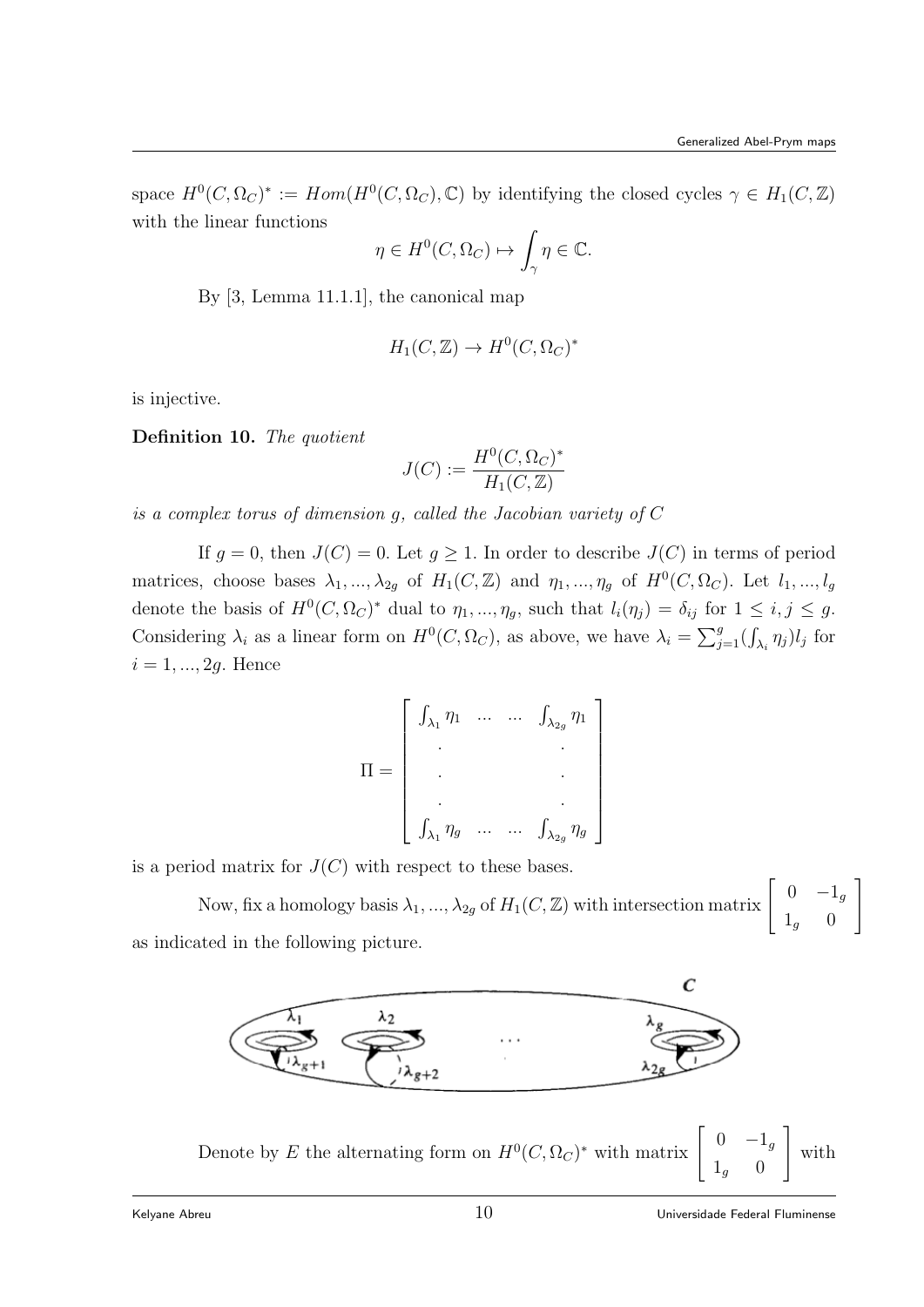respect to the basis  $\lambda_1, ..., \lambda_{2q}$  and define

$$
H: H^0(C, \Omega_C)^* \times H^0(C, \Omega_C)^* \to \mathbb{C} \text{ by } H(u, v) = E(iu, v) + iE(u, v).
$$

Proposition 11. [3, Proposition 11.1.2] The hermitian form H defines a principal po*larization on*  $J(C)$ .

The polarization H is called the canonical polarization of  $J(C)$ . Any divisor  $\Theta$ on  $J(C)$  such that the line bundle  $\mathcal{O}_{J(C)}(\Theta)$  defines the canonical polarization is called a theta divisor of the Jacobian  $J(C)$ . Then  $(J(C), \Theta)$  is a principally polarized abelian variety of dimension  $q(C)$ .

By [3, Abel-Jacobi Theorem 11.1.3.] there is a canonical isomorphism between  $Pic^{0}(C)$  and  $J(C)$ . Thus, consider  $p \in C$  and define the map

$$
\alpha_p: C \to J(C), \quad p' \mapsto O_C(p - p').
$$

Remark 12. This map is called the Abel-Jacobi map and we can identify its dual map  $\widehat{\alpha_p}$  with  $\Phi_{\Theta}^{-1}$ , via the isomorphism  $\widehat{J(C)} \simeq J(C)$ . Moreover, by [3, Corollary 11.1.5]  $\alpha_p$ is an embedding.

**Theorem 13.** [3, Universal Property of the Jacobian 11.4.1] Let A be an abelian variety and  $\varphi : C \to A$  be a rational map. Then there exists an unique homomorphism  $\tilde{\varphi}$ :  $J(C) \rightarrow A$  such that for every  $p \in C$  the following diagram is commutative

$$
\begin{array}{ccc}\nC & \xrightarrow{\varphi} & A \\
\alpha_p & & \downarrow_{t-\varphi(p)} \\
J(C) & \xrightarrow{\tilde{\varphi}} & A\n\end{array}
$$

Corollary 14. [3, Corollary 11.4.2.] Let  $\varphi : C \to A$  be a rational map and  $\Theta$  the polarization of  $J(C)$ . Then the dual of the homomorphism  $\tilde{\varphi}$  is given by  $\hat{\tilde{\varphi}} = -\Phi_{\Theta} \circ \varphi^*$ , via the isomorphism  $\widehat{J(C)} \simeq J(C)$ .

Let  $f: C \to C'$  be a finite morphism of smooth projective curves and  $J(C)$ and  $J(C')$  its Jacobian varieties, respectively. Let  $p \in C$  and consider the composition  $\alpha_{f(p)} \circ f : C \to J(C')$ . By the previous theorem there is an unique homomorphism  $N_f$ , called the *norm map* of  $f$ , fitting into the following commutative diagram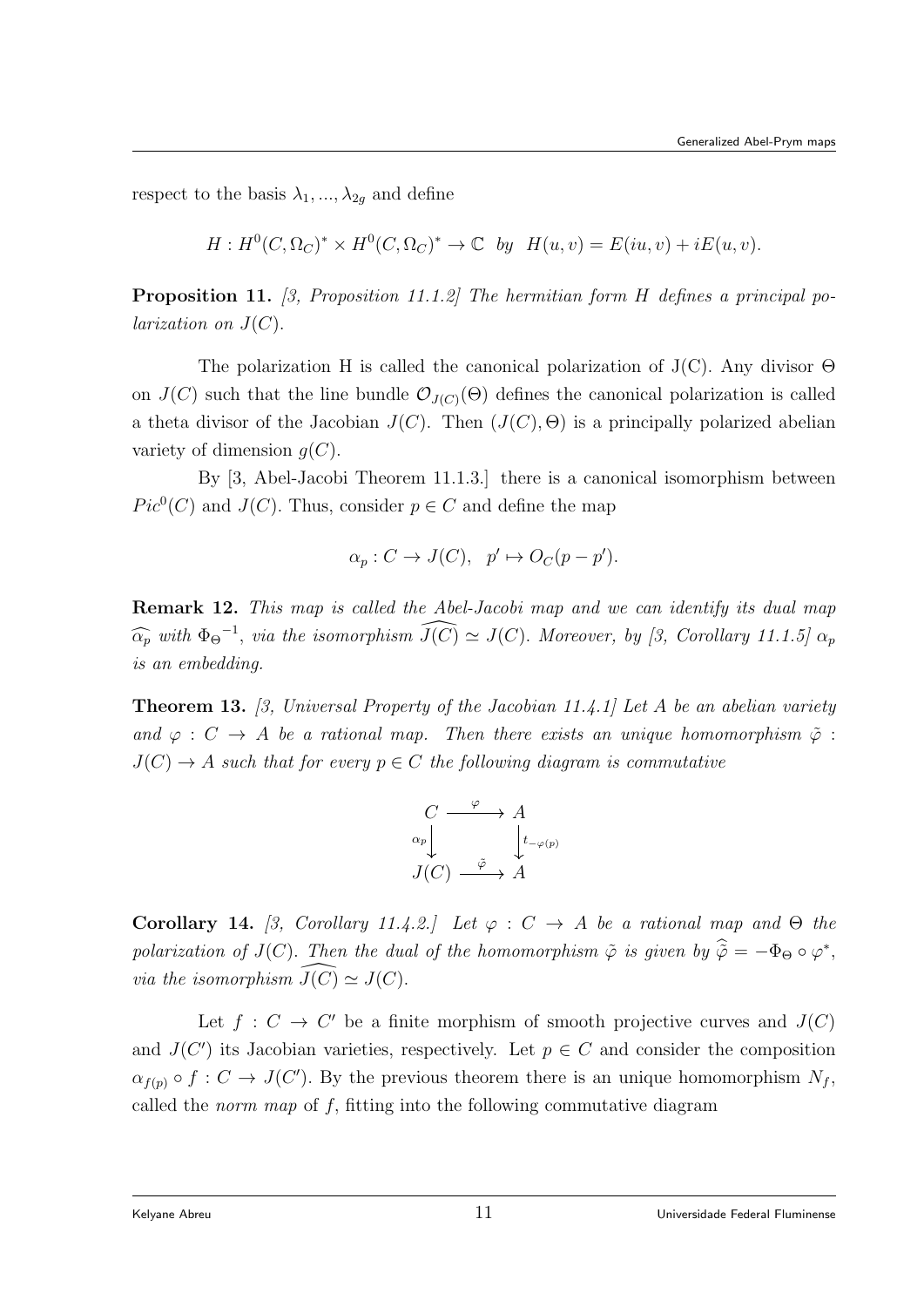

So, if  $\Theta'$  is a theta divisor on  $J(C')$ , dualizing the equation  $\alpha_{f(p)} f = N_f \alpha_p$  and applying Corollary 14 gives  $\hat{N}_f \Phi_{\Theta'} = \Phi_{\Theta} f^*$ . The next result gives conditions for the pullback  $f^*$  to be an embedding.

**Proposition 15.** [3, Proposition 11.4.3] The homomorphism  $f^* : J(C') \to J(C)$  is not injective if and only if f factorizes via a cyclic étale covering f' of degree  $n \geq 2$ :



**Corollary 16.** [3, Proposition 11.4.4] For any finite morphism  $f: C \to C'$  of smooth projective curves  $C$  and  $C'$  there is a factorization



with  $f_e$  étale,  $ker(f^*) = ker(f_e^*)$ , and  $g^*: J(C_e) \to J(C)$  injective.

## 2.4 Prym-Tyurin varieties and Prym varieties

We saw that to any smooth projective curve  $C$  one can associate a principally polarized abelian variety, its Jacobian. In this section we will study abelian subvarieties of the Jacobian  $(J(C), \Theta)$  whose induced polarization is a multiple of a principal polarization.

**Definition 17.** A principally polarized abelian variety  $(A, \theta)$  is called a Prym-Tyurin variety of exponent e for C if A is an abelian subvariety of  $J(C)$  and

$$
i^*\Theta \equiv e\theta,
$$

where  $i : A \hookrightarrow J(C)$  is the inclusion map. Note in this case that e is the exponent of A in  $J(C)$ .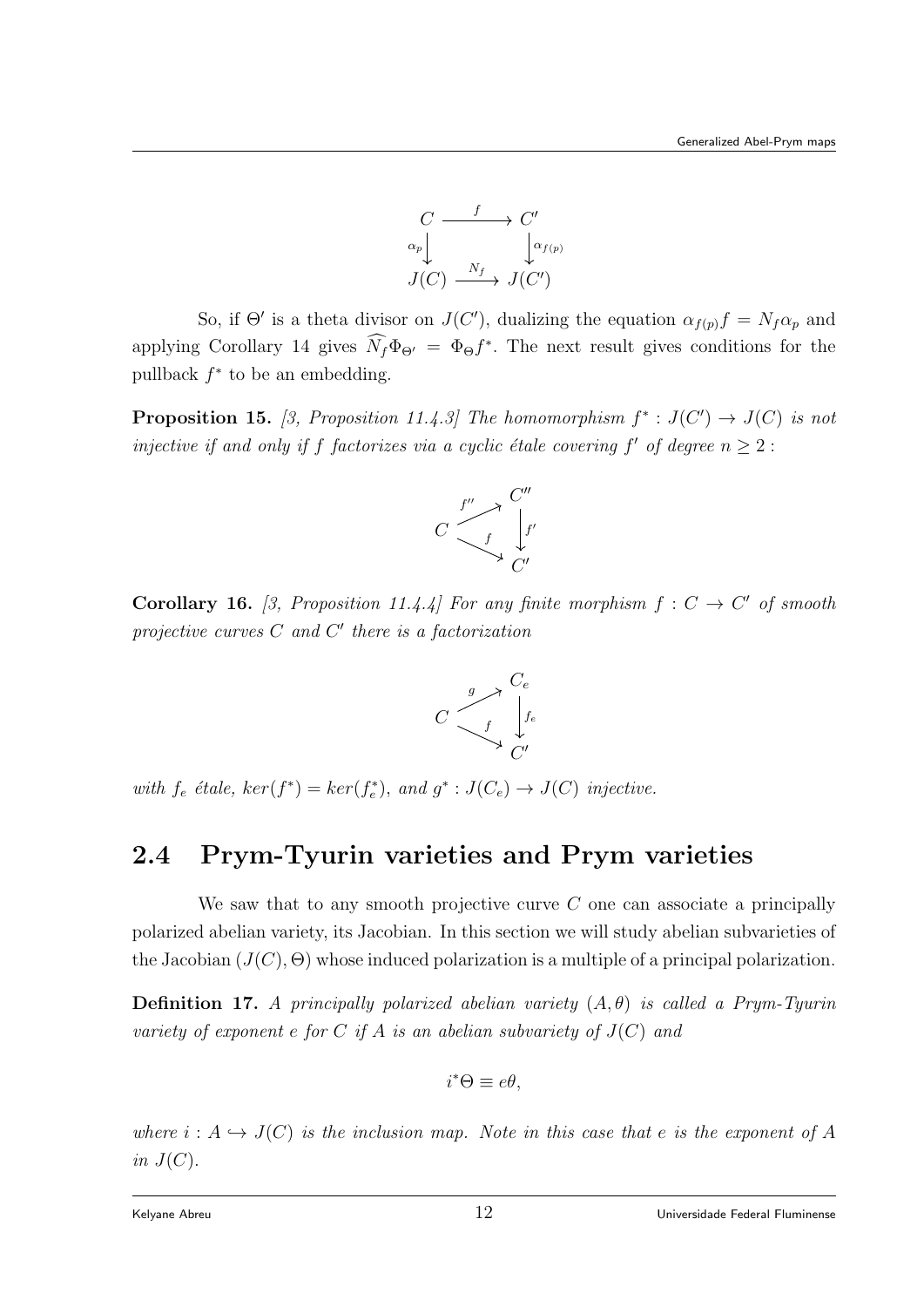Fix a point  $p \in C$  and consider the Abel-Jacobi map  $\alpha_p : C \to J(C)$ . Let  $(A, \theta)$ be a Prym-Tyurin variety for C and  $i : A \hookrightarrow J(C)$  the inclusion map. Since  $\theta$  is a principal polarization, we can identify A with its dual variety  $\widehat{A}$  via the isomorphism  $\Phi_{\theta}$ and, considering the map (2.3), we can identify  $\Psi_{\theta} \circ \hat{i} \circ \Phi_{\Theta}$  with  $\hat{i}$ . The composition

$$
\varphi_A : C \xrightarrow{\alpha_p} J(C) \xrightarrow{\widehat{i}} A
$$

is called the Abel-Prym map of A.

The following results characterize Prym-Tyurin varieties for C.

**Proposition 18.** [3, Proposition 12.1.9] Consider  $(A', \theta')$  and  $(A, \theta)$  principally polarized abelian varieties. If  $A' \subseteq A$  an abelian subvariety of exponent e, then the following statements are equivalent:

(i) ker( $N_{A}$ ) is connected,

$$
(ii) i^*\theta \equiv e\theta'.
$$

**Theorem 19.** [3, Welters' Criterion 12.2.2] Let  $(A, \theta)$  be a principally polarized abelian variety of dimension n and C a smooth projective curve. Then  $(A, \theta)$  is a Prym-Tyurin variety of exponent e for the curve C if and only if there is a morphism  $\varphi: C \to A$  such that

(i)  $\varphi^* : A \to J(C)$  is an embedding,

(*ii*) 
$$
\varphi_*[C] = \frac{e}{(n-1)!} \Lambda^{n-1} \theta
$$
 in  $H^{2n-2}(A, \mathbb{Z})$ .

An interesting question is when a principally polarized abelian variety coincides with  $J(C)$ . We have the following criterion due to Matsusaka.

**Remark 20.** [3, Matsusaka's Criterion 12.2.5] Let  $(A, \theta)$  be a principally polarized abelian variety of dimension n and  $C \subset A$  an irreducible curve with  $|C| = \frac{1}{\sqrt{C}}$  $(n-1)!$  $\bigwedge^{n-1} \theta$  in  $H^{2n-2}(A, \mathbb{Z})$ . Then C is smooth and  $(A, \theta) \cong (J(C), \Theta)$ , the Jacobian variety of C.

**Corollary 21.** [3, Corollary 12.2.6] For a principally polarized abelian variety  $(A, \theta)$  and a smooth irreducible curve C the following conditions are equivalent:

- (i)  $(A, \theta)$  is a Prym-Tyurin variety of exponent 1 for the curve C.
- (ii)  $(A, \theta) \cong (J(C), \Theta)$ , the Jacobian variety of C.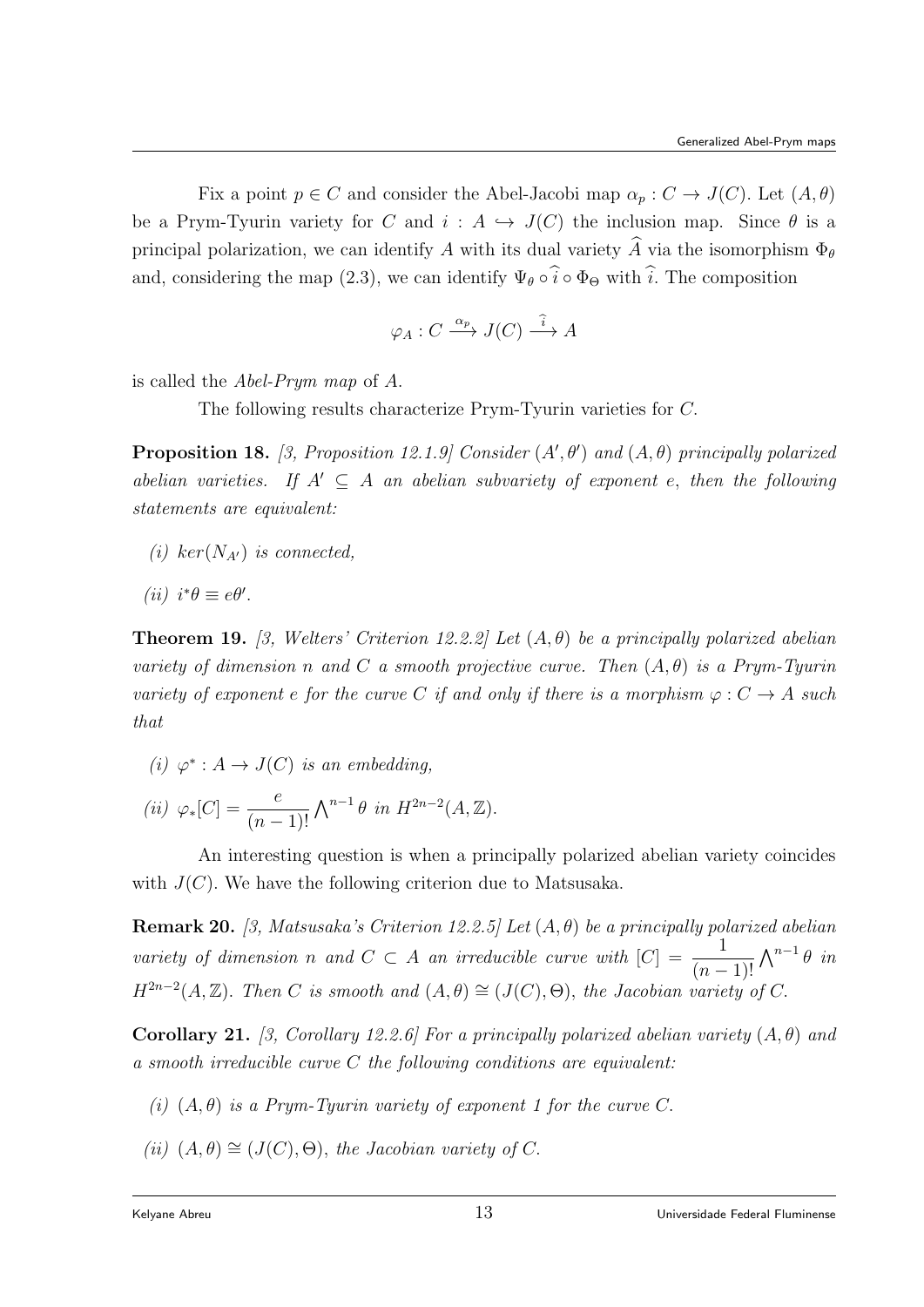Now we will find Prym-Tyurin varieties for a given curve C. Let  $f: C \to C'$  be a morphism of degree  $k$  of smooth projective curves and assume that  $C'$  is non rational. We can associate in a natural way a subvariety  $A$  of the Jacobian  $J(C)$ .

**Lemma 22.** [3, Lemma 12.3.1] Let  $f: C \to C'$  be a morphism of degree k of smooth projective curves. Then  $(f^*)^*\Theta = k\Theta'$  where  $\Theta'$  is the polarization of  $J(C')$ .

We want to associate to the covering  $f$  a Prym-Tyurin variety. If the complementary abelian variety A of  $f^*J(C')$  in  $J(C)$  is a Prym-Tyurin variety for C, we call it the Prym variety associated to the covering  $f$ . The next theorem says that there are exactly 3 types of coverings  $f: C \to C'$  leading to Prym varieties: étale double coverings, double coverings ramified in 2 points, and genus 2 coverings of an elliptic curve.

**Theorem 23.** [3, Theorem 12.3.3] Let  $f: C \to C'$  be a finite morphism of degree  $n \geq 2$ of smooth non rational projective curves. The the abelian subvariety A of  $J(C)$ , as defined above, is a Prym variety if and only if f is of one of the following types:

- (i) f is étale of degree 2.
- (ii) f is of degree 2 and ramifed in 2 points
- (iii)  $C$  is genus 2 and  $C'$  is of genus 1.

In cases (i) and (ii) the Prym variety A is of exponent 2. In (iii) consider the factorization  $f = f_e \circ g$  of Corollary 16, where  $C_e$  is an elliptic curve, and we have  $e(A) = deg(g).$ 

The following result shows that when we are dealing with a Prym variety of types (i) or (ii), then the degree of the Abel-Prym map is known. Let  $f: C \to C$  be a double covering of smooth projective curves of genus  $\geq 1$ , étale or ramified in two points of C determining a Prym variety A. Consider  $\varphi: C \to A$  its Abel-Prym map and let  $\iota: C \to C$ be the involution corresponding to the double covering  $f: C \to C'$ .

Proposition 24. [3, Proposition 12.5.2]

- (i) If C is not hyperelliptic, then  $\varphi(p) = \varphi(q)$  for distinct points  $p, q \in C$  if and only if f is ramified in p and q. In particular,  $\varphi$  is injective in the étale case.
- (ii) If C is hyperelliptic, then  $\varphi: C \to A$  is of degree 2 onto its image and  $\varphi(p) = \varphi(q)$ for distinct points  $p, q \in C$  if and only if  $p + \iota(q)$  is in the unique linear system of degree 2 and dimension 1 on C.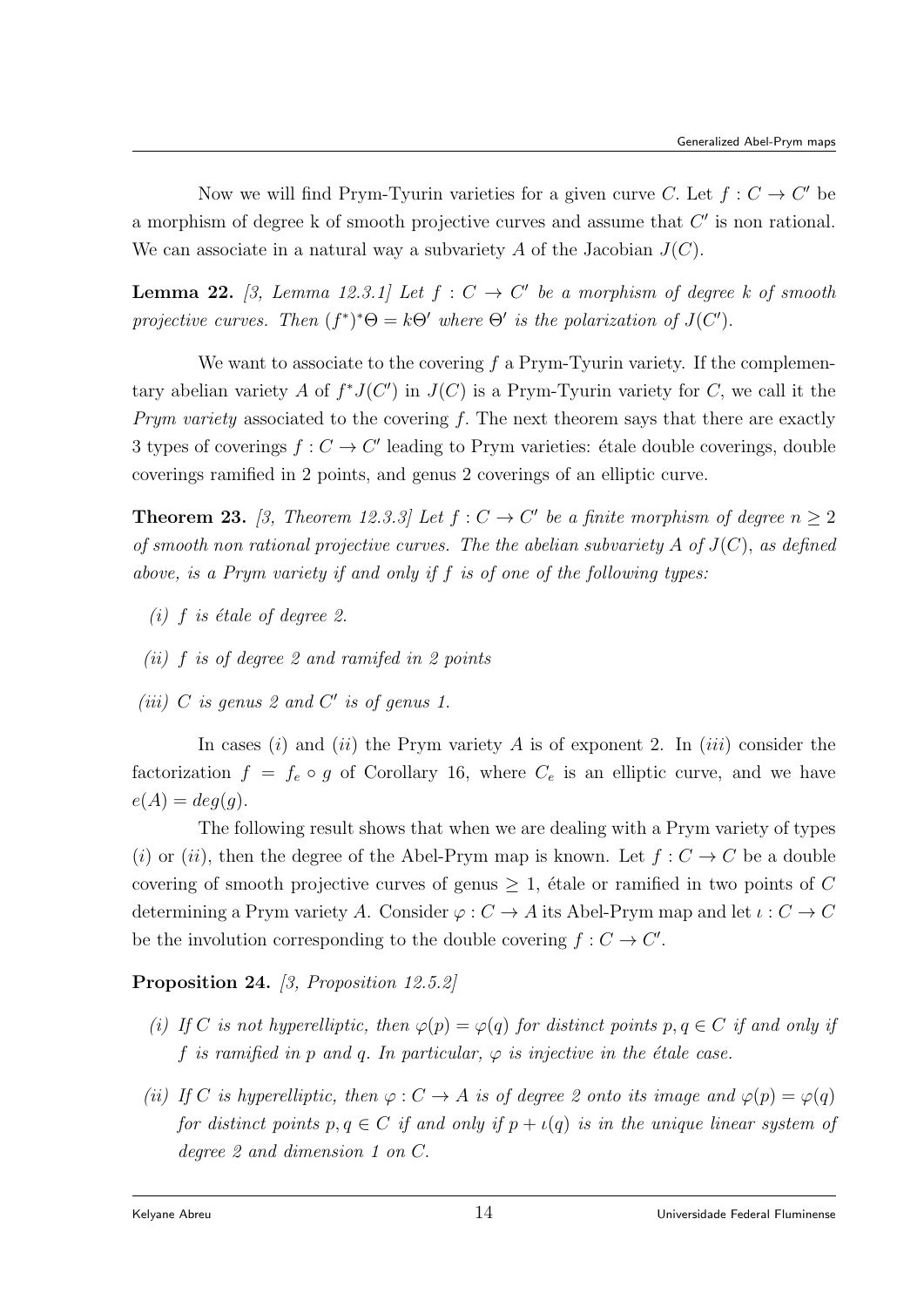# CHAPTER 3

### Generalized Abel-Prym maps

In this chapter, we present some results that will be used in the following chapters. In the first section, we consider  $(A, \theta)$  a polarized abelian variety of dimension n with its polarization of degree  $deg(\theta) = d$  and  $\varphi : C \to A$  a morphism, where C is a smooth curve. We will prove results involving the map  $\tilde{\varphi} \circ \tilde{\varphi}^t$  and the degree of the polarization  $\theta$ . In a second moment, we consider generalized Abel-Prym maps, defined as the composition of the Abel map of a curve  $C$  with with the norm map of some abelian subvariety  $A$  of  $J(C).$ 

### 3.1 The transpose map

**Definition 25.** Let  $f : A \rightarrow A'$  be a morphism of abelian varieties and let  $\theta$  and  $\theta'$  be polarizations on  $A$  and  $A'$ , respectively. We define the transpose of  $f$  as the morphism  $A' \rightarrow A$  given by

$$
f^t = \Psi_{\theta} \circ \hat{f} \circ \Phi_{\theta'}.
$$

where  $\theta$  and  $\theta'$  are polarizations of A and A', respectively.

By Proposition 4 the following diagram

$$
A' \xrightarrow{\Phi_{\theta'}} \hat{A}'
$$
  

$$
f \uparrow \qquad \qquad \downarrow \hat{f}
$$
  

$$
A \xrightarrow{\Phi_{f^*\theta'}} \hat{A}
$$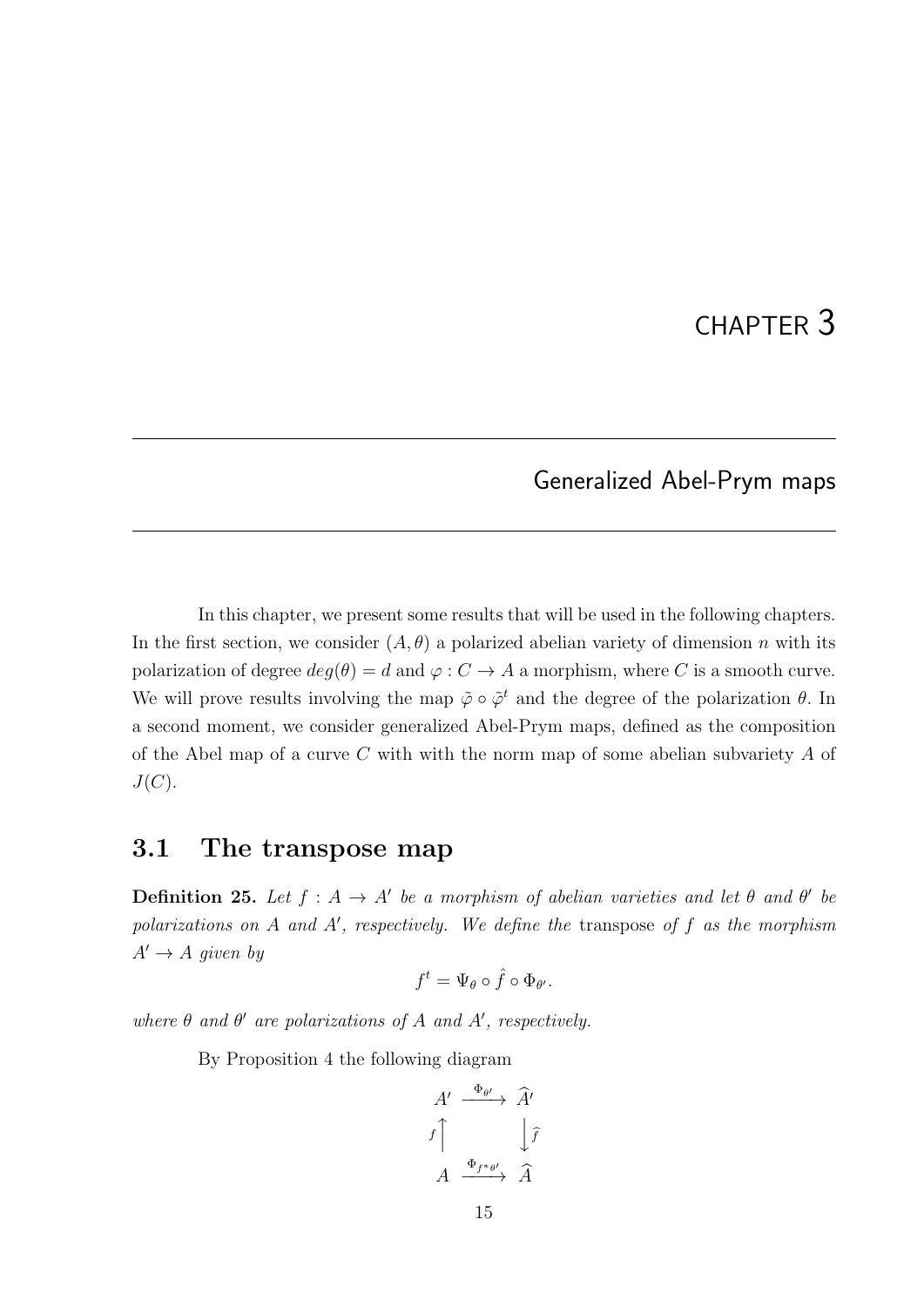comutes, that is,

$$
\widehat{f}\circ\Phi_{\theta'}\circ f=\Phi_{f^*\theta'}.
$$

Thus

$$
\Psi_{\theta} \circ \widehat{f} \circ \Phi_{\theta'} \circ f = \Psi_{\theta} \circ \Phi_{f^*\theta'},
$$

and  $f^t \circ f = \Psi_{\theta} \circ \Phi_{f^*\theta'}$  is an isogeny.

Let  $\varphi : C \to A$  be a morphism. We have the morphism  $\tilde{\varphi} : J(C) \to A$ , and by the above definition  $\tilde{\varphi}^t = \Psi_{\Theta_C} \circ \hat{\tilde{\varphi}} \circ \Phi_{\theta}$ .

**Proposition 26.** Let  $\varphi^*: \hat{A} \to J(C)$  be the pullback map of  $\varphi$ . Then  $\tilde{\varphi} \circ \tilde{\varphi}^t = \Phi_{(\varphi^*)^* \Theta_C} \circ \Phi_{\theta}$ and is an isogeny of degree  $l^2d^2$ , where  $l = \deg((\varphi^*)^*\Theta_C)$ .

*Proof.* Let  $\Theta_{\delta}$  be the dual polarization of  $\Theta_{C}$ . Then  $\Theta_{\delta}$  is a polarization in  $\widehat{J(C)}$  and  $\Psi_{\Theta_C} = \Phi_{\Theta_C}^{-1} = \Phi_{\Theta_{\delta}}$ . Moreover, by Proposition 4, we have  $\tilde{\varphi} \circ \Phi_{\Theta_{\delta}} \circ \hat{\tilde{\varphi}} = \Phi_{\hat{\varphi}^* \Theta_{\delta}}$  and thus

$$
\tilde{\varphi} \circ \tilde{\varphi}^t = \tilde{\varphi} \circ \Psi_{\Theta_C} \circ \hat{\varphi} \circ \Phi_{\theta} = \tilde{\varphi} \circ \Phi_{\Theta_{\delta}} \circ \hat{\varphi} \circ \Phi_{\theta} = \Phi_{\hat{\varphi}^* \Theta_{\delta}} \circ \Phi_{\theta}, \tag{3.1}
$$

showing that  $\tilde{\varphi} \circ \tilde{\varphi}^t$  is an isogeny.

To compute the degree we note that, by Corollay 14 and Proposition 8,

$$
\hat{\tilde{\varphi}} = -\Phi_{\Theta_C} \circ \varphi^* \text{ and } \Phi_{\Theta_C}^* \Theta_{\delta} = \Theta_C.
$$

and consequently

$$
\hat{\tilde{\varphi}}^* \Theta_{\delta} = (-\Phi_{\Theta_C} \circ \varphi^*)^* \Theta_{\delta} = (\varphi^*)^* \Phi_{\Theta_C}^* \Theta_{\delta} = (\varphi^*)^* \Theta_C.
$$
\n(3.2)

Thus, by (2.2), (3.1) and (3.2)

$$
\deg(\tilde{\varphi} \circ \tilde{\varphi}^t) = \deg(\Phi_{\hat{\varphi}^*\Theta_{\delta}}) \cdot \deg(\Phi_{\theta}) =
$$
  

$$
\chi(\hat{\varphi}^*\Theta_{\delta})^2 \cdot \chi(\theta)^2 = \chi((\varphi^*)^*\Theta_C)^2 \cdot \chi(\theta)^2 =
$$
  

$$
\deg((\varphi^*)^*\Theta_C)^2 \cdot \deg(\theta)^2 = l^2d^2
$$

and we are done.

To understand the next proposition, we need some definitions and results. Let A be an abelian variety of dimension n. An algebraic cycle V on A with coefficients in  $\mathbb Z$  is a finite formal sum

$$
V = \sum r_i V_i,
$$

 $\Box$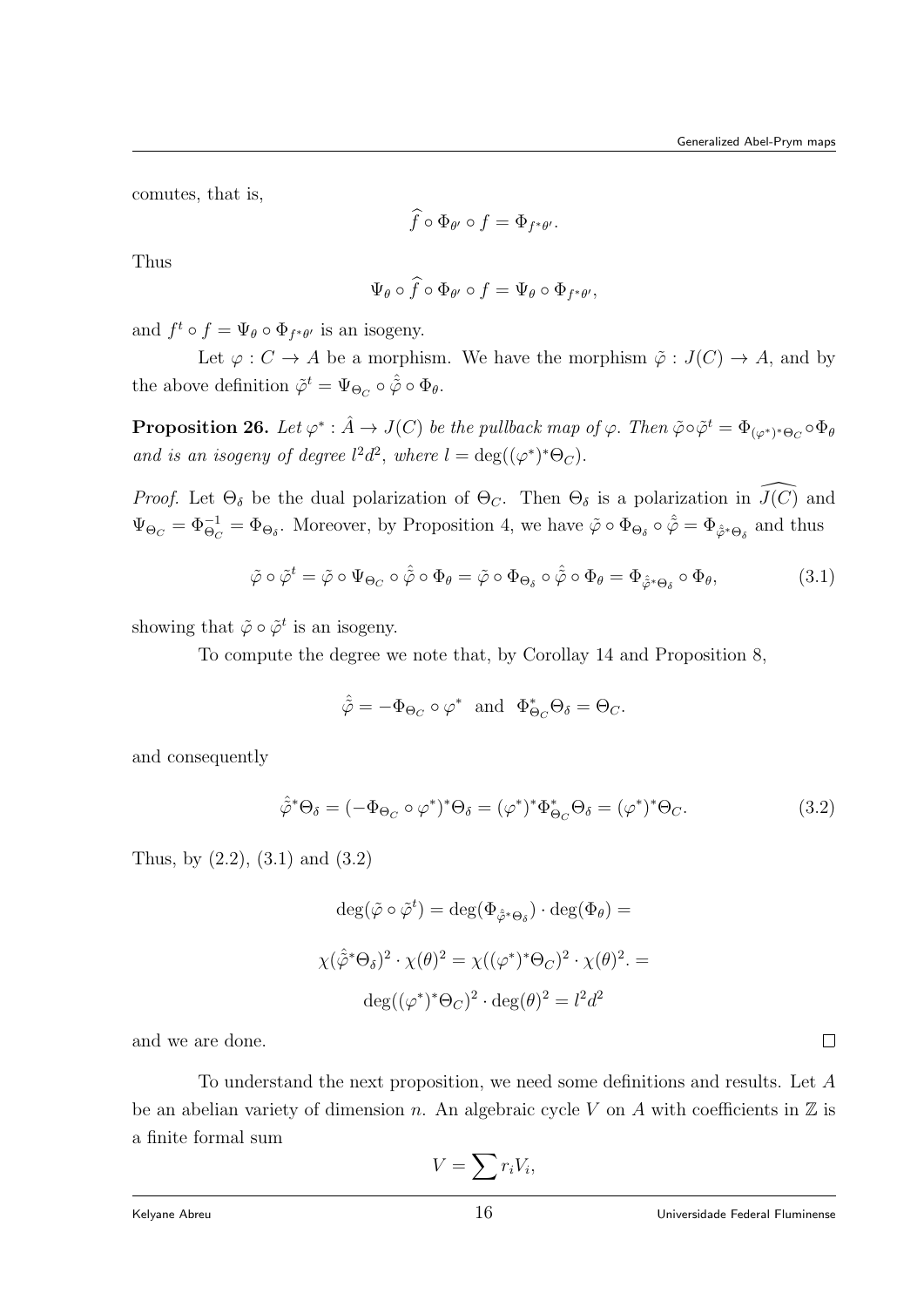where  $r_i$  are integers and  $V_i$  algebraic subvarieties of A, which we assume to be all of the same dimension. If  $dim V_i = p$ , we call V an algebraic p-cycle. Let

$$
V = \sum r_i V_i \text{ and } W = \sum s_j W_j
$$

be algebraic p-cycles and q-cycles, respectively, on A of complementary dimension. We say that V and W intersect properly if  $V_i \cap W_j$  is either of pure dimension  $p + q - n = 0$ or empty, whenever  $r_i \neq 0 \neq s_j$ , for every i and j.

Let V and W be algebraic cycles on A of complementary dimension. Suppose V and W intersect properly, then the usual intersection product

$$
V \cdot W = \sum u_i x_i
$$

is a 0-cycle on A. The endomorphism  $\delta(V, W)$  of A is given by

$$
\delta(V, W)(x) = S(V \cdot (t_x^*W - W)),
$$

where  $S(V \cdot W) = u_1 x_1 + \dots + u_n x_n \in A$ . The following four results were taken from [3].

**Proposition 27.** [3, Proposition 5.4.7] For any divisor D on A and  $0 \le r \le n$  we have

$$
\delta\left(\bigwedge^r D, \bigwedge^{n-r} D\right) = \frac{n-r}{n} \left(\bigwedge^n D\right) id_A.
$$

**Proposition 28.** [3, Proposition 11.6.1] Let  $(A, \theta)$  be a polarized abelian variety and let  $\varphi: C \to A$  be a morphism, where C is a smooth curve. Then

$$
\delta(\varphi_*[C], \theta) = -\tilde{\varphi} \circ \tilde{\varphi}^t,
$$

where  $\tilde{\varphi}: J(C) \to A$  is induced by  $\varphi$  and  $J(C)$  is considered with its polarization  $\Theta$ .

**Theorem 29.** [3, Theorem 4.11.1] Two algebraic cycles on an abelian variety are homologically equivalent if and only if they are numerically equivalent.

**Theorem 30.** [3, Theorem 11.6.4] Let L be a nondegenerate line bundle and  $\Gamma$  an algebraic 1-cycle on A. If  $\delta(\Gamma, L) = 0$ , then  $\Gamma$  is numerically equivalent to zero.

**Proposition 31.** Let  $(A, \theta)$  be a polarized abelian variety of dimension n and let  $\varphi : C \rightarrow$ A be a morphism, where C is a smooth curve. For any positive integer k, the following are equivalent: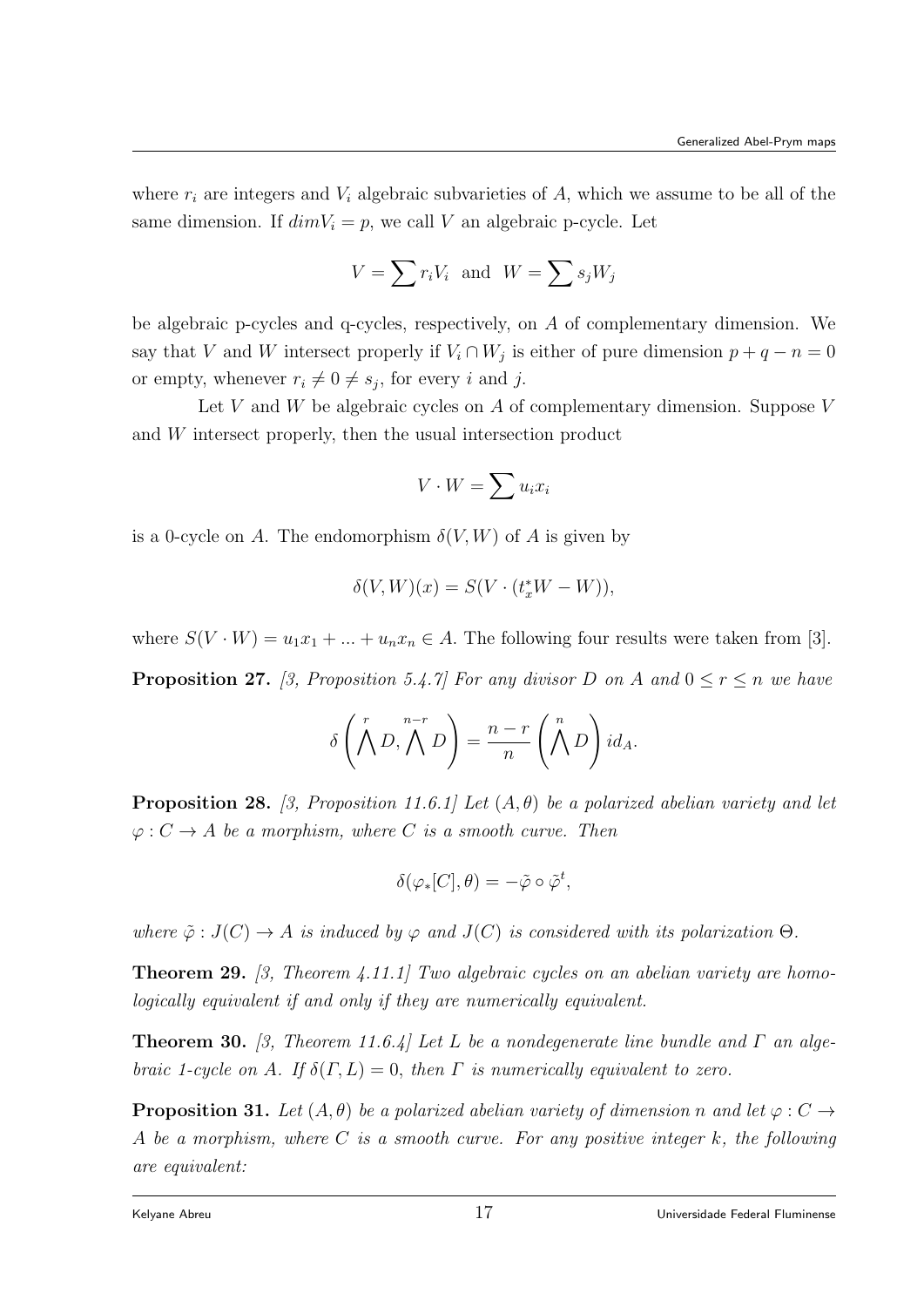(i)  $\tilde{\varphi} \circ \tilde{\varphi}^t = (kd) \, id_A$ , where  $d = \deg(\theta)$ ;

$$
(ii) \varphi_*[C] = \frac{k}{(n-1)!} \bigwedge^{n-1} \theta.
$$

Proof. By Proposition 27 we have

$$
\delta\left(\frac{k}{(n-1)!}\bigwedge^{n-1}\theta,\theta\right)=\frac{k}{(n-1)!}\delta\left(\bigwedge^{n-1}\theta,\theta\right)=\left(\frac{k}{(n-1)!}\cdot\frac{-1}{n}\bigwedge^{n}\theta\right)id_A.
$$

But, by (2.1), we have  $\bigwedge^n \theta = \deg(\theta)n!$  and hence

$$
\delta\left(\frac{k}{(n-1)!}\bigwedge^{n-1}\theta,\theta\right)=-\frac{kdn!}{n!}id_A=-(kd)id_A.
$$

On the other hand, by Proposition 28 we have  $\delta(\varphi_*[C], \theta) = -\tilde{\varphi} \circ \tilde{\varphi}^t$ . Hence we have  $\tilde{\varphi} \circ \tilde{\varphi}^t = (kd)id_A$  if and only if we have

$$
\delta(\varphi_*[C], \theta) = \delta\left(\frac{k}{(n-1)!} \bigwedge^{n-1} \theta, \theta\right).
$$

But, by Theorems 29 and 30, this happens if and only if

$$
\varphi_*[C] = \frac{k}{(n-1)!} \bigwedge^{n-1} \theta.
$$

 $\Box$ 

**Proposition 32.** Let  $(A, \theta)$  be a polarized abelian variety of dimension n and let  $\varphi : C \rightarrow$ A be a morphism, where C is a smooth curve. Let  $s \geq 1$  be an integer and set  $r = d_1 d_n s$ , where  $\theta$  is of type  $(d_1, \ldots, d_n)$ . The following are equivalent:

- (i)  $\tilde{\varphi} \circ \tilde{\varphi}^t = r \, id_A;$
- (ii)  $(\varphi^*)^* \Theta_C \equiv s \theta_\delta$ , where  $\theta_\delta$  is the dual polarization of  $\theta$ .

*Proof.*  $(\Rightarrow)$  First, note that by Proposition 4 and Proposition 8

$$
\Phi_{s\theta_{\delta}} \circ \Phi_{s\theta} = s^2 (\Phi_{\theta_{\delta}} \circ \Phi_{\theta}) \quad and
$$
  

$$
\Phi_{\theta_{\delta}} \circ \Phi_{\theta} = d_1 d_n id_A,
$$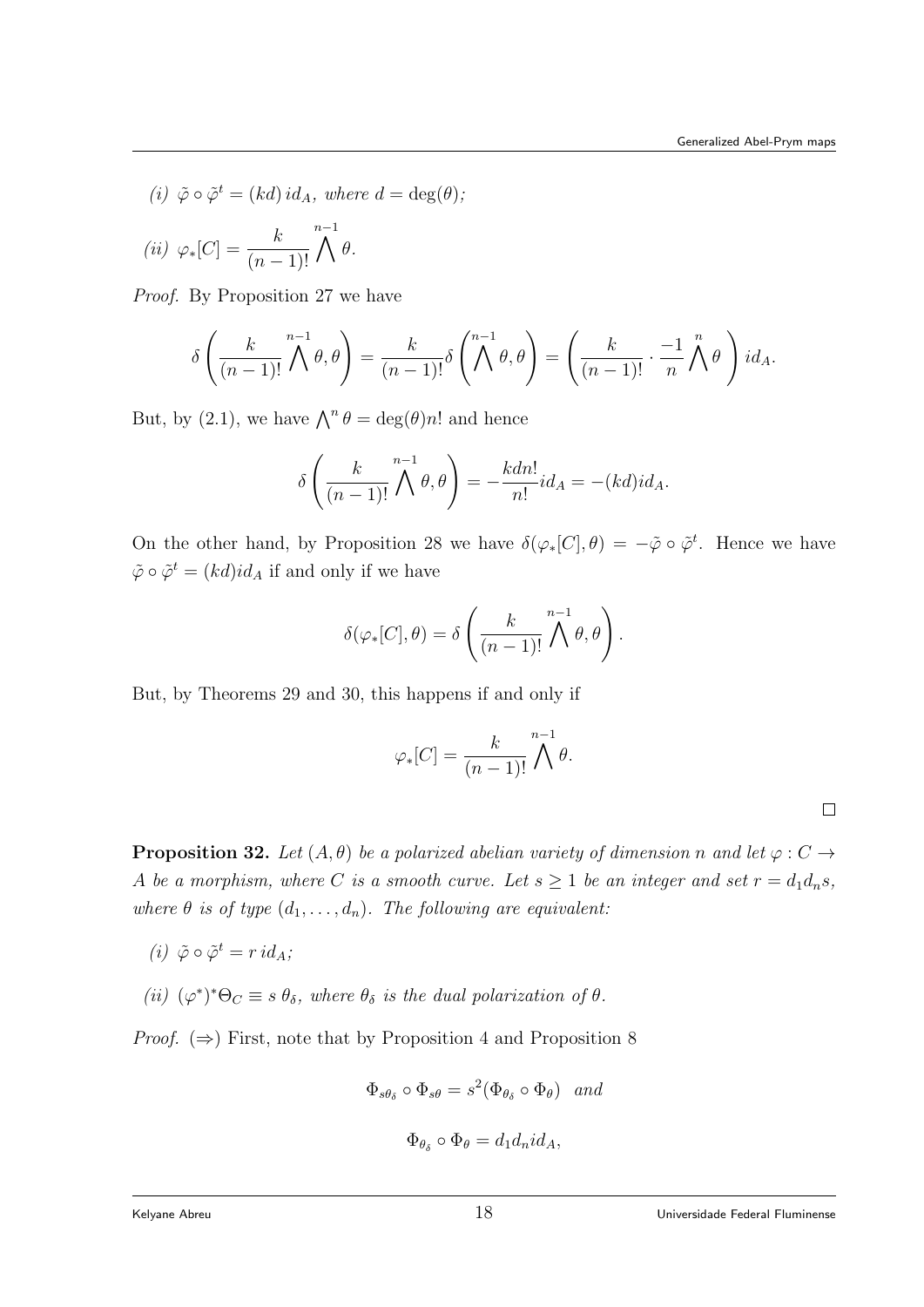respectively. Thus,  $\Phi_{s\theta_{\delta}} \circ \Phi_{s\theta} = s^2 \Phi_{\theta_{\delta}} \circ \Phi_{\theta} = s^2 d_1 d_n id_A = (sd_1)(sd_n) id_A$ . Since the type of  $\theta$  is  $(d_1, ..., d_n)$ , we have that the type of  $s\theta$  is  $(sd_1, ..., sd_n)$  and, again by Proposition 8,  $s\theta_{\delta}$  is the dual polarization of  $s\theta$ .

Now, by Proposition 26,  $\tilde{\varphi} \circ \tilde{\varphi}^t = \Phi_{(\varphi^*)^* \Theta_C} \circ \Phi_{\theta}$  and thus, by hypothesis we have  $\Phi_{(\varphi^*)^*\Theta_C} \circ \Phi_{\theta} = r \, id_A = sd_1d_n \, id_A.$  Therefore,

$$
\Phi_{(\varphi^*)^*\Theta_C} \circ \Phi_{\theta} = sd_1d_n\,id_A
$$

then

$$
s\Phi_{(\varphi^*)^*\Theta_C} \circ \Phi_{\theta} = (sd_1)(sd_n) \, id_A
$$

so

$$
\Phi_{(\varphi^*)^*\Theta_C} \circ \Phi_{s\theta} = (sd_1)(sd_n) \, id_A
$$

and by the uniqueness of the dual polarization,

$$
(\varphi^*)^* \Theta_C \equiv s \theta_\delta.
$$

$$
(\Leftarrow)
$$
 Suppose  $(\varphi^*)^* \Theta_C \equiv s\theta_\delta$ . Then,

$$
\tilde{\varphi}\circ\tilde{\varphi}^t=\Phi_{(\varphi^*)^*\Theta_C}\circ\Phi_{\theta}=\Phi_{s\theta_{\delta}}\circ\Phi_{\theta}=s(\Phi_{\theta_{\delta}}\circ\Phi_{\theta})=sd_1d_n\,id_A,
$$

that is,  $\tilde{\varphi} \circ \tilde{\varphi}^t = r \, id_A.$ 

As an immediate corollary of the previous results follows the Welters's criterion.

Corollary 33. (Welters' criterion) Let  $(A, \theta)$  be a polarized abelian variety of dimension n and let  $\varphi: C \to A$  be a morphism, where C is a smooth curve. Let  $(d_1, ..., d_n)$  be the type of  $\theta$ , and set  $d = d_1 \cdot \ldots \cdot d_n$  the degree of  $\theta$ . The following are equivalent:

(i) 
$$
\varphi_*[C] = \frac{k}{(n-1)!} \bigwedge^{n-1} \theta;
$$
  
\n(ii)  $(\varphi^*)^* \Theta_C \equiv \frac{kd}{d_1 d_n} \theta_\delta$ , where  $\theta_\delta$  is the dual polarization of  $\theta$ .

Proof. Indeed, by Proposition 31

$$
\varphi_*[C] = \frac{k}{(n-1)!} \bigwedge^{n-1} \theta \iff \tilde{\varphi} \circ \tilde{\varphi}^t = (kd) \, id_A
$$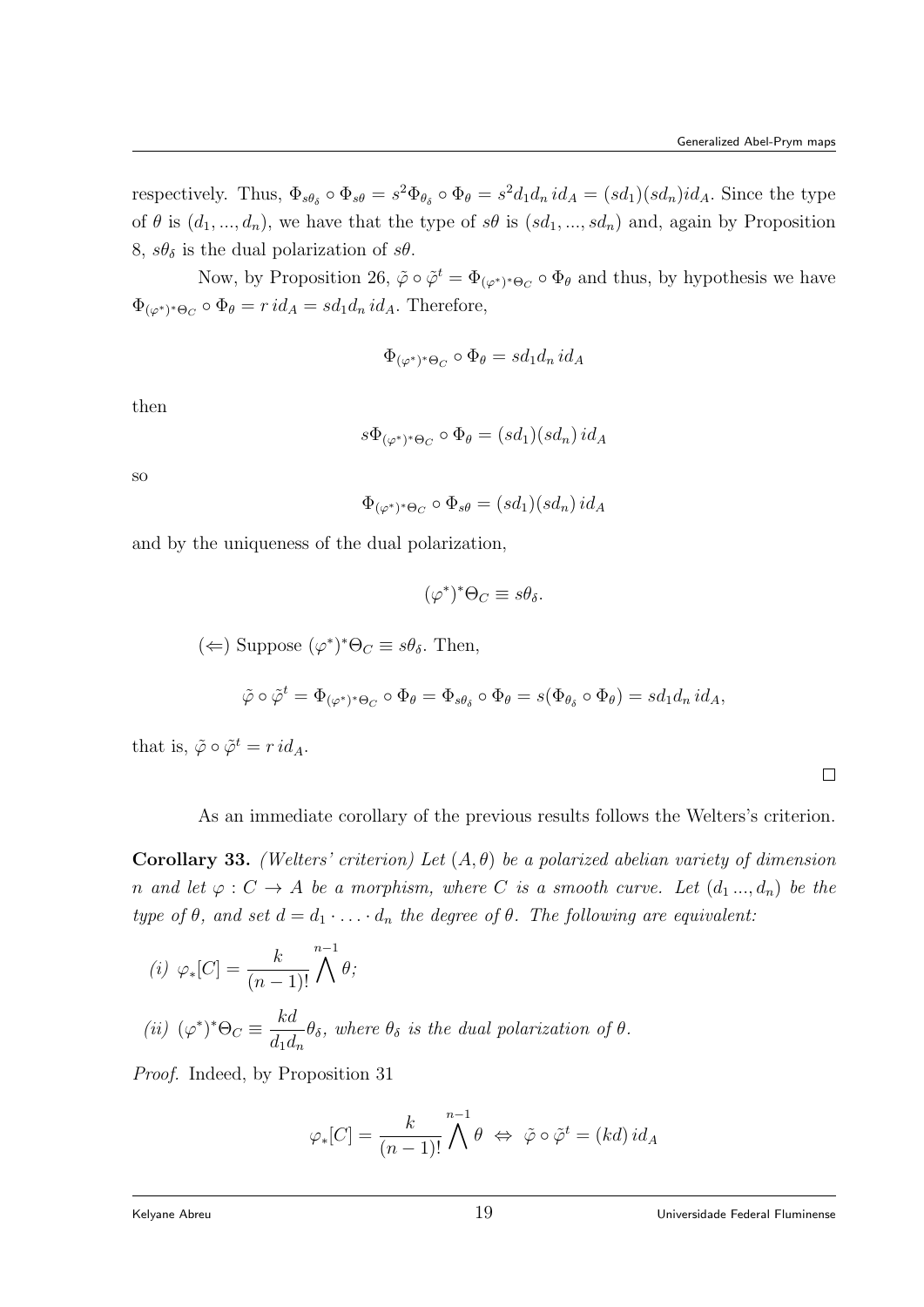and taking  $r = kd$  we have  $s =$ kd  $d_1d_n$ and by the previous proposition

$$
\tilde{\varphi} \circ \tilde{\varphi}^t = (kd) \, id_A \; \Leftrightarrow \; (\varphi^*)^* \Theta_C \equiv \frac{kd}{d_1 d_n} \theta_\delta.
$$

 $\Box$ 

# 3.2 Generalized Abel-Prym maps

Let C be a smooth non rational projective curve over the complex field  $\mathbb C$  and let  $(J(C), \Theta_C)$  be its principally polarized Jacobian. If A is an abelian subvariety of  $J(C)$ , not necessarily Prym-Tyurin, we define the generalized Abel-Prym map

$$
\varphi: C \to A
$$

to be the composition of the Abel map with the norm map of A. In addition, we define

$$
C_A := \varphi(C). \tag{3.3}
$$

**Lemma 34.**  $C_A$  is a subcurve of A generating A. In particular,  $g(C_A) \ge \dim(A)$ .

*Proof.* The first two assertions follow from the fact that  $\alpha(C)$  is isomorphic to C and generates  $J(C)$ , and  $\widehat{i}_A$  is surjective onto its image.

For the last assertion we consider the normalization map  $\nu_A: C'_A \to C_A$  and the composition  $f_A: C'_A \to A$  with the inclusion of  $C_A$  in A. Since the image of  $f_A$  generates A, then the map  $\tilde{f}_A: J(C_A') \to A$  induced by the universal property is surjective and thus  $dim(A) \le g(C'_A) = g(C_A).$  $\Box$ 

By [7, Prop. II.6.8], the morphism

$$
\varphi_A := C \to C_A \tag{3.4}
$$

is finite and the curve  $C_A$  is complete, although possibly singular. It is not easy in this generality to determine when  $C_A$  is smooth. Moreover, the genus of  $C_A$  and the degree of  $\varphi_A$  seem to be rather difficult to compute. We will see some partial answers in the case where A is is one of the components of the isotypical decomposition of the Jacobian variety of  $C$  induced by a representation of a group  $G$  acting on  $C$ .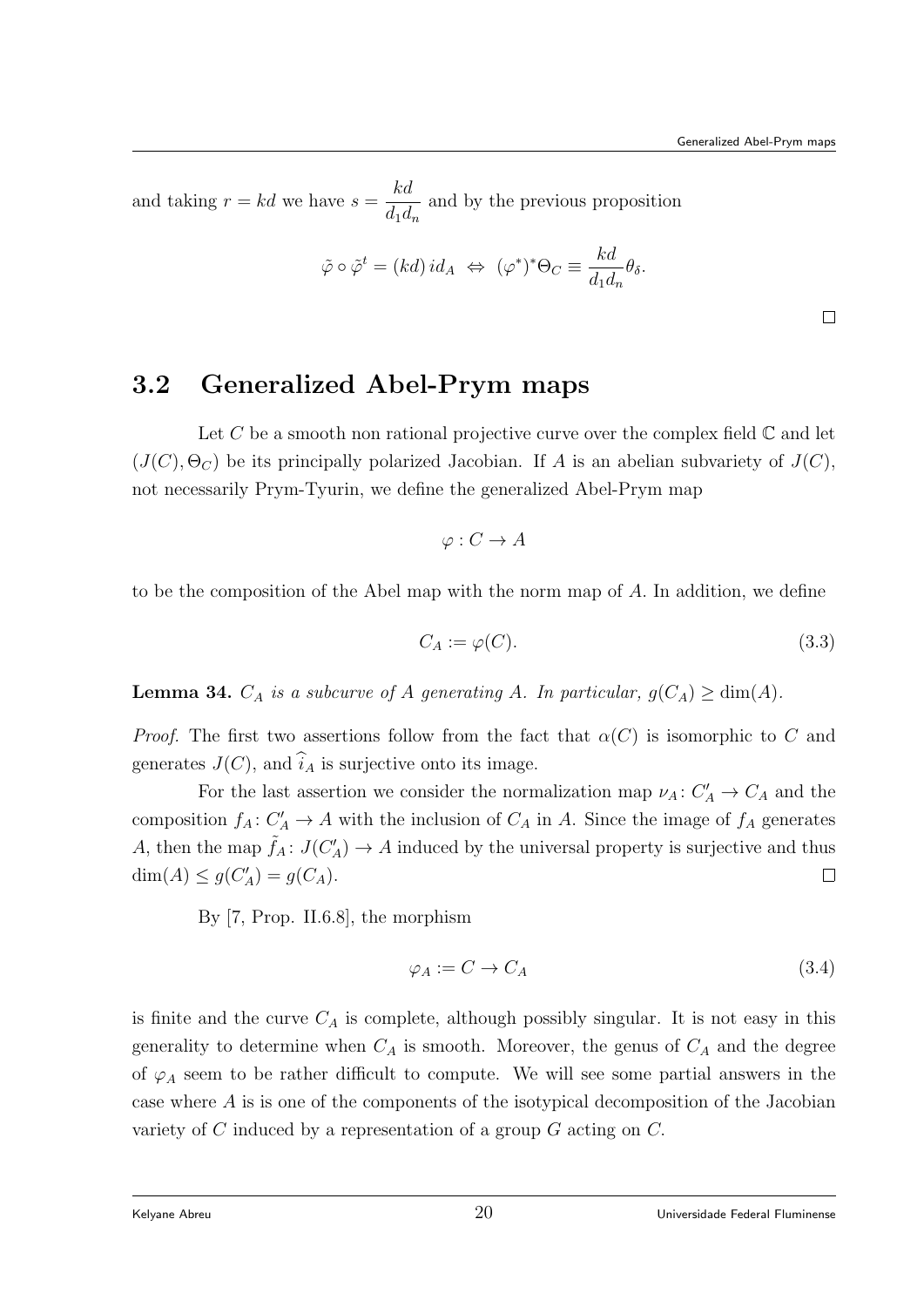Let C be a curve on a polarized abelian variety  $(A, \theta)$  with  $\dim A = n$  and  $deg(\theta) = d$ . The degree of C is defined as the intersection product  $deg(C) := C \cdot \theta$  (cf [6]). Suppose C is algebraically equivalent to  $\frac{k}{(n-1)!} \bigwedge^{n-1} \theta$ , that is,

$$
C \sim \frac{k}{(n-1)!} \bigwedge^{n-1} \theta.
$$

Or equivalently,

$$
i_*[C] = \frac{k}{(n-1)!} \bigwedge^{n-1} \theta,
$$

with  $i: C \hookrightarrow A$  the inclusion map. Then  $deg(C) = (kd)n$  since  $deg(\theta) = \frac{\theta^n}{\theta^n}$  $n!$ . Now, if  $C$  is an irreducible curve that generates  $A$ , by  $[6,$  Proposition 4.1, p. 349],

$$
k \ge \frac{\sqrt[n]{d}}{d}.
$$

**Proposition 35.** Let  $(A, \theta)$  be a polarized abelian variety of dimension n and let  $\varphi : C \rightarrow$ A be a morphism, where C is a smooth curve. Assume that  $\varphi_*[C] = \frac{k}{(n-1)!}$  $\bigwedge^{n-1} \theta$  and suppose that  $\varphi(C)$  generates A. Then

$$
deg(\varphi) \le \frac{kd}{\sqrt[n]{d}}.
$$

where  $d = \deg(\theta)$ .

*Proof.* Let  $\Gamma$  be the normalization of  $\varphi(C)$  and let  $g : \Gamma \to A$  be the induced morphism. We have that  $\varphi = q \circ h$ , where  $h : C \to \Gamma$ . So,

$$
\varphi_*[C] = g_*(h_*[C]) = g_*(deg(h)[h(C)]) = deg(\varphi)g_*[\Gamma].
$$

Therefore,

$$
g_*[\Gamma] = \frac{k}{deg(\varphi)(n-1)!} \bigwedge^{n-1} \theta,
$$

that is,

$$
i_*[\varphi(C)] = \frac{k}{deg(\varphi)(n-1)!} \bigwedge^{n-1} \theta,
$$

where  $i : \varphi(C) \hookrightarrow A$  the inclusion map. Thus, since  $\varphi(C)$  generates A, by the previous argument,  $deg(\varphi) \leq \frac{kd}{\sqrt[n]{d}}$ .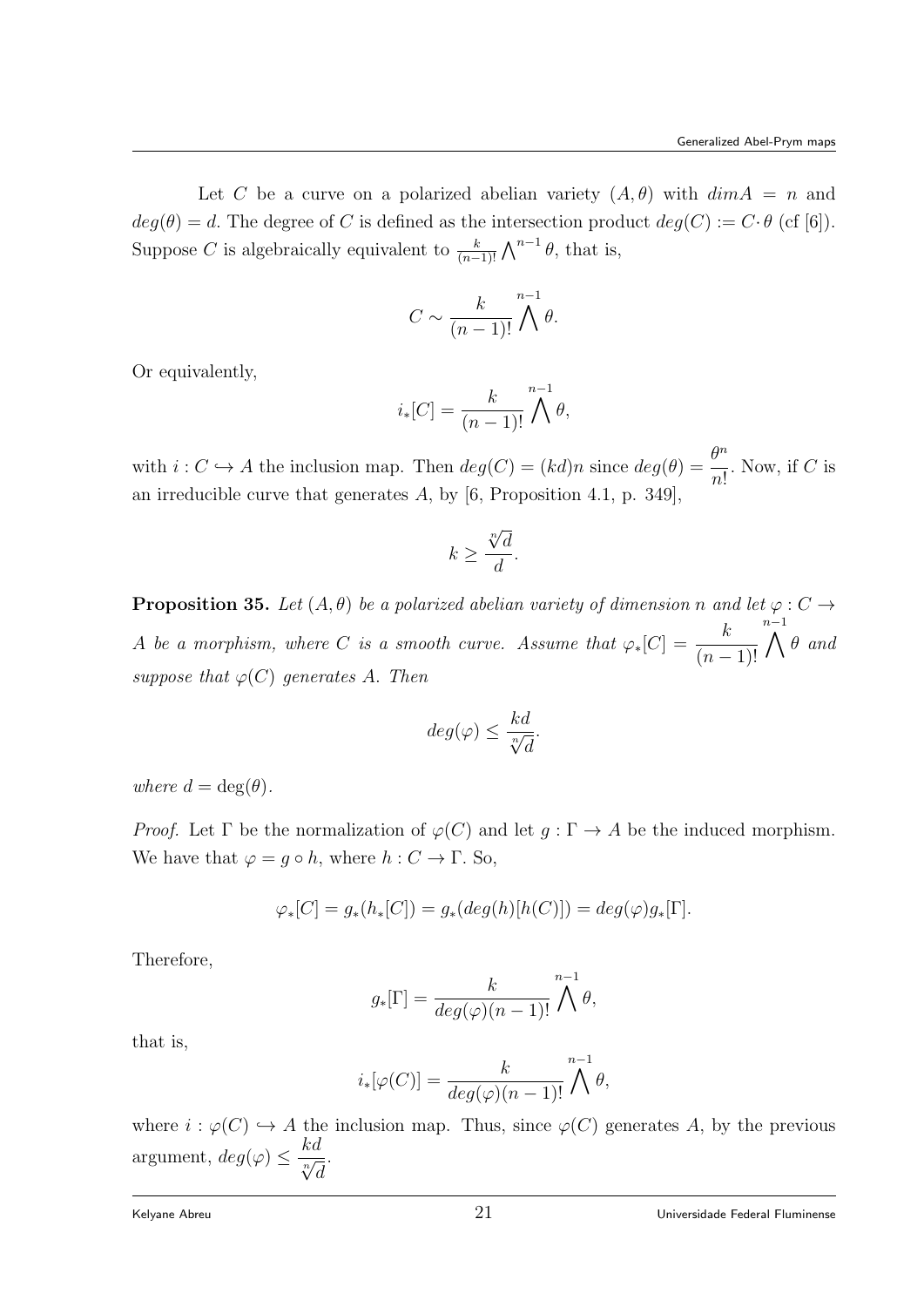$\Box$ 

Note that if A is a Prym-Tyurin variety for C of exponent  $e(A) = e$ , we have  $deg(\varphi) \leq e$ , since  $deg(\theta) = 1$ .

**Proposition 36.** Let  $(A, \theta)$  be a principally polarized abelian variety and let  $\varphi : C \to A$ be a morphism, where C is a smooth curve. Assume that  $\varphi^*$  is an embedding and  $\varphi_*[C] =$ k  $(n-1)!$  $\bigwedge^{n-1}$   $\theta$ . Then  $\deg(\varphi) = k$  if and only if  $\varphi(C)$  is smooth and  $A = J(\varphi(C))$ . In addition, if  $deg(\varphi) = 1$  then  $A = J(C)$ .

Proof. Since

$$
g_*[\Gamma] = \frac{k}{deg(\varphi)(n-1)!} \bigwedge^{n-1} \theta,
$$

if  $deg(\varphi) = k$  we have that

$$
g_*[\Gamma] = \frac{1}{(n-1)!} \bigwedge^{n-1} \theta
$$

and consequently,

$$
i_*[\varphi(C)] = \frac{1}{(n-1)!} \bigwedge^{n-1} \theta.
$$

By Matsusaka's Criterion (Remark 20),  $\varphi(C)$  is smooth and  $A = J(\varphi(C))$ . By Corollary 21 the converse is immediate.

 $\Box$ 

The following result is a direct consequence of Lemma 22. For the sake of the completeness, we include it here, with a proof independent of this lemma.

**Proposition 37.** Let  $f: C \to C'$  be a finite morphism of smooth curves and assume that the pullback  $f^*: J(C') \to J(C)$  is an embedding. Then  $J(C')$  is a Prym-Tyurin variety of exponent deg(f) for  $C$ .

*Proof.* We'll apply Welters' criterion (Theorem 19). Consider the composition  $h := \alpha_{C'} \circ$  $f: C \to J(C')$ , where  $\alpha_{C'}$  is the Abel map of C'. Then  $h^* = f^* \circ \alpha_{C'}^*$  is an embedding, since  $\alpha_{C'}^*$  is an isomorphism. Moreover, if  $\deg(f) = q$  then  $f_*[C] = q[C']$ . This completes the proof, since by Poincaré's formula  $[3,$  Proposition 11.2.1] we have

$$
[C'] = \frac{q}{(g-1)!} \bigwedge^{g-1} \Theta_{C'},
$$

where  $\Theta_{C'}$  is the canonical theta divisor of  $J(C')$  and g is the genus of B.

 $\Box$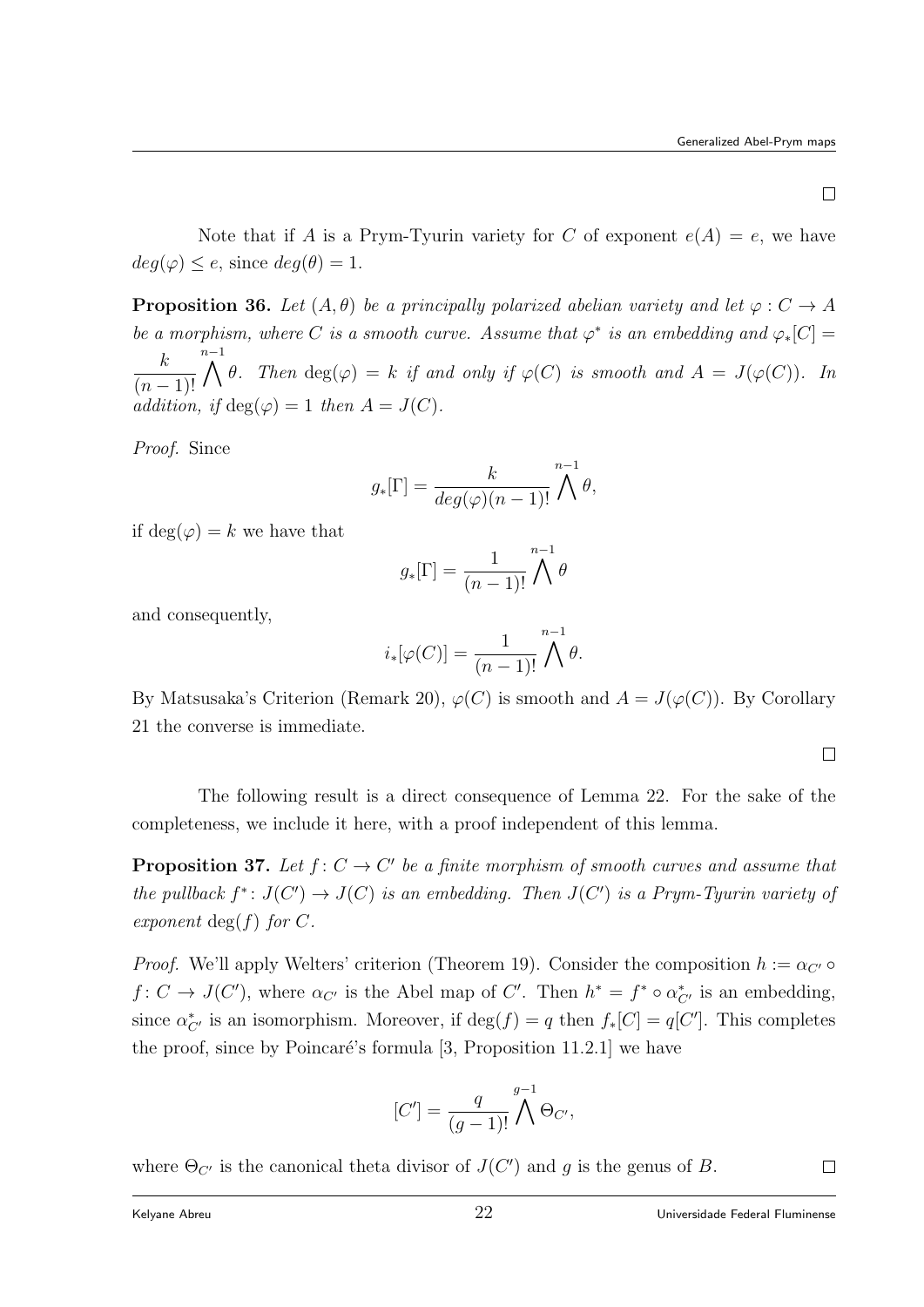We remark that the hypothesis of  $f^*$  being an embedding is fundamental in Proposition 37, as shown in the following example. Consider  $f: C \to C'$  a non-ramified morphism of degree 2 between a curve  $C$  of genus 3 and  $C'$  of genus 2. By Theorem 23, the complementary subvariety A of  $f^*(J(C'))$  in  $J(C)$  is a (classical) Prym variety, hence A is a Prym-Tyurin variety of exponent 2. Therefore the polarization of  $f^*(J(C'))$  is of type  $(1, 2)$ , by Corollary 9, and it is not a Prym-Tyurin variety with respect to C. Note that, in this case, the exponent of  $f^*(J(C'))$  as an abelian subvariety of  $J(C)$  is 2, hence equal to the degree of f.

By Proposition 15, the pullback map  $f^*$  is injective if and only if  $f$  does not factor via a cyclic étale covering of degree  $\geq 2$ . This implies that, in the case of an étale covering  $f: C \to C'$ , then  $J(C')$  is not a Prym-Tyurin variety for C. The next result shows that even if we consider the image  $f^*(J(C'))$  of the pullback map, wich is already an abelian subvariety of  $J(C)$ , then we still do not have a Prym-Tyurin variety for C.

**Proposition 38.** Let  $f: C \to C'$  be a non-constant cyclic étale morphism of smooth curves, where  $g(C') \geq 2$  and consider the inclusion map i:  $f^*(J(C')) \hookrightarrow J(C)$ . If  $deg(f) \neq a^{g(C')}$  for some  $a \in \mathbb{Z}$ , then the induced polarization i\* $\Theta_C$  on  $f^*(J(C'))$  is not a multiple of a principal polarization.

*Proof.* Set  $i : f^*(J(C')) \hookrightarrow J(C)$  to be the inclusion map, so  $f^*$  factors as  $f^* = i \circ j$ , where  $j: J(C') \to f^*(J(C'))$  is an isogeny. Denote by  $\Theta$  and  $\Theta'$  the theta divisors on  $J(C)$  and  $J(C')$ , respectivelly.

Set  $n = \deg(f)$ , by [3, Lemma 12.3.1], we have  $(f^*)^*\Theta \equiv n\Theta'$ . Hence the type of  $(f^*)^* \Theta$  is  $(n, \ldots, n)$  and by [3, Theorem 3.6.1], we have

$$
\chi((f^*)^*\Theta) = (-1)^s n^{g'}
$$

for some  $s \in \mathbb{Z}$ . Now,  $(f^*)^* = j^* \circ i^*$  and by [3, Corollary 3.6.6] we have

$$
\chi((f^*)^*\Theta) = \chi(j^*(i^*\Theta)) = \deg(j)\chi(i^*\Theta).
$$

Since f is étale of degree n, then the isogeny j also has degree n and we get that

$$
\chi(i^*\Theta) = (-1)^s n^{g'-1}.
$$
\n(3.5)

If  $i^*\Theta$  was a multiple of a principal polarization on  $f^*(J(C'))$ , then it would be of type  $(m, \ldots, m)$  for some  $m \in \mathbb{Z}$  and again by [3, Theorem 3.6.1], we would have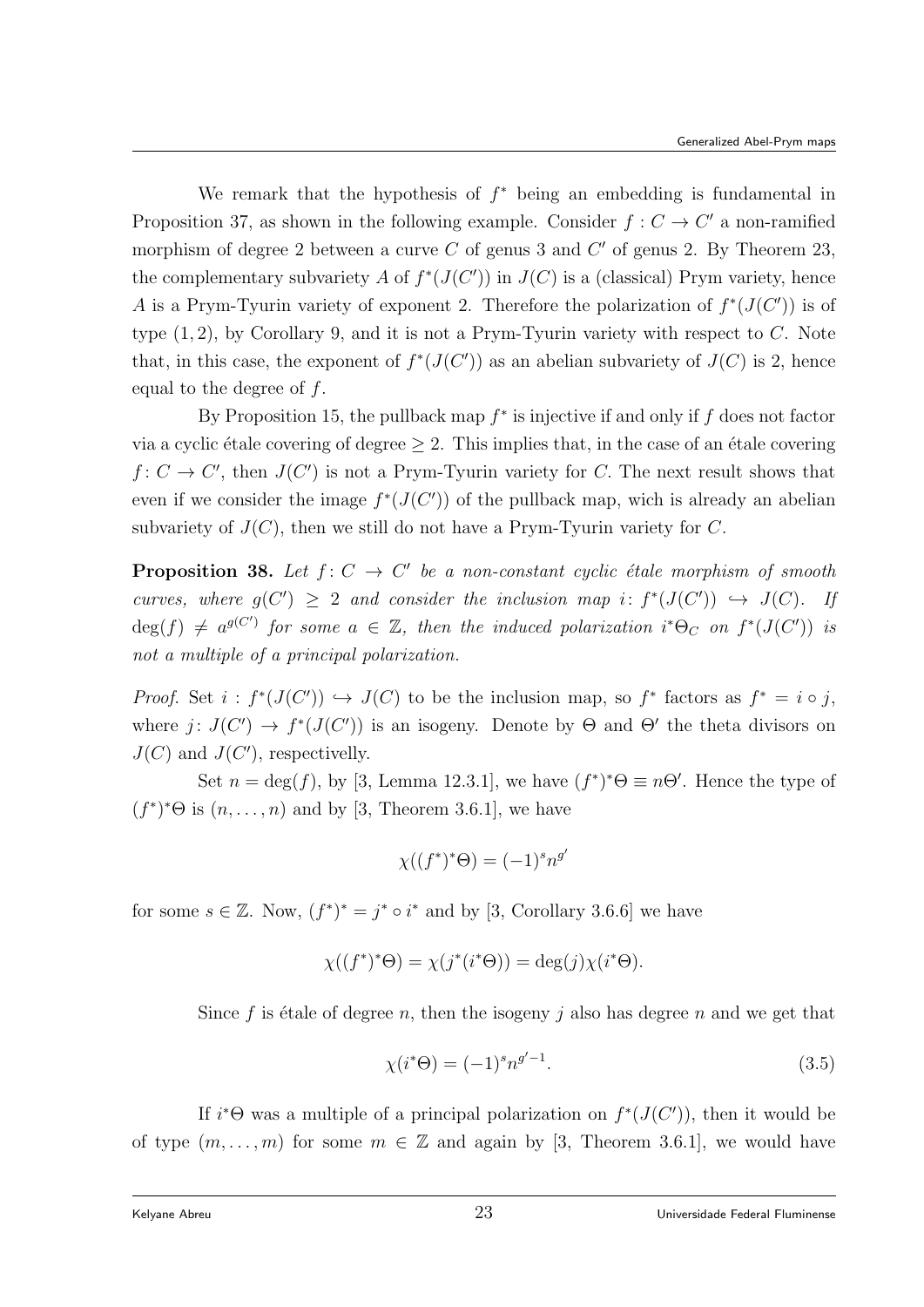$\Box$ 

 $\chi(i^*\Theta) = (-1)^r m^{g'}$  for some  $r \in \mathbb{Z}$ . Thus, (3.5) gives us

$$
m^{g'} = n^{g'-1}.
$$

We need to show this can only happen when  $n = a^{g'}$  for some  $a \in \mathbb{Z}$ . Let  $n = p_1^{r_1} \dots p_k^{r_k}$  be the prime decomposition of n. Then

$$
n^{g'-1} = p_1^{r_1(g'-1)} \dots p_k^{r_k(g'-1)}
$$

and for this to be of the form  $m^{g'}$  we most have

$$
r_i(g'-1) = s_i g'
$$

for some  $s_i \in \mathbb{Z}$ , for every  $i = 1, ..., k$ . Since g' and  $g' - 1$  are coprimes, then g' divides  $r_i$  and we may write  $r_i = t_i g'$  for some  $t_i \in \mathbb{Z}$ , for  $i = 1, \ldots, k$ . But then

$$
n=(p_1^{t_1}\ldots p_k^{t_k})^{g'}
$$

and the result is proven.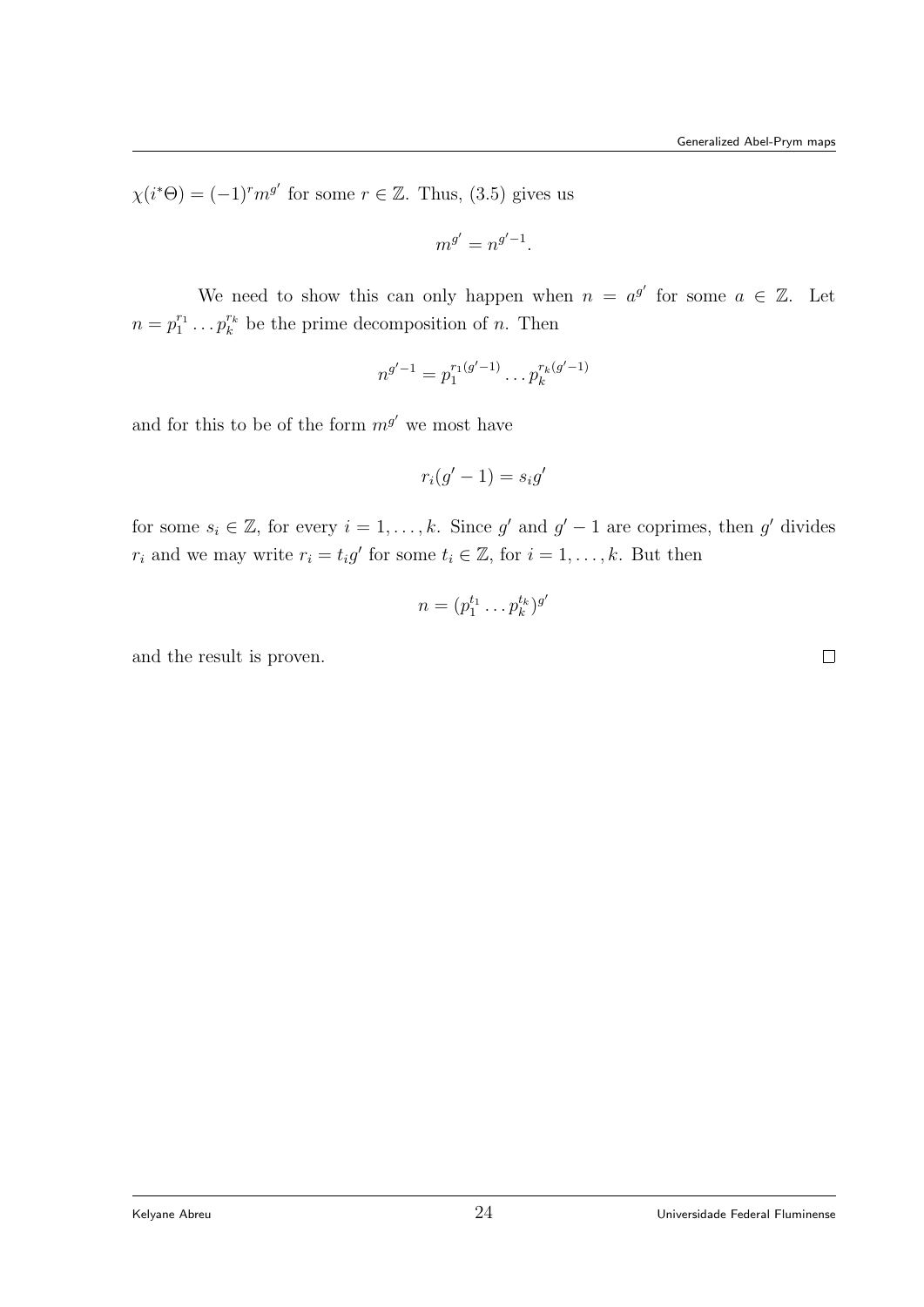# CHAPTER 4

#### The Group Algebra Decomposition of an Jacobian variety

In this chapter we will prove some results that allow us to study the degree of generalized Abel-Prym maps, when the subvarieties  $A_i$  of the Jacobian variety  $J(C)$  are the components of its isotypical decomposition. For this, in the first section, we define such decompositions for an abelian varieties, not necessarily a Jacobian variety. In the following section, we apply this definition to the particular case of Jacobian varieties and prove some interesting results about these subvarieties.

#### 4.1 Group actions on abelian varieties

First, remember that given a finite group  $G$  and a complex vector space  $V$ , a representation of V in G is a homomorphism  $\rho: G \to GL(V)$ , where to each element  $g \in G$  we associate an element  $\rho_g \in GL(V)$  which is a linear invertible operator. A subspace W of V is G-stable (or invariant) if  $g \cdot w \in W$  for all  $g \in G$  and  $w \in W$ . We say that  $\rho$  is an *irreducible representation* if it has no nontrivial invariant subspaces. The *character* of the representation  $\rho$  is the map  $\chi : G \to \mathbb{C}$  given by  $\chi(g) := Tr(\rho(g))$ .

Let  $A$  be an abelian variety and let  $G$  denote a finite group acting on  $A$ . The map  $\xi_g : A \to A$ , given by the group action  $x \mapsto g \cdot x$  for all  $g \in G$  induces an algebra homomorphism

$$
\rho : \mathbb{Q}[G] \to End_{\mathbb{Q}}(A),
$$

where  $\mathbb{Q}[G]$  denotes the rational group algebra of G. We saw in Chapter 2 that if  $\alpha \in \mathbb{Q}[G]$ ,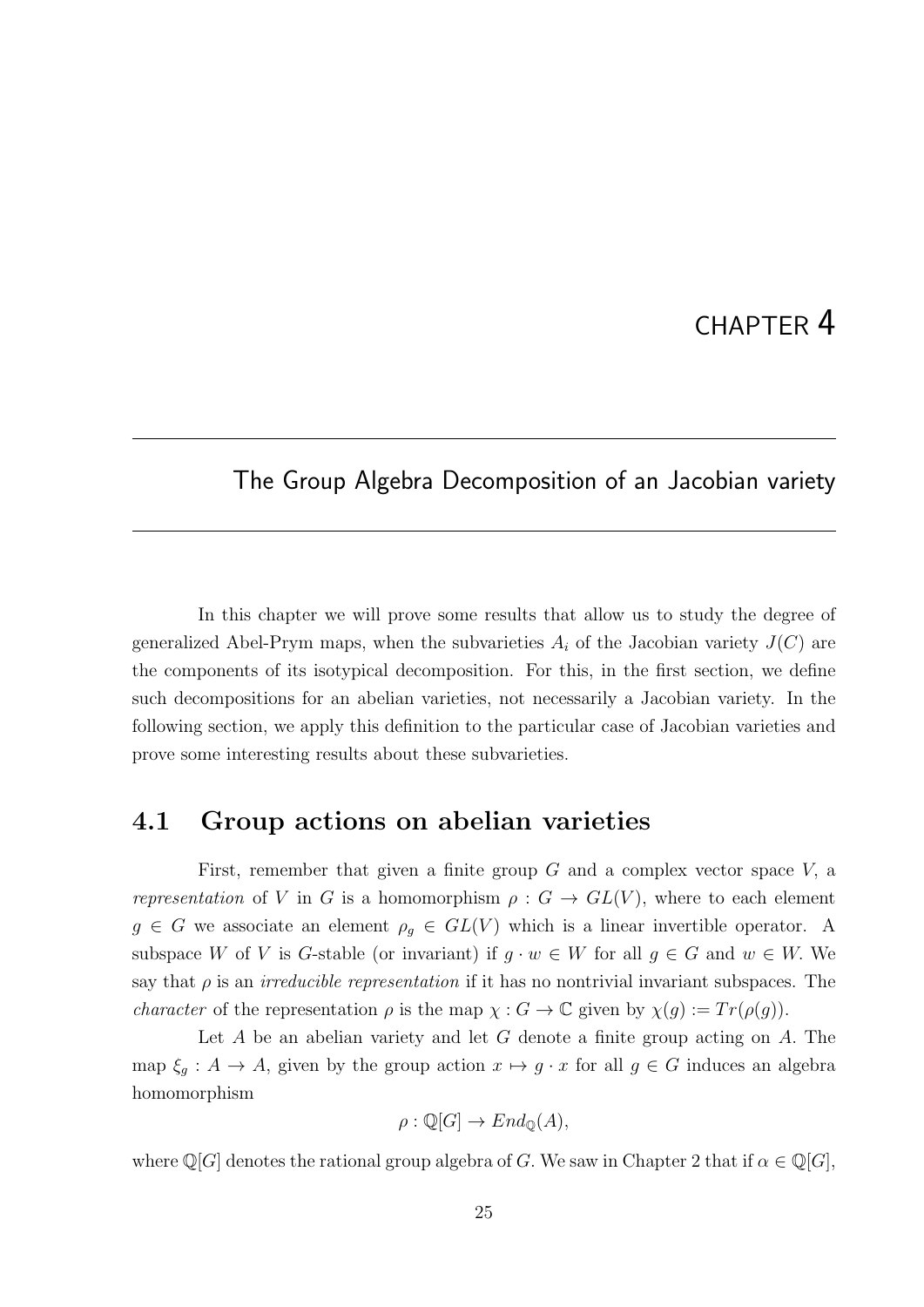identifying  $\alpha$  and  $\rho(\alpha)$ , there is an integer  $n > 0$  such that  $n\alpha \in End(A)$ , so that  $A^{\alpha} = im(n\alpha) \subset A$ . However, to obtain proper abelian subvarieties we have to choose suitable elements  $\alpha$  of Q[G]. Since Q[G] is a semi-simple Q-algebra (a direct sum of simple modules), we have

$$
\mathbb{Q}[G] = Q_1 \times \ldots \times Q_r,
$$

where  $Q_i$  are simple Q-algebras. Consider the decomposition of the unit element 1 =  $e_1 + \ldots + e_r$ . The elements  $e_i \in Q_i$ , seen as elements of Q[G], form a set of orthogonal idempotents contained in the center of  $\mathbb{Q}[G]$ . The following result guarantees a decomposition for the abelian variety.

**Proposition 39.** [3, Proposition 13.6.1] Let  $A_i = A^{e_i}$  for  $i = 1, ..., r$ .

- (i)  $A_i$  is a G-stable abelian subvariety of A with  $Hom_G(A_i, A_j) = 0$  for  $i \neq j$ .
- (ii) The addition map induces an isogeny

$$
A_1 \times \ldots \times A_r \to A.
$$

This decomposition is called the group algebra or isotypical decomposition of A. The subvarieties  $A_i$  are uniquely determined as images of central symmetric idempotents  $e_i \in Q[G]$ , which can be obtained as follows: Let  $\chi_i$  be a character of an irreducible representation of  $\rho_i: G \to GL(V_i)$ , where  $V_i$  is a complex vector space corresponding to  $A_i$ , and let  $L_i$  be the field

$$
L_i := \mathbb{Q}(\chi_i(g), g \in G),
$$

then

$$
e_i := \frac{\deg \chi_i}{|G|} \sum_{g \in G} \text{tr}_{L_i|\mathbb{Q}}(\chi_i(g^{-1}))g \in \mathbb{Q}[G].
$$

### 4.2 The case of Jacobian varieties

Let  $G$  be a group acting on a smooth curve  $C$ . Consider the isotypical decomposition of the Jacobian  $J(C)$ 

$$
J(C) \to A_1 \times \dots \times A_n
$$

induced by the action of G on  $J(C)$ , defined in the previous section.

For each  $i = 1, ..., n$ , let  $K_i$  be the kernel of  $\rho_i$  and consider the quotient curve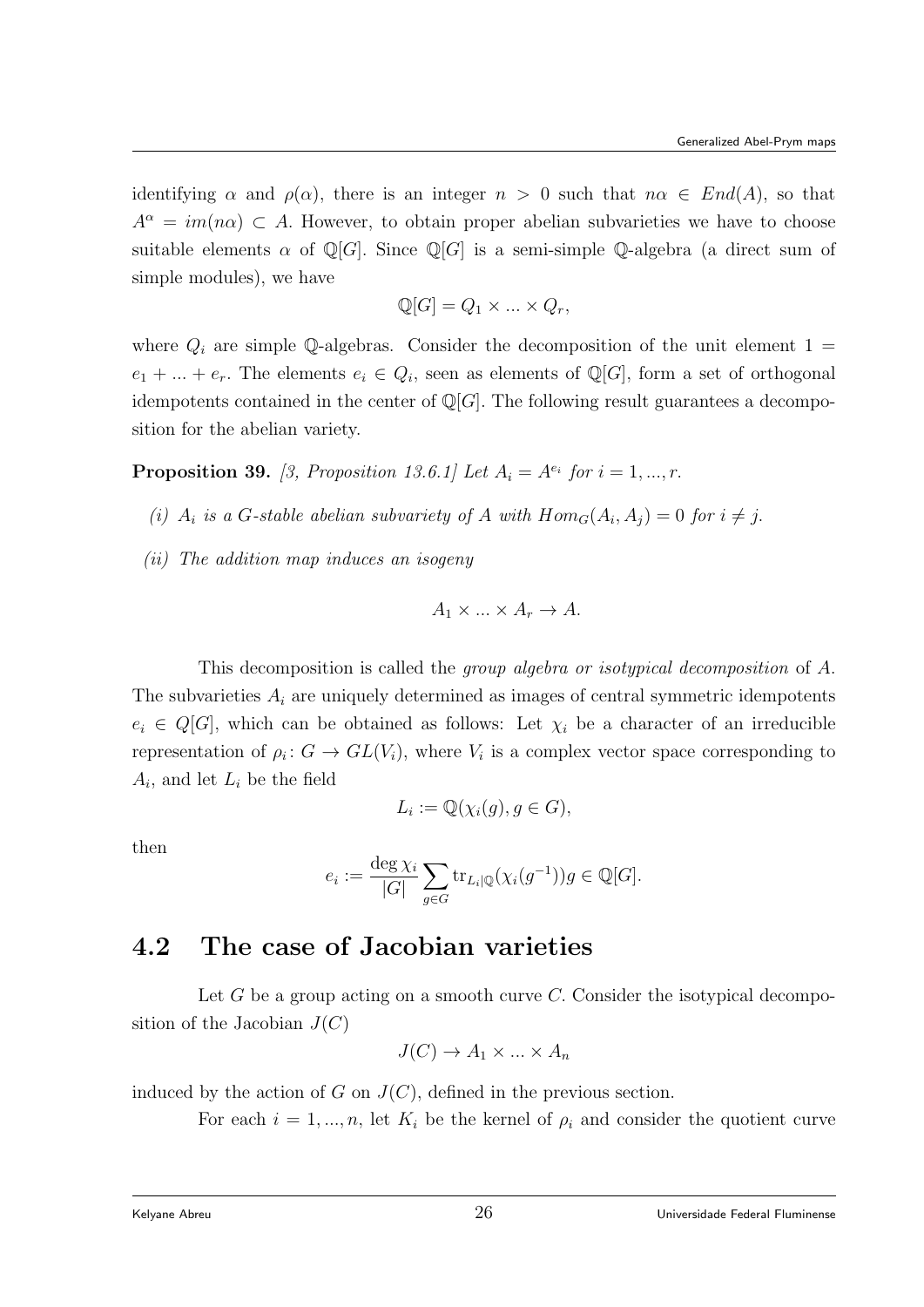with induced morphism

$$
\psi_i \colon C \to \tilde{C}_i = C/K_i. \tag{4.1}
$$

Note that  $\tilde{C}_i$  is smooth,  $\psi_i$  has degree  $|K_i|$  and, if the action of G on C is known, it is easy to compute the genus of  $\tilde{C}_i$ .

**Lemma 40.** With the above notation,  $A_i$  is an abelian subvariety of  $\psi_i^*(J(\tilde{C}_i))$ .

*Proof.* By [5, Prop. 5.2] we have  $\psi_i^*(J(\tilde{C}_i)) = Im(p_{K_i})$ , where

$$
p_{K_i} = \frac{1}{|K_i|} \sum_{k \in K_i} k \in \mathbb{Q}[G].
$$

Now, we have  $\chi_i(g^{-1}) = \chi_i(kg^{-1}k^{-1}) = \chi_i(g^{-1}k^{-1})$ , for all  $k \in K_i, g \in G$ , where the first equality follows from the property of the character and the second one from the fact that  $K_i = \ker(\rho_i)$ . So,

$$
p_{K_i}e_i = \left(\frac{1}{|K_i|}\sum_{k \in K_i} k\right) \left(\frac{\deg \chi_i}{|G|}\sum_{g \in G} \text{tr}_{L_i|\mathbb{Q}}(\chi_i(g^{-1}))g\right)
$$
  
= 
$$
\frac{\deg \chi_i}{|G||K_i|}\sum_{k \in K_i}\sum_{g \in G} \text{tr}_{L_i|\mathbb{Q}}(\chi_i(kg^{-1}k^{-1}))kg
$$
  
= 
$$
\frac{\deg \chi_i}{|G||K_i|}\sum_{g \in G}\sum_{k \in K_i} \text{tr}_{L_i|\mathbb{Q}}(\chi_i(g^{-1}k^{-1}))kg,
$$

and setting  $h = kg$ , we have

$$
p_{K_i}e_i = \frac{\deg \chi_i}{|G||K_i|} \sum_{g \in G} \sum_{h \in K_i g} \text{tr}_{L_i|\mathbb{Q}}(\chi_i(h^{-1}))h,
$$
  
= 
$$
\frac{|K_i| \deg \chi_i}{|G||K_i|} \sum_{h \in G} \text{tr}_{L_i|\mathbb{Q}}(\chi_i(h^{-1}))h.
$$

Thus  $p_{K_i}e_i = e_i$  and  $A_i = Im(e_i) \subset Im(p_i) = \psi_i^*(J(\tilde{C}_i)).$ 

With the notation of (3.3) and (3.4), we set  $\varphi_i = \varphi_{A_i}$  and  $C_i = C_{A_i}$ , so that we have

$$
\varphi_i \colon C \to C_i. \tag{4.2}
$$

 $\Box$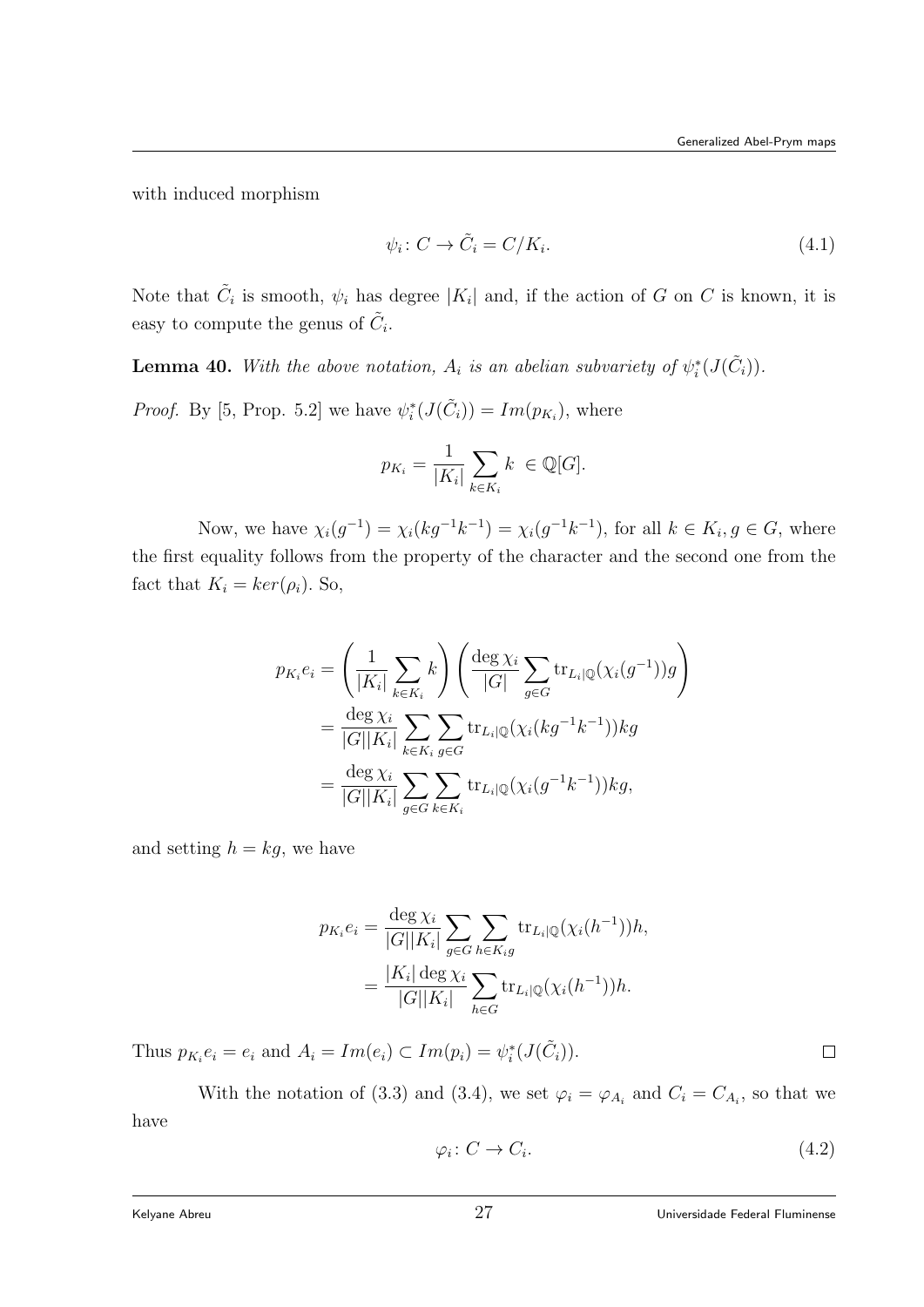$\Box$ 

**Proposition 41.** There is a morphism  $f_i: \tilde{C}_i \to C_i$  such that  $\varphi_i = f_i \circ \psi_i$ .

*Proof.* First note that given an action of  $G$  on a complex vector space  $V$ , we have a representation of  $\rho: G \to GL(V)$ . If K is the kernel of this representation, since  $K = \bigcap G_x$ , where for each  $x \in V$  we have  $G_x = \{g \in G | g \cdot x = x\}$ . Then we have an isomorphism  $V \to V/K$ , given by  $x \mapsto O_x = \{y = g \cdot x \mid g \in G\}$ . In our case, we have a representation  $\rho_i: G \to GL(V_i)$  with  $K_i = ker(\rho_i)$ . The trivial action of  $K_i$  on  $V_i$  induces a trivial action of  $K_i$  on  $A_i$ . Thus, we have compatible actions of  $K_i$  on C and  $A_i$  and then we can extend the morphism  $\varphi_i: C \to A_i$  to  $\overline{\varphi_i}: C/K_i \to A_i/K_i$ . In addition, as  $C/K_i = \tilde{C}_i$ , we have  $A_i/K_i \cong A_i$  and  $Im\overline{\varphi_i} = C_i$ , and so there is a morphism  $f_i: \tilde{C}_i \to C_i$ .

**Proposition 42.** Let  $A \subset A'$  be abelian subvarieties of the Jacobian of a curve C. Assume that  $(A', \theta')$  and  $(A, \theta)$  are Prym-Tyurin varieties of exponents e' and e, respectively, for C. Then

$$
e = e' \cdot e_{A'}(A),
$$

where  $e_{A'}(A)$  is the exponent of A as a subvariety of A'.

*Proof.* Denote by  $i: A' \hookrightarrow J(C)$ ,  $j: A \hookrightarrow J(C)$  and  $h: A \hookrightarrow A'$  the inclusion maps such that  $j = i \circ h$ . By hypothesis, we have

$$
i^*\Theta = e'\,\theta'
$$

and

$$
j^*\Theta = e\,\theta.
$$

Moreover,

$$
e\theta = j^*\Theta = h^*(i^*\Theta) = h^*(e'\theta') = e'h^*\theta',
$$

which implies that,

$$
h^*\theta' = \frac{e}{e'}\theta.
$$

Now, writing  $e_{A}(A) = e(h^*\theta)$  and  $k = \frac{e}{e^{\theta}}$  $\frac{e}{e'}$ , by [9, Lemma 6.2], we have,

$$
e_{A'}(A) = e(h^*\theta) = e(k\theta) = ke(\theta) = k.
$$

Therefore,  $e_{A'}(A) = \frac{e}{e'}$ .

**Theorem 43.** Assume  $A_i$  is a Prym-Tyurin variety for C. We have:

 $\Box$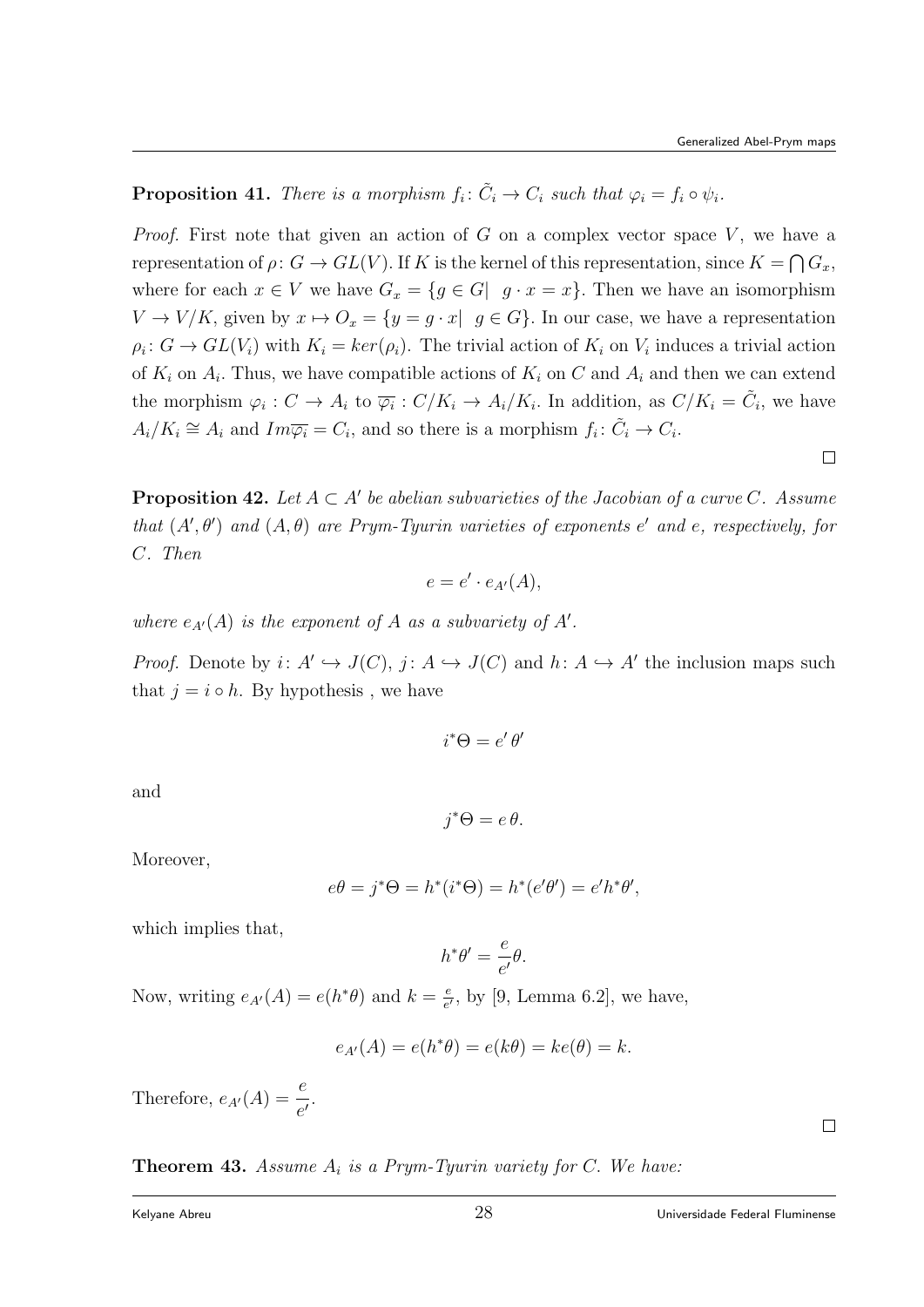- (i) deg $(f_i) \leq \frac{e(A_i)}{K}$  $\frac{K^{(1)}(K_i)}{|K_i|}$ . In particular, if  $e(A_i) = |K_i|$  then  $f_i$  is a normalization.
- (ii) If  $\psi_i^*$  is an embedding then  $A_i$  is a Prym-Tyurin variety of exponent  $\frac{e(A_i)}{|K|}$  $|K_i|$ for  $\tilde{C}_i$ . In particular,  $e(A_i) = |K_i|$  if and only if  $A_i = \psi_i^*(J(\tilde{C}_i)).$

*Proof.* (i) Since  $A_i$  is Prym-Tyurin for C,  $deg(\varphi_i) \leq e(A_i)$ , by Proposition 35. As  $deg(\psi_i) = |K_i|$  and  $deg(\varphi_i) = deg(f_i)deg(\psi_i)$ , we have  $deg(f_i) \leq \frac{e(A_i)}{K}$  $|K_i|$ . Moreover, if  $e(A_i) = |K_i|$  then  $deg(f_i) \leq 1$  and thus  $deg(f_i) = 1$ .

(ii) For the second statement, we assume  $\psi_i^*$  is an embedding. Then  $J(\tilde{C}_i)$  is a Prym-Tyurin variety for C of exponent  $|K_i|$ , by Proposition 37. Denote by  $i: J(\tilde{C}_i) \to$  $J(C)$  the inclusion. Then  $i^*\Theta_C = |K_i|\Theta_{\tilde{C}_i}$ . On the other hand, since  $A_i$  is a Prym-Tyurin variety of exponent  $e(A_i)$  for C, there is a principal polarization  $\theta$  of  $A_i$  such that  $j^* \Theta_C = e(A_i) \theta$ , where  $j: A_i \to J(C)$  is the inclusion. Now, by Lemma 40,  $A_i$  is an abelian subvariety of  $J(\tilde{C}_i)$  and we let  $h: A_i \to J(\tilde{C}_i)$  be the inclusion. Then  $j = i \circ h$  and thus

$$
e(A_i)\theta = j^*\Theta_C = h^*(i^*\Theta_C) = |K_i|h^*\Theta_{\tilde{C}_i}.
$$

Hence  $h^*\Theta_{\tilde{C}_i} =$  $e(A_i)$  $\frac{e(A_i)}{|K_i|}$ , thus showing that  $A_i$  is a Prym-Tyurin variety of exponent  $\frac{e(A_i)}{|K_i|}$  $|K_i|$ for  $\tilde{C}_i$ . Finally, if  $e(A_i) = |K_i|$ , then  $A_i$  is a Prym-Tyurin variety of exponent 1 for  $\tilde{C}_i$  and hence, by Corollary 21, we must have  $A_i \cong J(\tilde{C}_i)$ , which implies  $A_i = \psi_i^*(J(\tilde{C}_i))$ .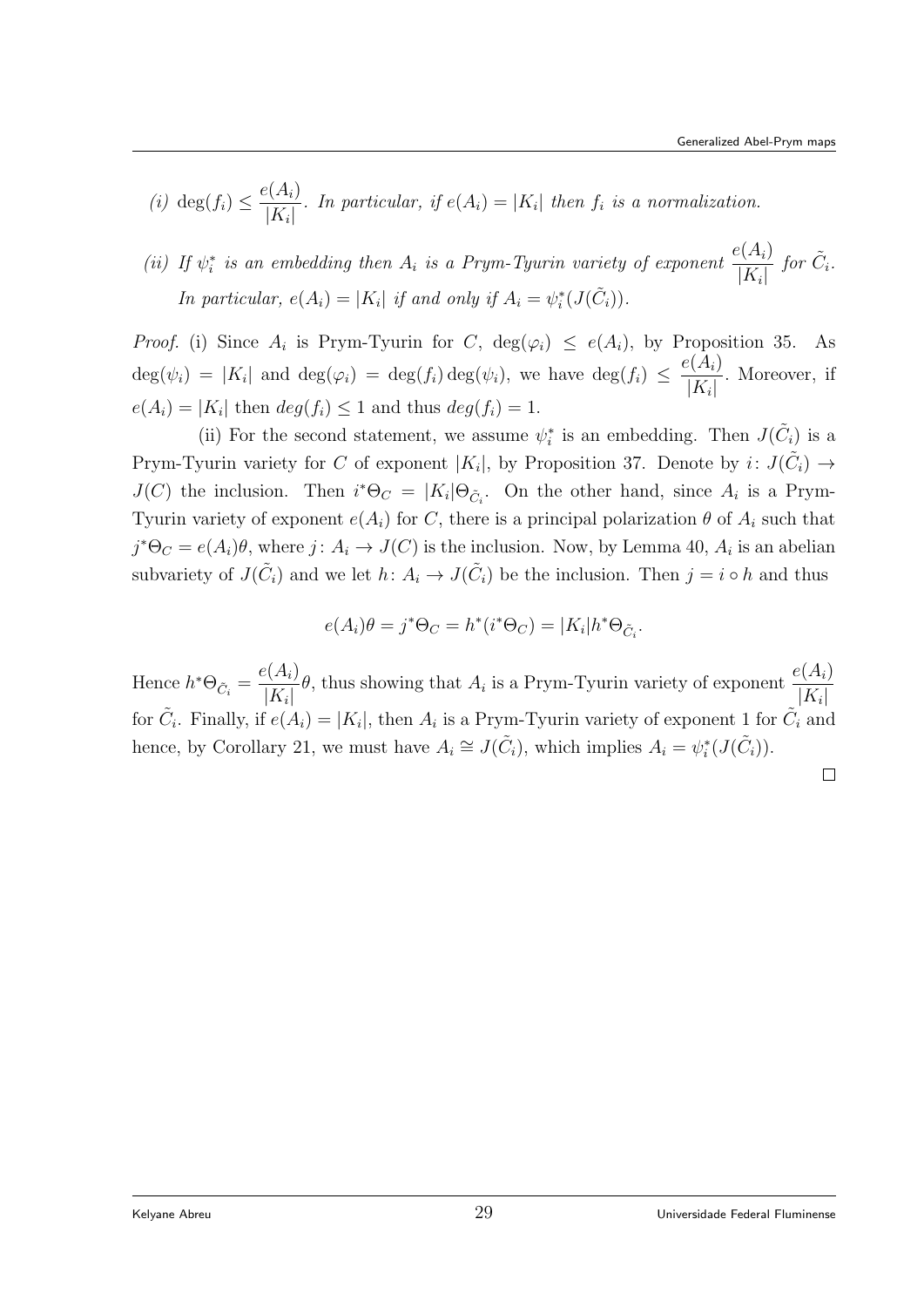# CHAPTER 5

## Examples

In this chapter, we will apply the results of the previous chapters to calculate the degrees of some generalized Abel-Prym maps related to isotypical decomposition of Jacobians varieties.

# 5.1 Action of  $S_3$  over a curve of genus 3

Consider  $S_3 = \langle a, b | a^3 = b^2 = 1, bab = a^{-1} \rangle$  the symmetric group of order 6 acting on a curve  $C$  of genus 3. Let

$$
J(C) = \frac{\langle \alpha_i, \beta_i \rangle_C}{\langle \alpha_i, \beta_i \rangle_{\mathbb{Z}}}, \quad i = 1, ..., 3
$$

be the Jacobian variety of  $C$  written on the symplectic basis. The action of  $S_3$  on  $J(C)$ induced by the action on  $C$  is given by

| $a(\alpha_1) = \alpha_3$ , $a(\alpha_2) = \alpha_1$ and $a(\alpha_3) = \alpha_2$ ;    |  |  |
|---------------------------------------------------------------------------------------|--|--|
| $a(\beta_1) = \beta_3$ , $a(\beta_2) = \beta_1$ and $a(\beta_3) = \beta_2$ ;          |  |  |
| $b(\alpha_1) = -\alpha_2$ , $b(\alpha_2) = -\alpha_1$ and $b(\alpha_3) = -\alpha_3$ ; |  |  |
| $b(\beta_1) = -\beta_2$ , $b(\beta_2) = -\beta_1$ and $b(\beta_3) = -\beta_3$ .       |  |  |

Let us present the isotypical decomposition of  $J(C)$ . The character table of  $S_3$ associated with irreducible representations  $\rho_0$ ,  $\rho_1$  and  $\rho_2$  (see [14, pag. 225]) is given by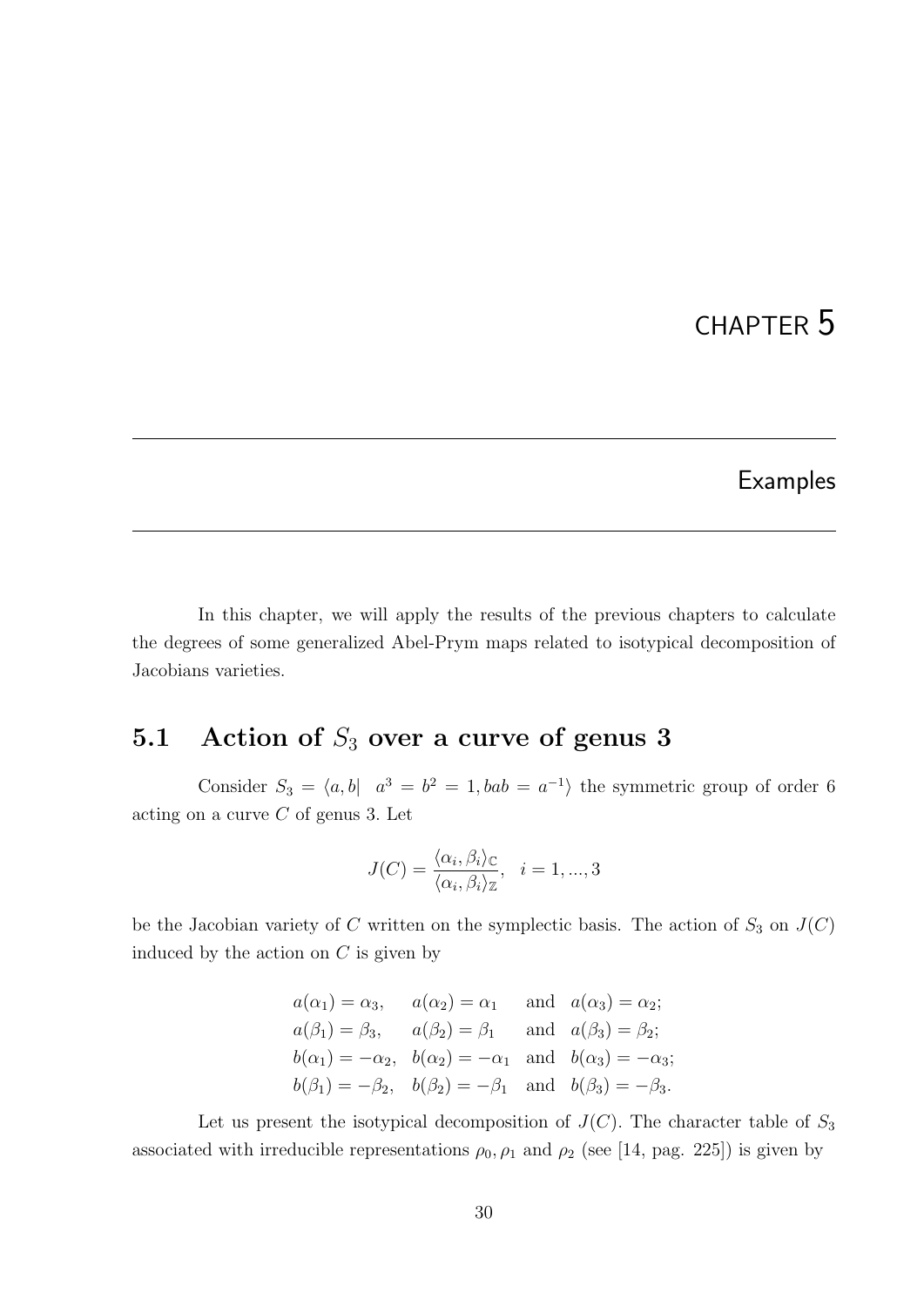|          | id | $a, a^2$ | b, ab, a <sup>2</sup> b |
|----------|----|----------|-------------------------|
| $\chi_0$ |    |          |                         |
| $\chi_1$ |    |          |                         |
| $\chi_2$ |    |          |                         |

For each  $i = 0, 1, 2$ , the central symmetric idempotent is given by

$$
e_i = \frac{\deg \chi_i}{6} \sum_{g \in S_3} \overline{\chi_i(g)} g,
$$

so,

$$
e_0 = \frac{1}{6}(1 + a + a^2 + b + ab + a^2b),
$$
  
\n
$$
e_1 = \frac{1}{6}(1 + a + a^2 - b - ab - a^2b),
$$
  
\n
$$
e_2 = \frac{2}{6}(2 - a - a^2).
$$

Since  $A_i$  are uniquely determined as images of central symmetric idempotents  $e_i$ , we have that  $J(C) \simeq A_0 \times A_1 \times A_2$ . The abelian subvariety  $A_0 = J(C/S_3)$  is a trivial variety. The abelian subvariety  $A_1 \subset J(C)$  is an abelian variety of dimension 1 (an elliptic curve) and type (3), given by

$$
\frac{\langle 3\epsilon, 3\delta \rangle_{\mathbb{C}}}{\langle 3\epsilon, 3\delta \rangle_{\mathbb{Z}}},
$$

with

$$
\epsilon = \frac{\alpha_1 + \alpha_2 + \alpha_3}{3}
$$
 and  $\delta = \frac{\beta_1 + \beta_2 + \beta_3}{3}$ .

Since  $\rho_1 : S_3 \to \mathbb{C}$  is the sign representation, we have that  $K_1 = \langle a \rangle$  and  $|K_1| = 3$ , that is,  $\psi_1$  has degree 3. By Proposition 41 there is a morphism  $f_1$  such that the following diagram



is commutative, where  $\tilde{C}_1 = C/K_1$ . Moreover, since  $A_1$  is Prym-Tyurin for C with  $e(A_1)$  = 3, by Proposition 9, and  $|K_1| = 3$ , we have by Theorem 43, that  $f_1$  is a normalization.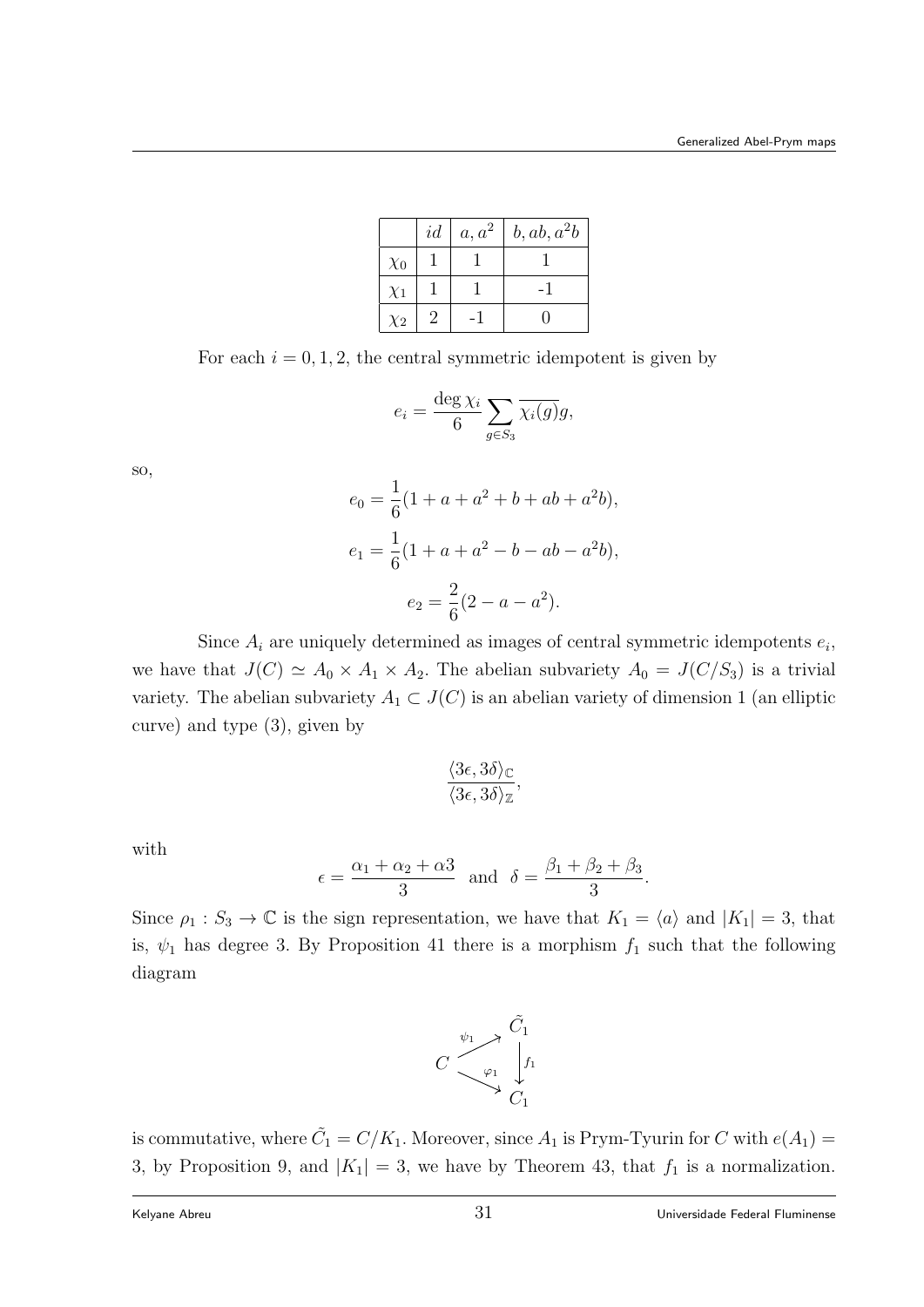Thus,  $deg(\varphi_1) = def(\psi_1) = 3$ , too. By Corollary 16,  $\psi_1^*$  is an embedding. Since  $\tilde{C}_1$  is smooth and  $g(C) = 3$ , we have that  $g(\tilde{C}_1) \leq 3$ . If  $g(\tilde{C}_1) = 2$  or  $g(\tilde{C}_1) = 3$ , by Riemann-Hurwitz formula applyed to the map  $\psi_1$ ,

$$
2g(C) - 2 = deg(\psi_1)(2g(\tilde{C}_1) - 2) + R
$$
  
 
$$
R = 4 - 3(2g(\tilde{C}_1) - 2)
$$
  
 
$$
R = -2 \text{ or } R = -8,
$$

and we have  $R < 0$ . Thus,  $g(\tilde{C}_1) = 1$  and  $A_1 = \psi_1^*(J(\tilde{C}_1))$ . Moreover, as  $f_1$  is a normalization,  $g(C_1) = 1$ .

On the other hand, the abelian variety  $A_2 \subset J(C)$  given by

$$
\frac{\langle \epsilon_1 - \epsilon_2, \epsilon_1 + 2\epsilon_2, \delta_1 - \delta_2, \delta_1 + 2\delta_2 \rangle_{\mathbb{C}}}{\langle \epsilon_1 - \epsilon_2, \epsilon_1 + 2\epsilon_2, \delta_1 - \delta_2, \delta_1 + 2\delta_2 \rangle_{\mathbb{Z}}},
$$

with

$$
\epsilon_1 = 2\alpha_1 - \alpha_2 - \alpha_3
$$
 and  $\epsilon_2 = -\alpha_1 + 2\alpha_2 - \alpha_3$ ;  
\n $\delta_1 = 2\beta_1 - \beta_2 - \beta_3$  and  $\delta_2 = -\beta_1 + 2\beta_2 - \beta_3$ ,

is a variety of dimension 2 and type (1 3) that is not Prym-Tyurin for C. The 2-dimensional representation  $\rho_2: S_3 \to GL(\mathbb{C}^2)$  has kernel  $K_2 = \{1\}$ , so  $|K_2| = 1$  and  $\psi_2: C \to \tilde{C}_2 = C$ has degree 1. Consequently  $\varphi_2 = f_2$ . In this case, we know nothing about the degree of the map  $\varphi_2$ .

# 5.2 Action of  $\mathbb{Z}_2$  over a curve of genus 3

Consider  $\mathbb{Z}_2 = {\overline{0}, \overline{1}}$  the cyclic group of order 2 acting on a curve C of genus 3.

$$
\rm Let
$$

$$
J(C) = \frac{\langle \alpha_i, \beta_i \rangle_{\mathbb{C}}}{\langle \alpha_i, \beta_i \rangle_{\mathbb{Z}}}, \quad i = 1, ..., 3
$$

be the Jacobian variety of C written on the symplectic basis. The action of  $\mathbb{Z}_2$  on  $J(C)$ induced by the action on  $C$  is given by

$$
\overline{1}(\alpha_1) = \alpha_3
$$
,  $\overline{1}(\alpha_2) = \alpha_2$  and  $\overline{1}(\alpha_3) = \alpha_1$ ;  
\n $\overline{1}(\beta_1) = \beta_3$ ,  $\overline{1}(\beta_2) = \beta_2$  and  $\overline{1}(\beta_3) = \beta_1$ ;

Let us present the isotypical decomposition of  $J(C)$ . The character table of  $\mathbb{Z}_2$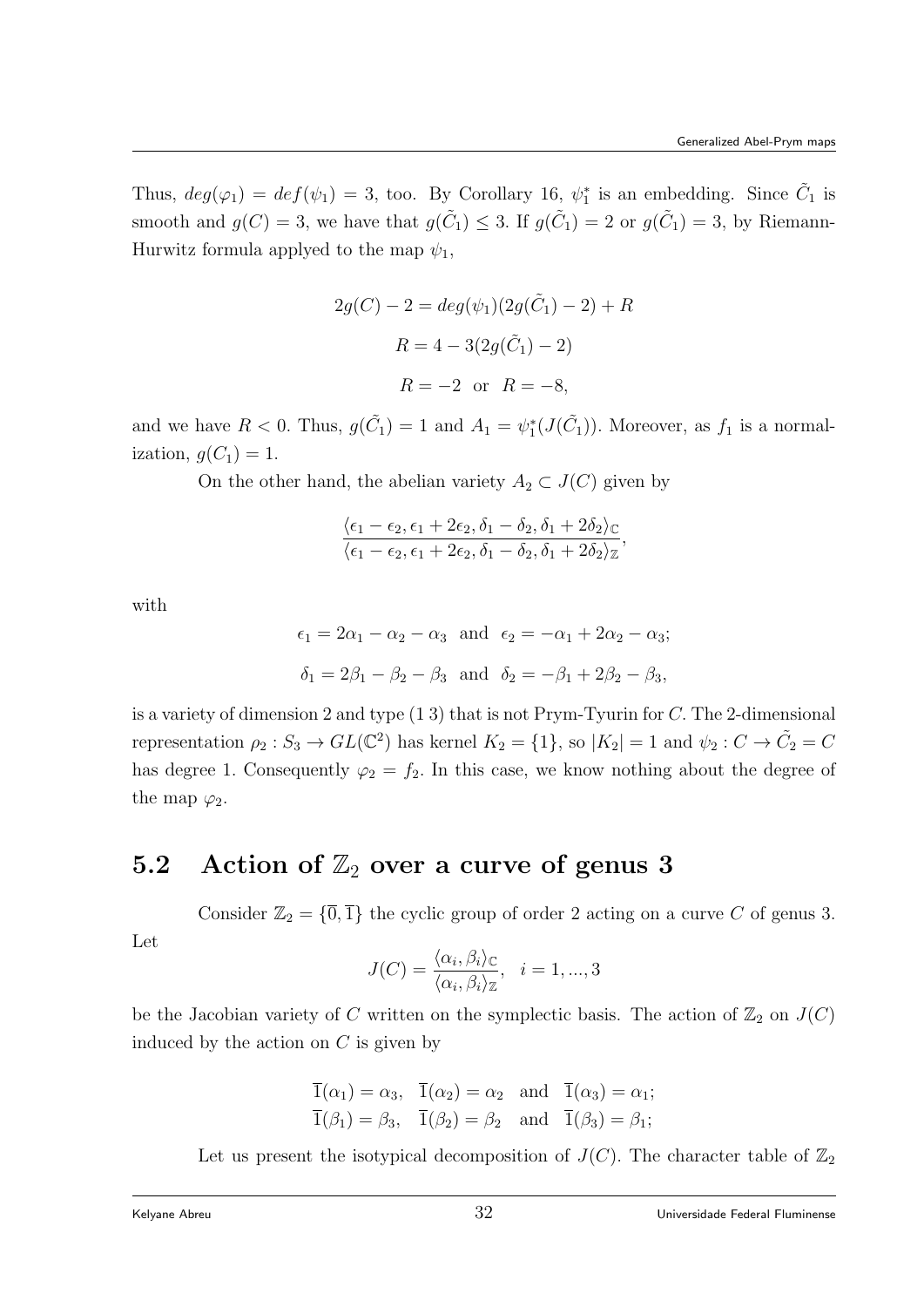associated the trivial representation  $\rho_0$  and the sign representation  $\rho_1$ , is given by

| $\chi_0$ |  |
|----------|--|
|          |  |

In our case, for each  $i = 0, 1$ , the central symmetric idempotent is given by

$$
e_i = \frac{\deg \chi_i}{2} \sum_{g \in \mathbb{Z}_2} \overline{\chi_i(g)} g.
$$

So,

$$
e_0 = \frac{1}{2}(\overline{0} + \overline{1})
$$
 and  $e_1 = \frac{1}{2}(\overline{0} - \overline{1}).$ 

Since  $A_i$  are uniquely determined as images of central symmetric idempotents  $e_i$ , we have that  $J(C) \simeq A_0 \times A_1$ . The abelian variety  $A_0 = J(C/\mathbb{Z}_2)$  given by

$$
\frac{\langle 2\epsilon_1, 2\epsilon_2, 2\delta_1, 2\delta_2 \rangle_{\mathbb{C}}}{\langle 2\epsilon_1, 2\epsilon_2, 2\delta_1, 2\delta_2 \rangle_{\mathbb{Z}}}
$$

with

$$
\epsilon_1 = \frac{\alpha_1 + \alpha_3}{2}
$$
, and  $\epsilon_2 = \alpha_2$ ;  
\n $\delta_1 = \frac{\beta_1 + \beta_3}{2}$  and  $\delta_2 = \beta_2$ ,

is a 2-dimensional variety of type (1 2) and hence it is not Prym-Tyurin for C. Let  $\rho_0$  be the trivial representation and  $K_0 = \mathbb{Z}_2$  its kernel. So,  $\psi_0 : C \to \tilde{C}_0 = C/\mathbb{Z}_2$  has degree  $|K_0| = 2$  and, since  $g(\tilde{C}_0) = 2$ , we have  $A_0 = \psi_0^*(J(\tilde{C}_0))$ . As  $A_0$  is not a Prym-Tyurin variety our information on the degree of  $\varphi_0$  is reduced to

$$
deg(\varphi_0) = 2deg(f_0) \ge 2.
$$

Now,  $A_1 \subset J(C)$  is a 1- dimensional variety of type (2), given by

$$
\frac{\langle 2\epsilon, 2\delta \rangle_{\mathbb{C}}}{\langle 2\epsilon, 2\delta \rangle_{\mathbb{Z}}}
$$

with

$$
\epsilon = \frac{\alpha_1 - \alpha_3}{2}
$$
 and  $\delta = \frac{\beta_1 - \beta_3}{2}$ .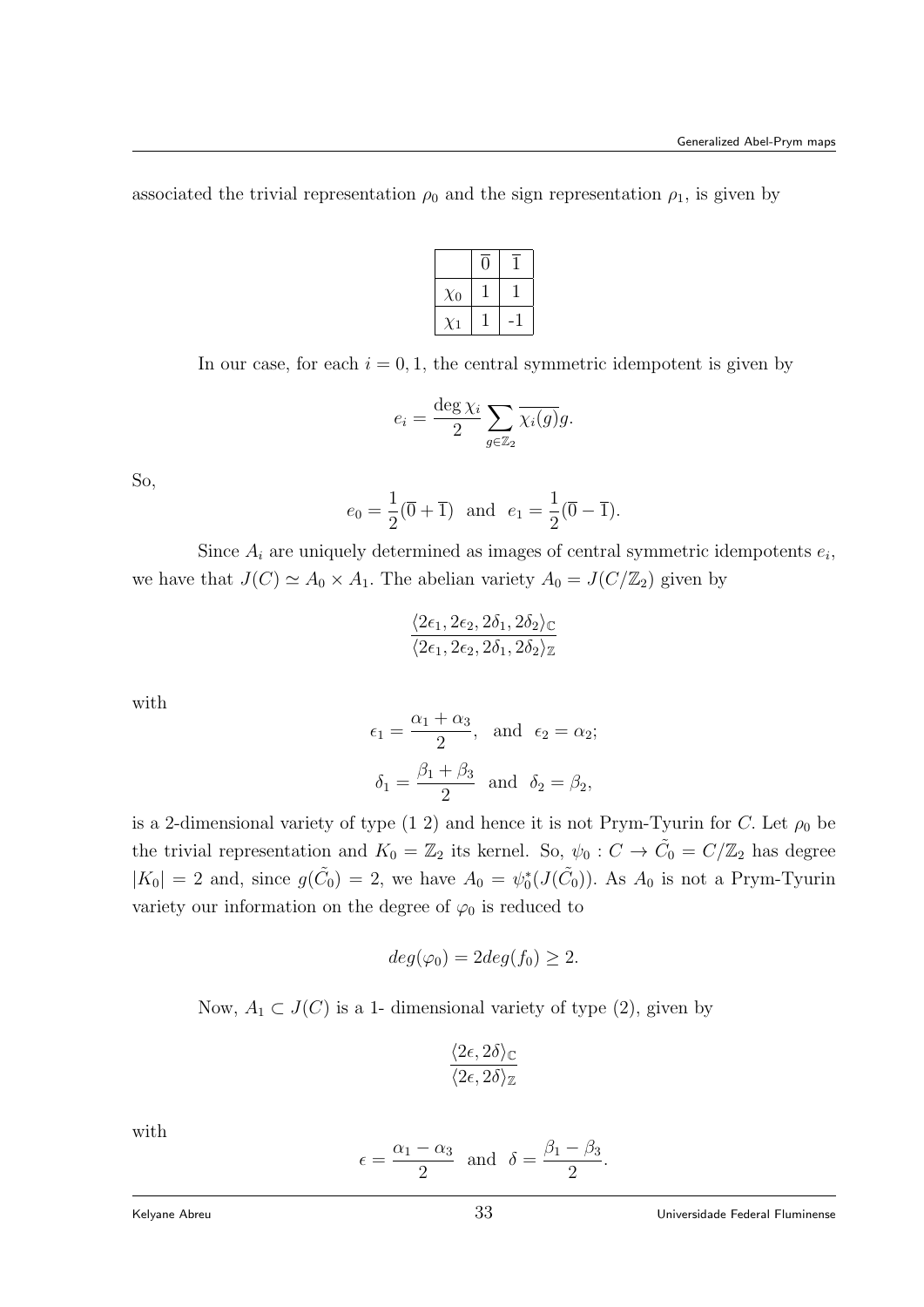Note that  $A_1$  is a Prym-Tyurin variety for C of exponent  $e(A_1) = 2$  and as  $\rho_1$  is the sign representation with kernel  $K_1 = {\overline{0}}$ , we have  $deg(\psi_1) = 1$ . Moreover,  $deg(\varphi_1) \leq 2$ , by Proposition 35. By Proposition 36,  $deg(\varphi_1) = 2$  if and only if  $C_1$  is smooth and  $A_1 = J(C_1)$ . Since  $dim(A_1) = 1$  and  $C_1 \subset A_1$  we have that  $C_1 = A_1$  is a smooth curve of genus 1 and thus,  $A_1 = J(C_1) = C_1$ . Again, by Proposition 36, we must have

$$
deg(\varphi_4)=2.
$$

In the two previous examples we had some subvarieties that were not Prym-Tyurin, and in these cases we find it difficult to obtain information about the degree of the map  $\varphi_i$ . In addition, the Prym-Tyurin varieties were all 1-dimensional. Now, we will see an example of decomposition where all subvarieties are Prym-Tyurin, including a 2-dimensional subvariety.

# 5.3 Action of  $D_4$  over a curve of genus 4

Consider  $D_4 = \langle a, b; a^4 = b^2 = (ab)^2 = 1 \rangle$  the dihedral group of order 8 acting on a curve  $C$  of genus 4. Let

$$
J(C) = \frac{\langle \alpha_i, \beta_i \rangle_C}{\langle \alpha_i, \beta_i \rangle_{\mathbb{Z}}}, \quad i = 1, ..., 4
$$

be the Jacobian variety of C written on the symplectic basis. The action of  $D_4$  on  $J(C)$ induced by action of  $D_4$  on  $C$  is given by

$$
a(\alpha_1) = \alpha_2, \quad a(\alpha_2) = \alpha_3, \quad a(\alpha_3) = \alpha_4 \quad \text{and} \quad a(\alpha_4) = \alpha_1;
$$
  
\n
$$
a(\beta_1) = \beta_2, \quad a(\beta_2) = \beta_3, \quad a(\beta_3) = \beta_4 \quad \text{and} \quad a(\beta_4) = \beta_1;
$$
  
\n
$$
b(\alpha_1) = -\alpha_2, \quad b(\alpha_2) = -\alpha_1, \quad b(\alpha_3) = -\alpha_4 \quad \text{and} \quad b(\alpha_4) = -\alpha_3;
$$
  
\n
$$
b(\beta_1) = -\beta_2, \quad b(\beta_2) = -\beta_1, \quad b(\beta_3) = -\beta_4 \quad \text{and} \quad b(\beta_4) = -\beta_3.
$$

Let us present the isotypical decomposition of  $J(C)$ . There are four irreducible representations of degree one and just one of degree two. The character table of  $D_4$  associated with irreducible representations  $\rho_0, \ldots, \rho_4$  (see [14]) is given by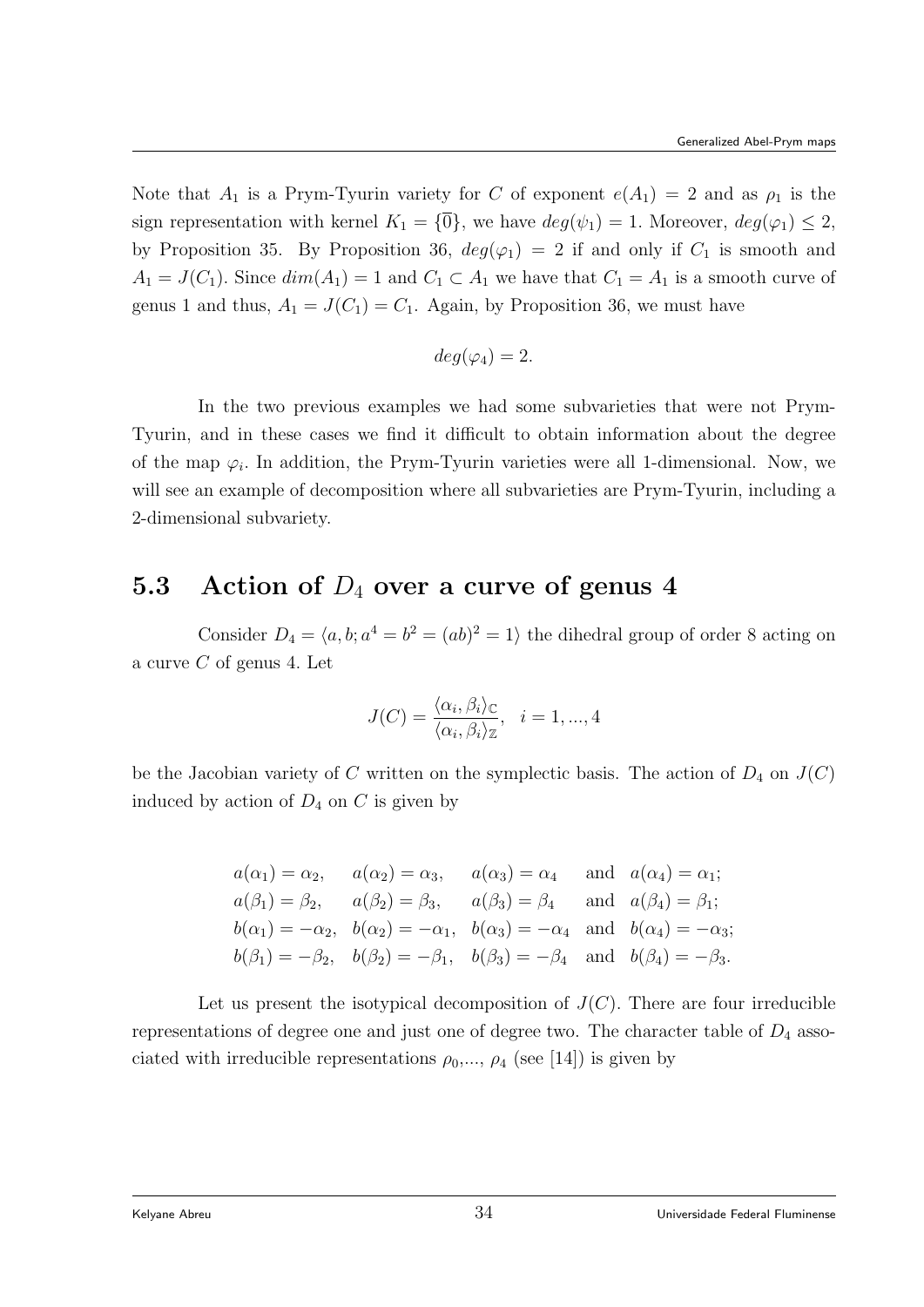|          |   | $\{a^2\}$ |  | $\left[ \{a, a^{3}\}\right] \left[ \{b, a^{2}b\}\right] \left[ \{ab, a^{3}b\}\right]$ |
|----------|---|-----------|--|---------------------------------------------------------------------------------------|
| $\chi_0$ |   |           |  |                                                                                       |
| $\chi_1$ |   |           |  |                                                                                       |
| $\chi_2$ |   |           |  | - 1                                                                                   |
| $\chi_3$ |   |           |  |                                                                                       |
| $\chi_4$ | 2 | $-2$      |  |                                                                                       |

Again, for each  $i = 0, 1, 2, 3$ , the central symmetric idempotent is given by

$$
e_i = \frac{\deg \chi_i}{8} \sum_{g \in \mathbb{Z}_2} \overline{\chi_i(g)} g.
$$

Thus,

$$
e_0 = \frac{1}{8}(1 + a + a^2 + a^3 + b + ab + a^2b + a^3b),
$$
  
\n
$$
e_1 = \frac{1}{8}(1 + a + a^2 + a^3 - b - ab - a^2b - a^3b),
$$
  
\n
$$
e_2 = \frac{1}{8}(1 - a + a^2 - a^3 + b - ab + a^2b - a^3b),
$$
  
\n
$$
e_3 = \frac{1}{8}(1 - a + a^2 - a^3 - b + ab - a^2b + a^3b)
$$

and

$$
e_4 = \frac{1}{4}(1 - 2a^2).
$$

From the idempotent elements we have  $J(C) \simeq A_0 \times A_1 \times A_2 \times A_3 \times A_4$ , where  $A_0$  and  $A_3$  are trivial abelian varieties.

The abelian varieties  $A_1$  and  $A_2$  have similar characteristics (the same type, exponent and dimension). Therefore, we will consider only  $A_1$ . We have that  $A_1$  is given by

$$
\frac{\langle 4\epsilon, 4\delta \rangle_{\mathbb{C}}}{\langle 4\epsilon, 4\delta \rangle_{\mathbb{Z}}}
$$

with

$$
\epsilon = \frac{\alpha_1 + \alpha_2 + \alpha_3 + \alpha_4}{4} \quad \text{and} \quad \delta = \frac{\beta_1 + \beta_2 + \beta_3 + \beta_4}{4}.
$$

It is a 1-dimensional variety of type (4), Prym-Tyurin for C. The kernel of the irreducible representation  $\rho_1$  is  $K_1 = \langle a \rangle$ , of order 4. Since  $A_1$  is Prym-Tyurin for C and  $e(A_1) = 4 =$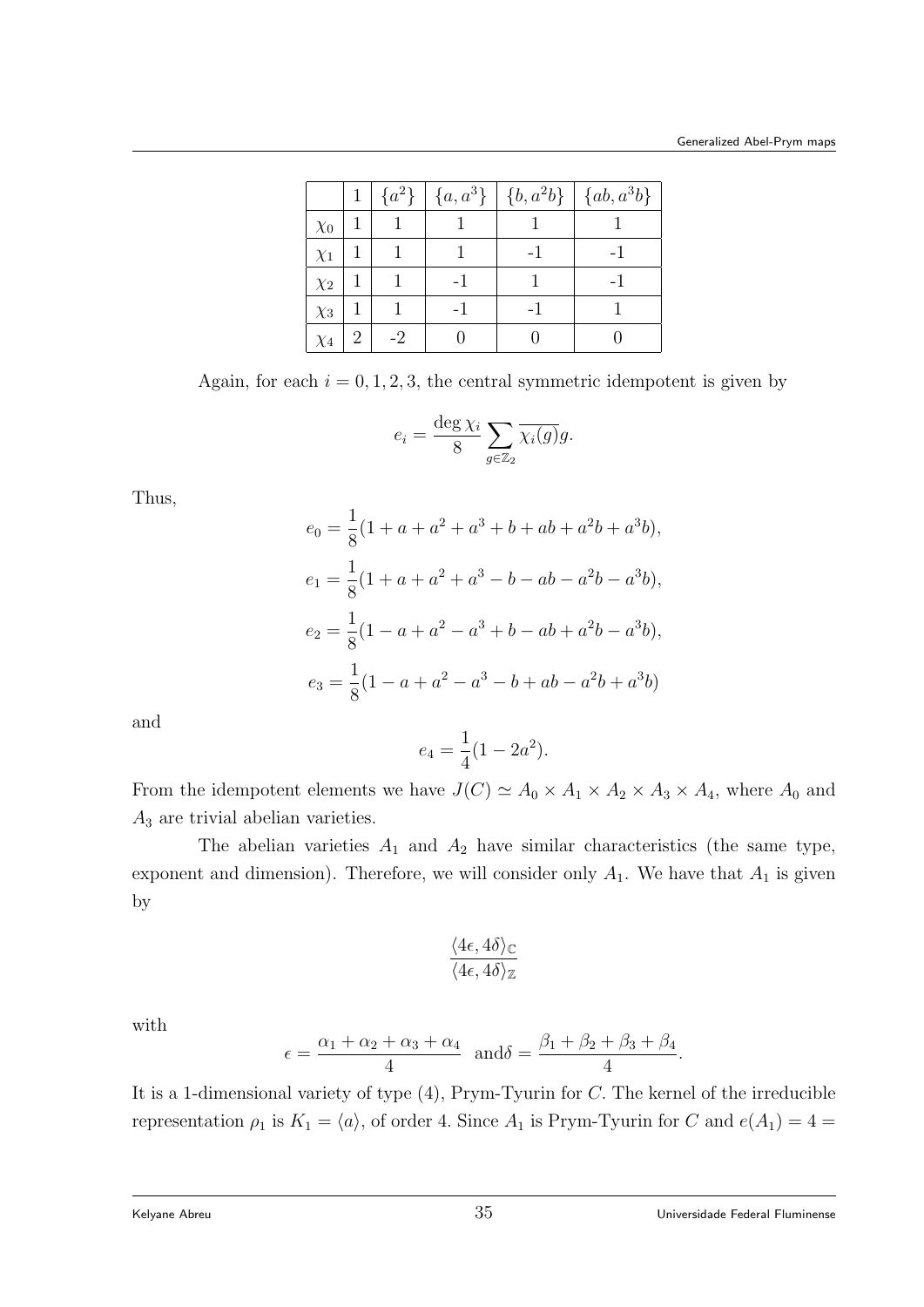$|K_1|$ , by Theorem 43,  $f_1$  is a normalization and thus,

$$
deg(\varphi_1) = deg(\psi_1) = 4.
$$

Now,  $A_4$  is a 2-dimensional variety of type  $(5\ 5)$  given by

$$
\frac{\langle 4\epsilon_1, 4\epsilon_2, 4\delta_1, 4\delta_2 \rangle_{\mathbb{C}}}{\langle 4\epsilon_1, 4\epsilon_2, 4\delta_1, 4\delta_2 \rangle_{\mathbb{Z}}},
$$

with

$$
\epsilon_1 = \frac{\alpha_1 - 2\alpha_3}{4} \text{ and } \epsilon_2 = \frac{\alpha_2 - 2\alpha_4}{4};
$$
  

$$
\beta_1 = \frac{\beta_1 - 2\beta_3}{4} \text{ and } \beta_2 = \frac{\beta_2 - 2\beta_4}{4}.
$$

The irreducible representation  $\rho_4$  has trivial kernel and consequently,  $deg(\psi_4) = 1$  and  $\tilde{C}_4 = C$ . Moreover, as  $A_4$  is Prym-Tyurin of exponent  $e(A_4) = 5$  for C, by [4, Lemma 1.3]  $deg(\varphi_4)$  divides  $e(A_4)$ . Thus  $deg(\varphi_4) = 1$  or 5. Assume first that  $deg(\varphi_4) = 5$ . Then by Proposition 36,  $C_4$  is smooth and  $A_4 = J(C_4)$ . Hence  $g(C_4) = dim(A_4) = 2$ , by Riemman Hurwitz applyed to  $\varphi_4$ , we have

$$
2g(C) - 2 = deg(\varphi_4)(2g(C_4) - 2) + R
$$

and thus  $R = -4$ , an absurd. Thus,  $deg(\varphi_4) \neq 5$  and we must have

$$
deg(\varphi_4)=1.
$$

#### 5.4 Action on a family of curves

We now consider the group  $G_m = \langle a, b | a^{2^m} = b^2 = bab a^{-d} = 1 \rangle$  such that  $d = 2^{m-1} - 1$  and  $|G_m| = 2^{m+1}$  and  $m \ge 3$ . Let C be a curve of genus  $g(C) = 2^{m-2}$  given by the equation

$$
y^2 = x(x^{2^{m-1}} - 1).
$$

If  $G_m$  acts on C by

$$
a(x, y) = (\xi^2 x, \xi y)
$$
 and  $b(x, y) = \left(\frac{1}{\xi^2 x}, \frac{-i \xi^d y}{x^{2(m-2)} + 1}\right)$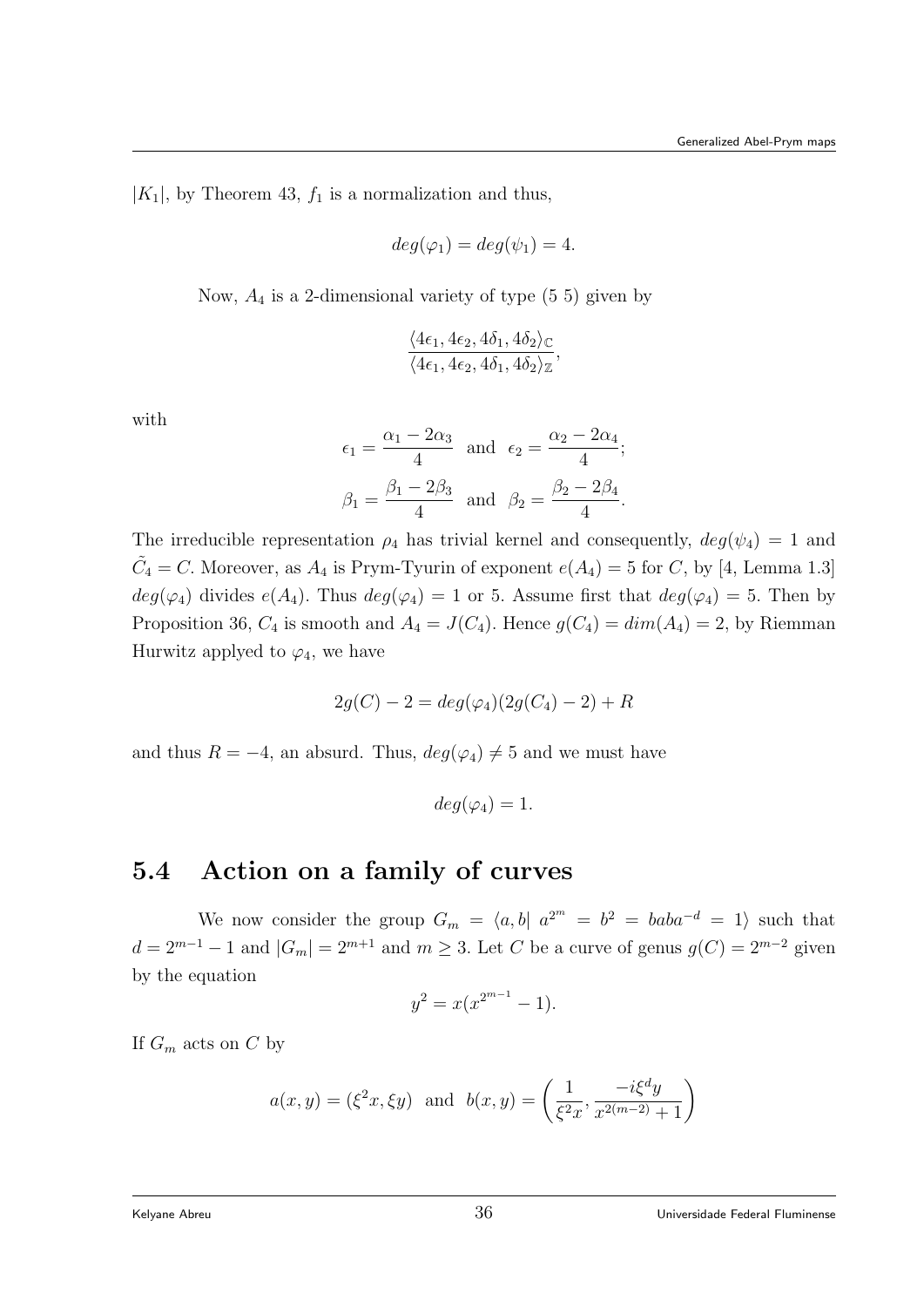where  $\xi$  is a primitive  $2^m$ -th root of unity, we have the isotypical decomposition of the Jacobian variety given by

$$
J(C) \simeq A_m^2,
$$

with  $A_m = J(\tilde{C}_m)$ , where  $\tilde{C}_m = \frac{C}{\langle b \rangle}$  and  $g(\tilde{C}_m) = 2^{m-3}$ . Since we have the morphisms  $\psi_m : C \to \tilde{C}_m$  and  $\varphi_m : C \to \tilde{C}_m$ , there is a morphism  $f_m : \tilde{C}_m \to \tilde{C}_m$  such that the following diagram



is commutative, where  $\varphi_m = \varphi_{A_m}$  and  $C_m = \varphi_m(C)$ . Furthermore, as the kernel of the representation of  $G_m$  associated to the factor  $A_m$  of the decomposition is  $K_m = \langle b \rangle$ and  $deg(\psi_m) = |K_m|$ , we have  $deg(\psi_m) = 2$ . Applying Riemann Hurwitz's Theorem to  $\psi_m : C \to \tilde{C}_m$  we see that  $\psi_m$  is not étale, since  $m \geq 3$ . Hence, by Propositions 15 and 37, follows that  $A_m$  is a Prym-Tyurin variety for C of exponent  $deg(\psi_m)$ , that is,  $e(A_m) = 2$ . On the other hand

$$
deg(\varphi_m) = deg(f_m)deg(\psi_m) = 2deg(f_m)
$$

and  $deg(\varphi_m) \leq 2$ , by Proposition 35. This implies that

$$
deg(\varphi_m)=2.
$$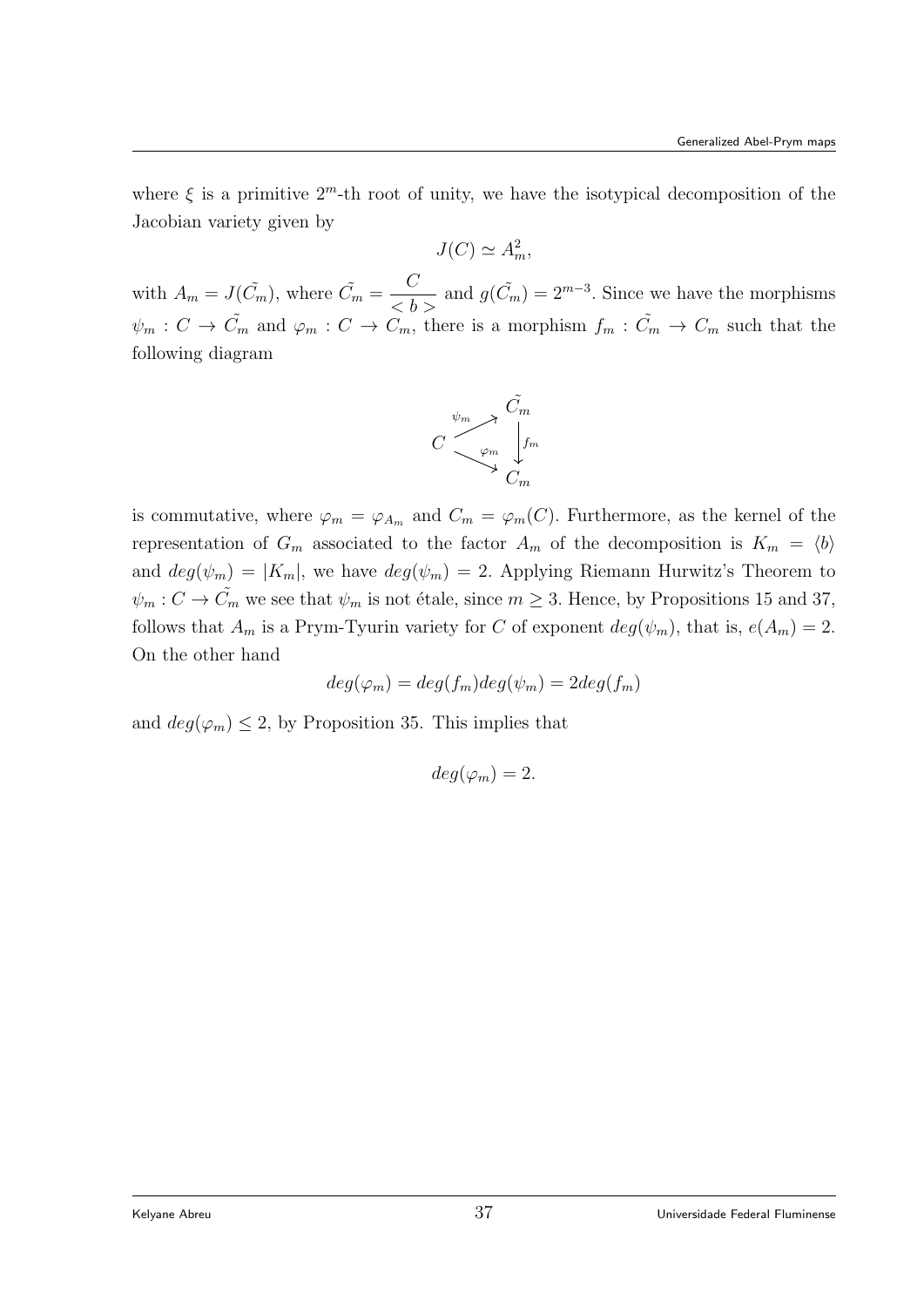## Bibliography

- [1] D. Abramovich, J. Harris, Abelian varieties and curves in  $W_d(C)$ . Compositio Math. 78, 2, (1991), 227–238.
- [2] F. Bardelli, C. Ciliberto and A. Verra, Curves of minimal genus on a general abelian variety. Compositio Math. 96, 2, (1995), 115–147.
- [3] C. Birkenhake and H. Lange, Complex abelian varieties. Springer, 2nd edition.
- [4] L. Brambila-Paz, E. Gomez-Gonzales, And F. Pioli, On Picard Bundles over Prym Varieties.
- [5] A. Carocca and Rubí E. Rodríguez, *Jacobians with group actions and rational* idempotents. Journal of Algebra 306 (2006) 322-343.
- [6] O. Debarre. Degrees of curves in abelian varieties. Bulletin de la S. M. F., tome 122, n<sup>o</sup> 3 (1994), p. 343-361.
- [7] R. Hartshorne, Algebraic Geometry. Springer, GTM 52.
- [8] S. Lang, Algebra. Graduate texts mathematics; 211 (2002).
- [9] H. Lange and C. Birkenhake, The exponent of an abelian variety. Mathematische Annalen (1991), 801-814.
- [10] H. Lange and S. Recillas, Abelian varieties with group action. J. Reine Angew. Math. **575** (2004), 135-155.